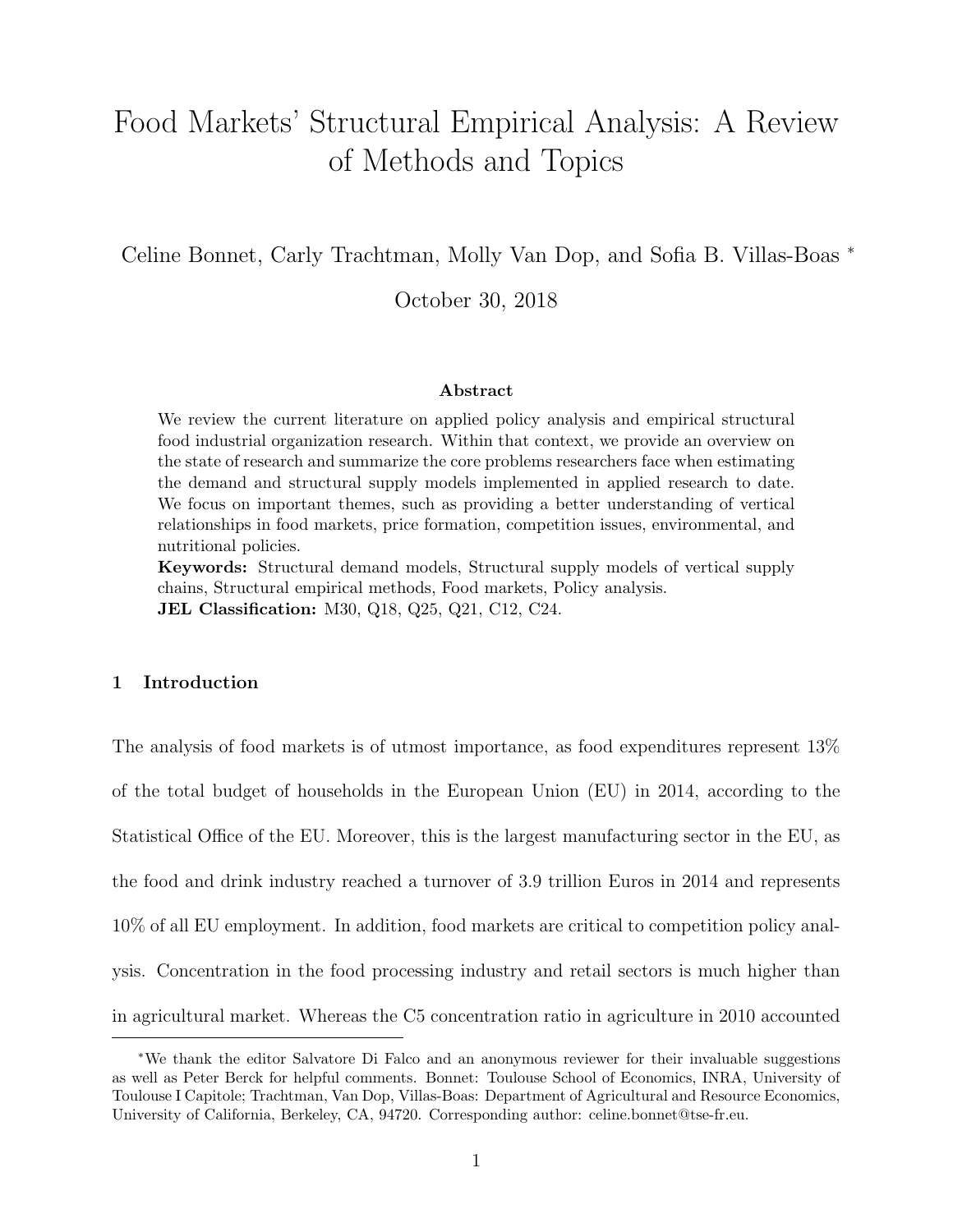for 0.19%, the market share of the top five firms in the EU food industry was at an average of 56% in 2012 in 14 of the EUs member states and the share of the top five retailers exceeded 60% in 13 member states at the same time. Concentration helps achieve economies of scale but also endows higher bargaining power that could lead to unfair practices. The emergence of store brands gives rise to a series of issues such as innovation incentives, consumer choices, and price levels. The regulatory environment, such as product market regulation, administrative regulation, domestic economic regulation, and public health policies largely varies across countries, and also affects firms behavior. As an example, recently in France and Belgium, several alliances of supermarket chains were inspected by the EU competition authorities. The EU commission was investigating many cases of potential dominant market positions, such as the case of the world's biggest beer brewer AB in Ber, for its anticompetitive behavior in Netherlands and France. Moreover, food prices increased significantly after the 2007 financial crisis and commodity prices have shown increased volatility since then. Better understanding of price formation and transmission has become a crucial issue.

The acts of producing and consuming food can come with externalities to health and the environment. In the health policy realm, for example, governments throughout the EU have contemplated taxes on "sin goods" like sugar and fat, with Ireland and UK most recently gaining approval from the EU to levy a tax on sugary drinks. In environmental policy, pressing concerns about damage from global warming, which are exacerbated by the production of food products with  $CO<sub>2</sub>$  intensive production processes like beef, raise concerns of whether taxing such goods might help the environment without greatly reducing human welfare. All of this is to say that having a good understanding of food markets and their workings is of critical importance. Yet food markets can also be complex, with many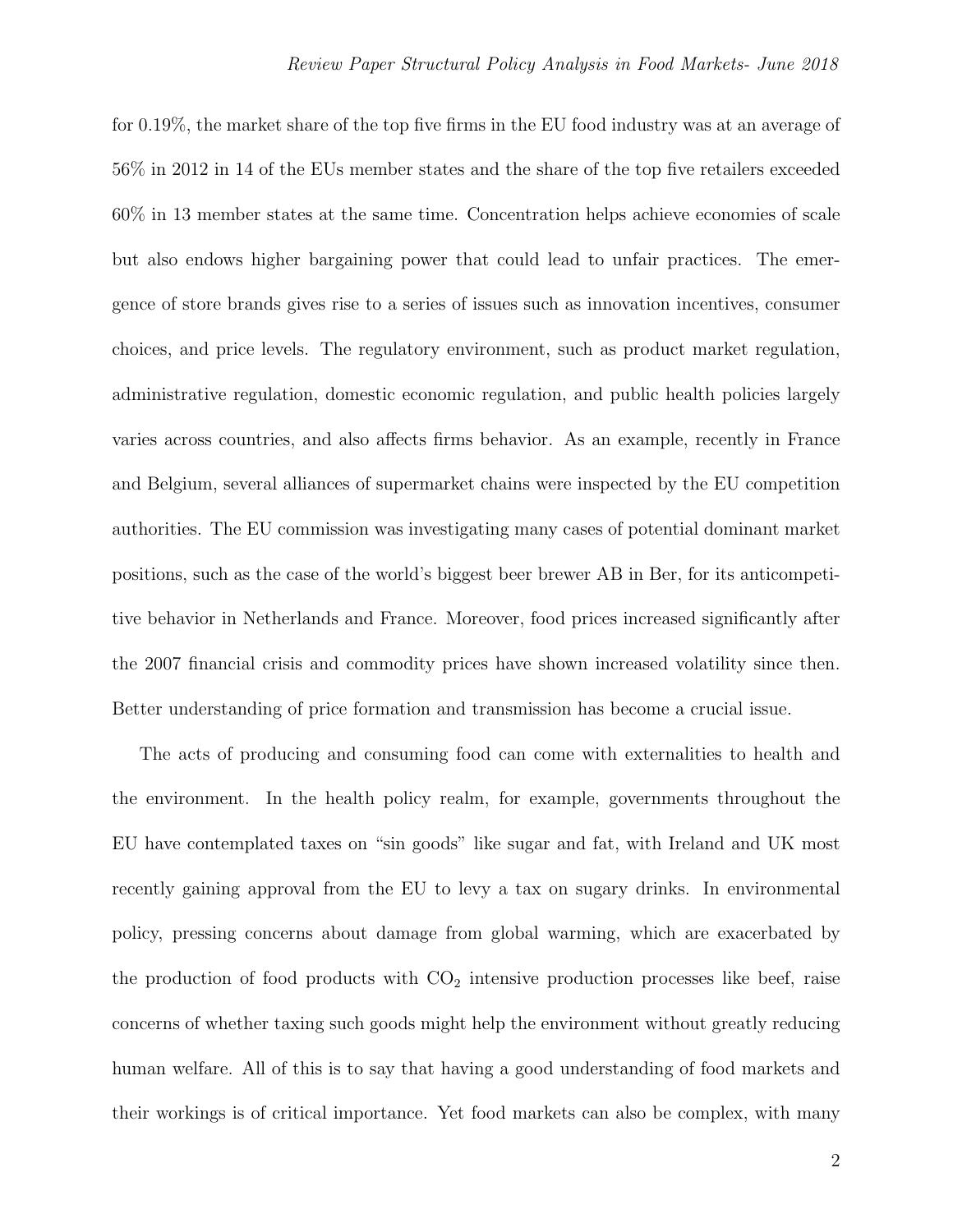stakeholders, intermediate inputs, and other moving parts. Hence, exploring the economic underpinnings of these food markets using structural models can often be a useful exercise.

The objective of this paper is to review structural empirical methods that allow tackling relevant policy questions for food markets such as price formation, competition issues, or public policies such as nutritional, environmental, or regulatory policies that could affect food markets. The first key issue of those analyses is the understanding of consumer behavior for food products. How do consumers value food products and their characteristics? What drives the consumer substitution patterns? The second key issue is to determine firms behavior in food and drink markets along the supply distribution chain. Two empirical approaches exist: the reduced form approach and the structural approach resulting from the NEIO (New Empirical Industrial Organization) literature. This second approach solves the problem of reduced-form models that do not explain the link between economic policy decisions and agents' expectations. Indeed, these models estimate the impact of economic policy measures "all things being equal", in particular leaving unchanged the expectations of agents. Structural econometrics can therefore take into account its strategic expectations. It is based on the one hand on the economic modeling of the agents to describe the behavior of the actors of the agri-food chain and on the other hand on statistical hypotheses to infer what one does not observe. The data available on the market do not directly describe consumer substitution patterns or levels of competition upstream or downstream of a value chain. There is also no public data on contracts between the actors or on their margins. Modeling and inference make it possible to overcome this lack of observations. This survey will focus on a two-step approach.<sup>[1](#page-2-0)</sup> The basic idea of two-stage structural modeling can be described following the

<span id="page-2-0"></span><sup>&</sup>lt;sup>1</sup>Another approach exists where supply and demand are modeled simultaneously. These simultaneous ap-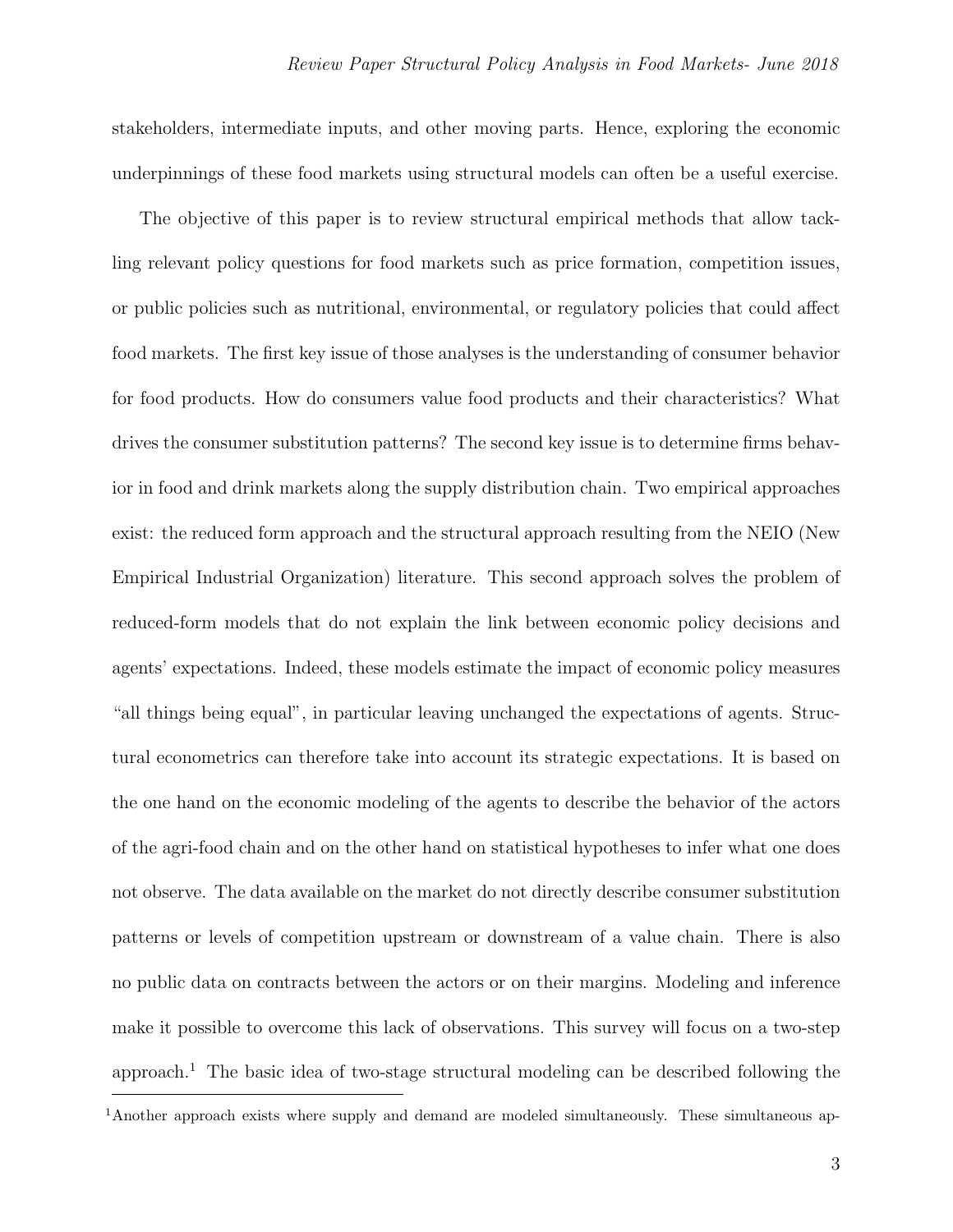insight given by Rosse (1970) in the case of the analysis of the market power of a monopoly. Typically, the researcher only has demand data such as prices, quantities, and values of observable product characteristics. A demand model can then be specified, and parameters estimated. On the other hand, the researcher has little information on the production costs of the products and is therefore not able to calculate price-cost margins within a sector. To circumvent this problem, Rosse shows that the marginal cost can be deduced from the firstorder condition of the problem of profit maximization of the firm and depends only on the data of prices, quantities, observable variables as well as the estimates of the demand. This intuition can be transposed to the case of agri-food chains composed mainly of oligopolies. The specification of the demand function as well as the assumptions made on the strategic relationships between the different actors in agri-food chains then determine the flexibility of the structural model. In an oligopolistic market where products are differentiated and preferences of heterogeneous consumers, modeling of household purchasing behavior affects price elasticities of demand, that is the percentage change in demand when the price of a product varies, and, therefore, the estimation of the degree of competition within the industry. To study consumer behavior, different approaches are used in the literature: classical demand system models as AIDS, Multilevel Demand System or EASI models, and random utility approaches as Logit, nested Logit, random coefficient Logit, and random coefficient nested Logit models. We will present advantages and drawbacks of those demand models. Regarding the modeling of competitive behavior of the different actors of the food chain, we need to consider vertical relationships between manufacturers and retailers as the latter are proaches require restrictive statistical assumptions about the relationships between the error terms of the non-necessary supply and demand equations in the two-step approach we present here.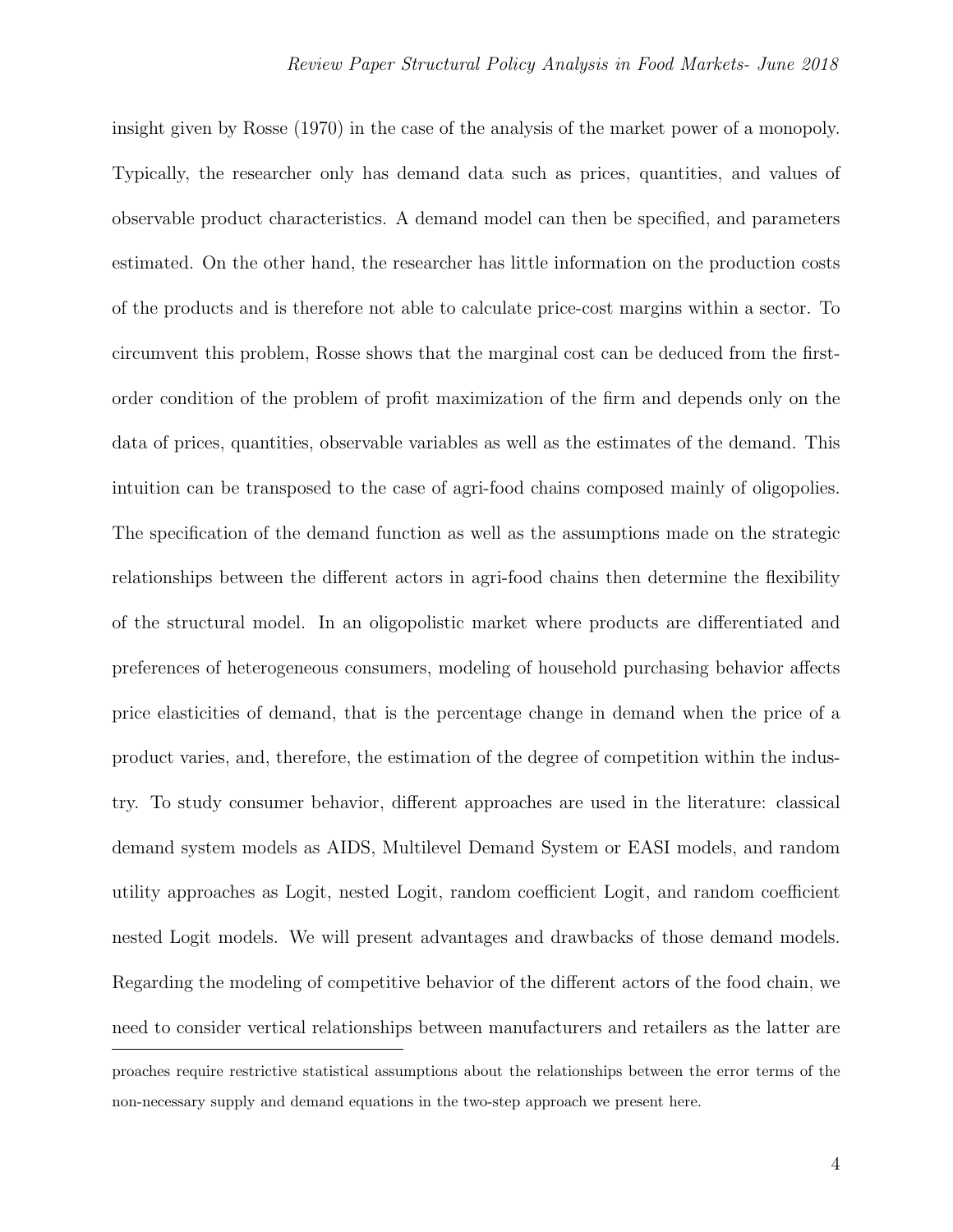powerful intermediaries that can not be neglected. We will present two different approaches to model vertical interactions: take-it or leave-it offers with linear and non-linear contracts and bargaining game models.

The paper is organized as follows. In section 2 we review different ways empirical researchers have approached the issue of demand estimation in the applied contexts that we typically confront as economists doing applied policy analysis and empirical structural food industrial organization research. Within that context we provide an overview of the state of research and summarize the core problems researchers face when estimating demand. Section 3 turns to the structural supply models implemented in applied research to date and section 4 reviews the main topics in policy analysis using the demand and supply models. Finally, section 5 discusses implications of the main literature findings and contains closing suggestions for future research.

# 2 Structural Demand Models

Many questions in applied policy analysis require an understanding of how consumers choose among various goods and services as a function of market and individual characteristics. First, properly estimating a demand system in its own right is an objective of interest. Second, demand systems (and their underlying parameters) are often used as providing the "ingredients" to compute consumer welfare from a policy change in a partial equilibrium setting.

The empirical setting of a multiple goods demand specification is a simultaneous equation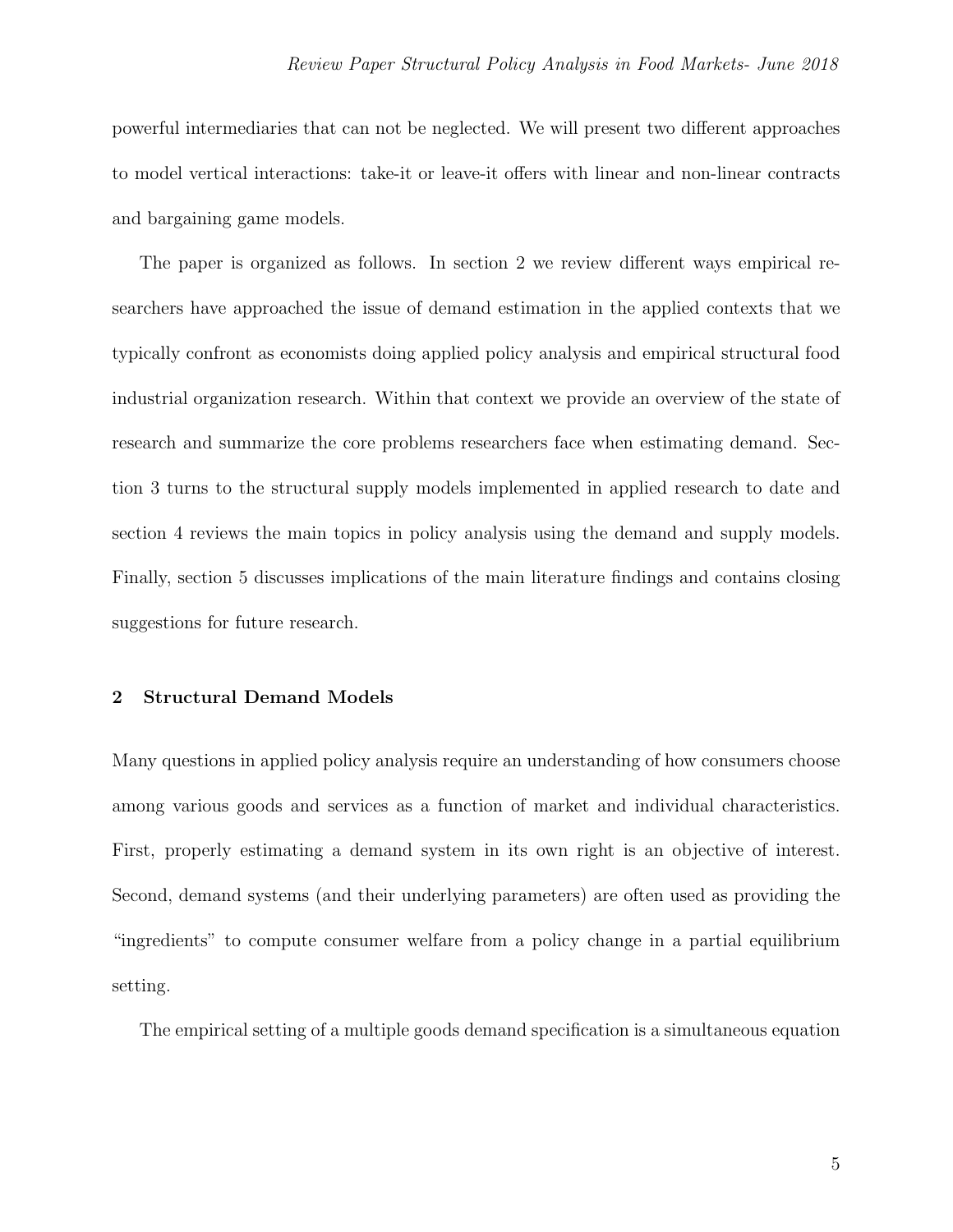demand system given by:

(1) 
$$
\log (q_j) = \alpha p_j + \beta p_k + \gamma x_j + \epsilon_j
$$

Contained in the unobservable  $(\epsilon_i)$  are demand shifters that are not in the set of regressors. Prices are endogenous and this, at the very least, calls for a very demanding Instrumental variable strategy, which we will turn to in future sections. Also, as the number of products increases, the number of parameters to be estimated will get very large. We address ways to deal with dimensionality problem next.

The way to reduce the dimensionality of the estimation problem is to put more structure on the choice problem being faced by consumers. In the literature there are two main approaches to tackling such a problem. The first is to model consumers' choices in the actual product space as classical demand systems as well as using specific forms of the underlying utility functions that generate empirically convenient properties, such as the Exact Affine Stone Index (EASI) Marshallian Demand System (Lewbel and Pendakur, 2009); the Almost Ideal Demand System (Deaton and Muellbauer, 1980a) or short AIDS, which is EASI's most used special case; Multilevel demand system (Hausman, 1997); and the Quadratic AIDS model (Banks et al, 1997), or short Q-AIDS, which is more general than AIDS as it allows for quadratic income effects. The second approach is to project products into a smaller dimensional characteristics space and estimate demand that results from a random utility model foundation (McFadden, 1974). We will start with product space approaches and then turn to the attribute space approaches to modeling demand in food markets.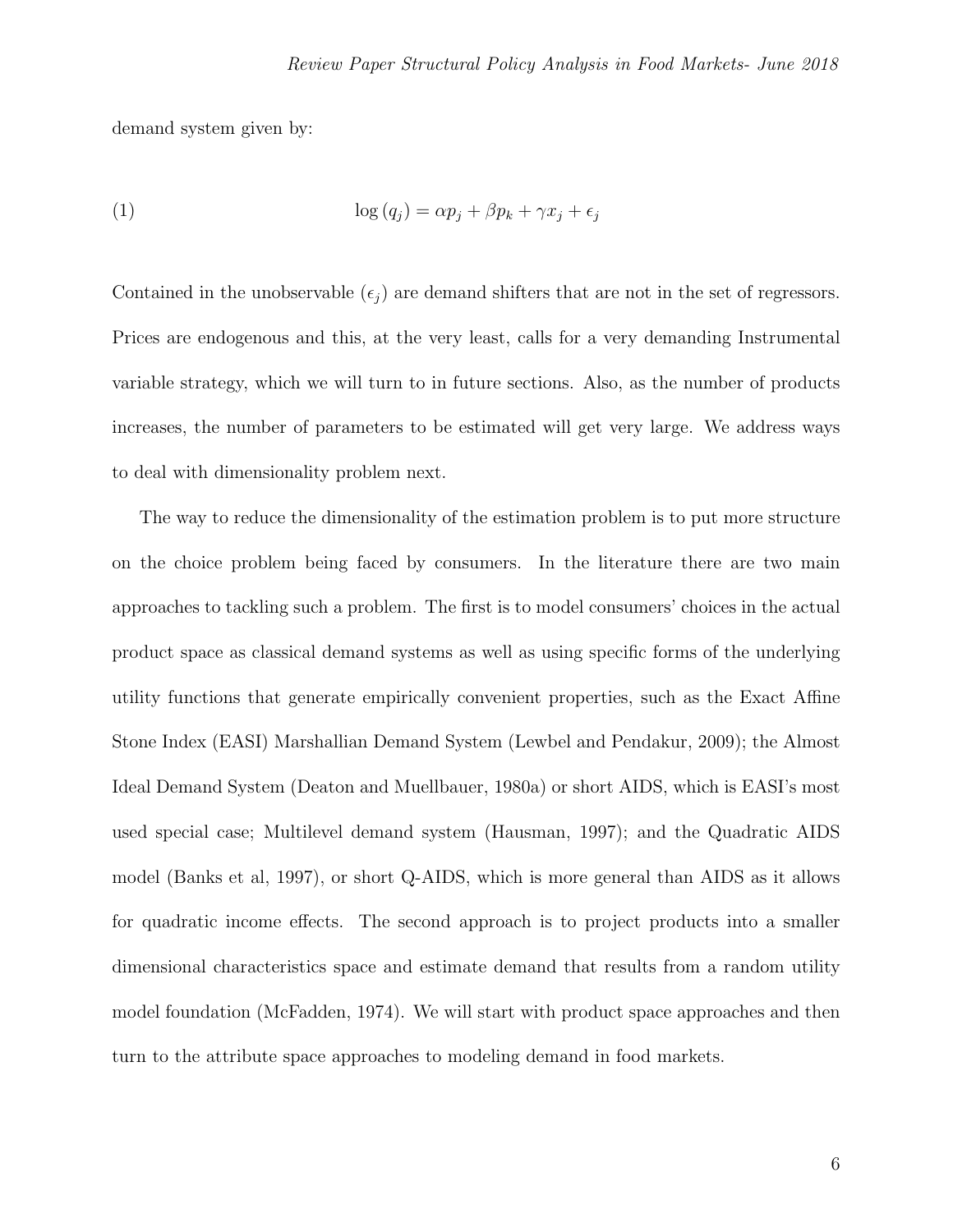#### 2.1 Classical Demand Systems

#### 2.1.1 Almost Ideal Demand Systems and Multilevel Demand System

The Almost Ideal Demand System (AIDS) of Deaton and Muellbauer (1980a) is the state of the art for product space approaches. AIDS models were the dominant choice for applied work. In particular, the AIDS model can fit the data much better than more structural models in some applications, and show you just how far you can get with a more "reduced-form" model. These are also used in settings when researchers need to have a more complicated supply side, like for example in a dynamic entry game to ease computational burdens and capture some of the reality of the data generating process. The main disadvantage with AIDS approaches, is that when anything changes in the model (more consumers, adding new products, imperfect availability in some markets), it is difficult to modify the AIDS approach to account for this type of problem.

The usual empirical approach is to use a model of multi-level budgeting. The idea is to impose something akin to a "utility tree" (Hausman, 1997) where consumers first choose to allocate expenditures to an upper level product grouping. Within each product grouping, consumers allocate expenditures among the products therein. When allocating expenditures within a group it is assumed that the division of expenditure within one group is independent of that within any other group. That is, the effect of a price change for a good in another group is only felt via the change in expenditures at the group level. If the expenditure on a group does not change (even if the division of expenditures within it does) then there will be no effect on goods outside that group. To be able to allocate expenditures across groups you have to be able to come up with a price index which can be calculated without knowing what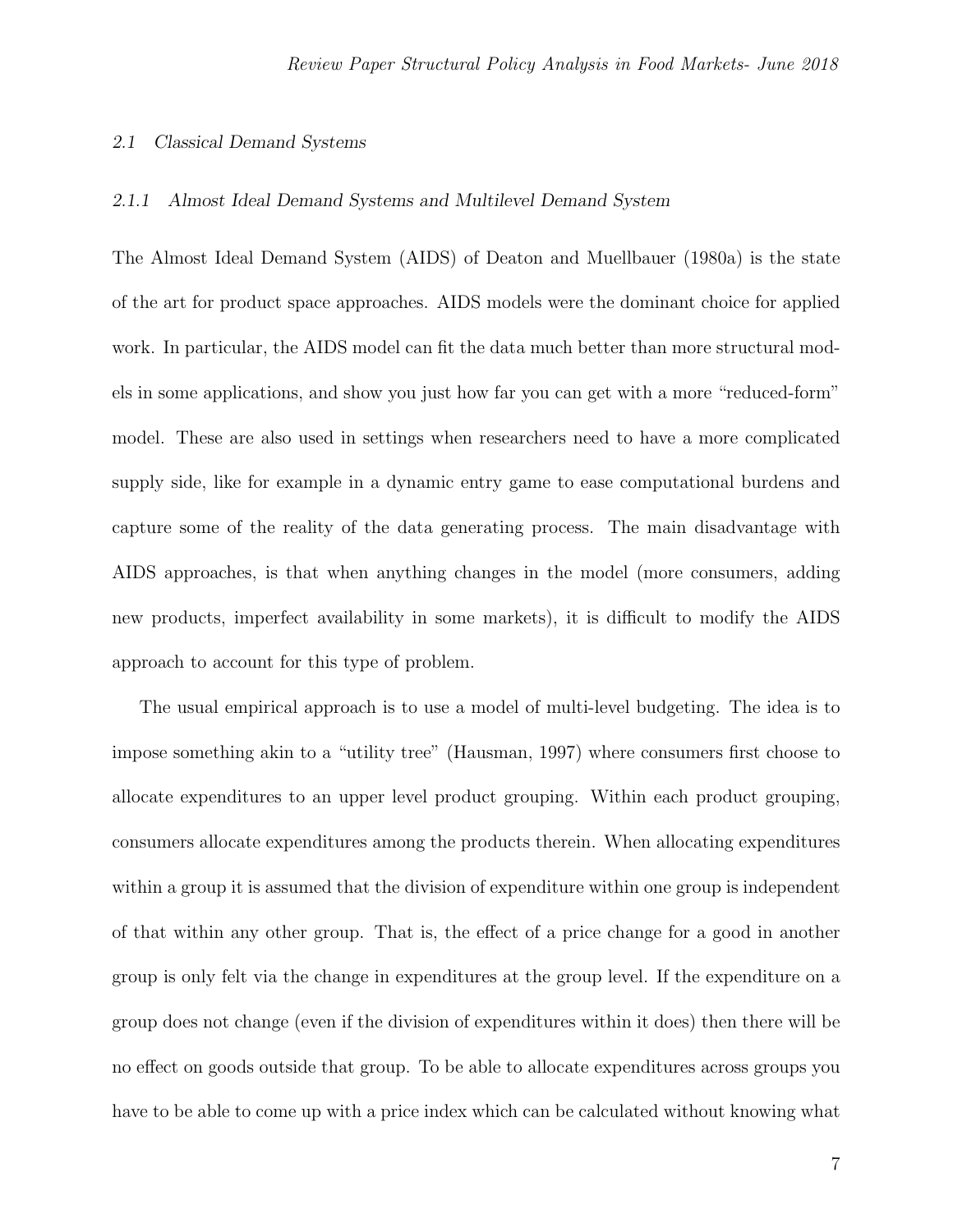is chosen within the group. These two requirements lead to restrictive utility specifications, the most commonly used being the Almost Ideal Demand System (AIDS) of Deaton and Muellbauer (1980a).<sup>[2](#page-7-0)</sup>

Starting at the within-group level, assume the expenditure functions for utility  $u$  and price vector p look like:

(2) 
$$
\log(e(u, p) = (1 - u) \log(a(p)) + u \log(b(p))
$$

where it is assumed that  $\log(a(p)) = \alpha_0 + \sum_k \alpha_k \log(p_k) + \frac{1}{2} \sum_k \sum_j \gamma_{kj}^* \log(p_k) \log(p_j)$  and that  $\log(b(p)) = \log(a(p)) + \beta_0 \prod_k p_k^{\beta_k}$  $_{k}^{\beta_k}.$ 

Using Shephard's Lemma, we get shares of expenditure within groups denoted as  $wg_i$ and defined as

(3) 
$$
wg_i = \frac{\partial \log(e(u, p))}{\partial \log p_i} = \alpha_i + \sum_j \gamma_{ij} \log(p_j) + \beta_i \log(\frac{x}{P})
$$

where x is total expenditure on the group,  $\gamma_{ij} = \frac{1}{2}$  $\frac{1}{2}(\gamma_{ij}^* + \gamma_{ji}^*),$  and P is a price index for the group. The price index that "deflates" income is specified as a linear approximation (as in Stone 1954) used by most of the empirical literature, given by  $log(P) = \sum_{k} w_k log(p_k)$ .

For the allocation of expenditures across groups, we treat the groups as individual goods, with prices being the price indexes for each group. Once again, this depends on the initial choice of groupings. The next step is to calculate expenditure share  $w_i$  of each good i using prices  $p_i$ , quantities  $q_i$ , and total expenditure  $x = \sum_k p_k q_k$ . Then, we compute the Stone

<span id="page-7-0"></span><sup>&</sup>lt;sup>2</sup>See Deaton and Muellbauer (1980a), which goes through all the micro-foundations.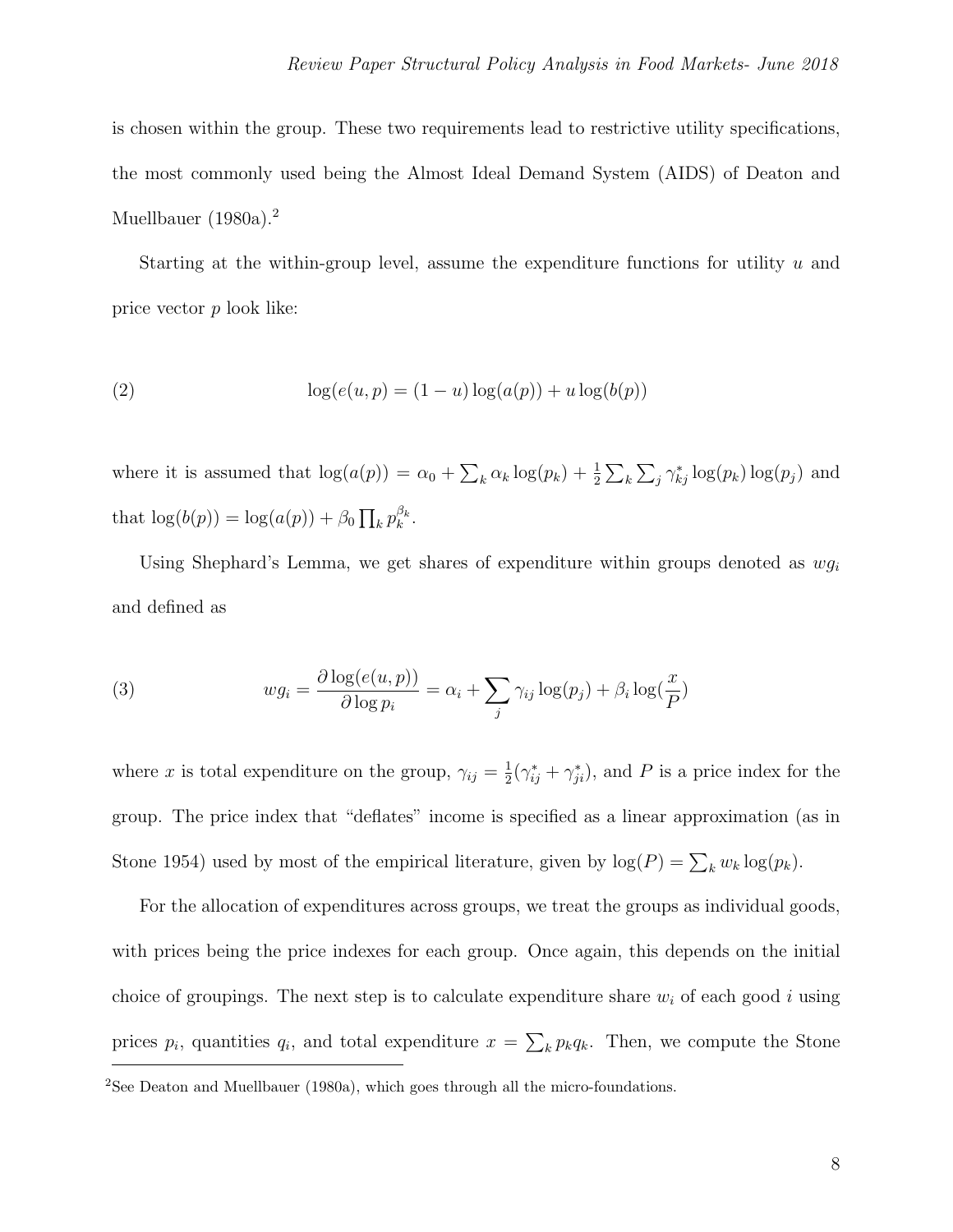price index:  $\log P = \sum_k w_k \log(p_k)$ , and use IV to estimate the equation:

(4) 
$$
w_i = \alpha_i + \sum_k \gamma_{ik} \log (p_k) + \beta_i \log \left(\frac{x}{P}\right) + \xi_i
$$

where  $\xi_i$  is the error term. Ultimately we recover  $J+2$  parameters  $(\alpha_i, \gamma_{i1}, \ldots, \gamma_{iJ}, \beta_i)$ , where economic theory imposes that the parameters satisfy several restrictions, namely: homogeneity, symmetry and adding-up.[3](#page-8-0)

#### 2.1.2 Exact Affine Stone Index (EASI) Marshallian Demand

Like the AIDS, the Exact Affine Stone Index (EASI) demand system features budget shares that are linear in parameters given real expenditures. However, unlike the AIDS, EASI demands' Engel curves can have any shape over real expenditures, and below we will use a fifth order polynomial, unlike the AIDS, which are linear in income (Lewbel and Penkadur, 2008). It can be thus said that AIDS is a special case of EASI.

The EASI demand system has the following equation for the budget share  $w_j$  of each good j:

(5) 
$$
w_j = \sum_{r=0}^5 b_{rj} y^r + \sum_{d=1}^Z (C_{dj} z_d + D_{dj} z_d y) + \sum_{d=1}^Z \sum_{k=1}^J A_{dkj} z_d p_k + \sum_{k=1}^J B_{kj} p_k y + \epsilon_j,
$$

where  $y$  is a measure of total expenditures entering as a fifth order polynomial. The  $y$  is either approximated by the Stone index deflated log nominal expenditure x, namely  $y =$  $x - \sum_{j=1}^{J} p_j w_j$  or given by  $y = (D, p, x, z) = \frac{x - \sum_{j=1}^{J} p_j w_j + \sum_{d=1}^{Z} z_d p' A_d p/2}{1 - p' B_p/2}$  $\frac{\omega_j + \sum_{d=1}^{\infty} \lambda_d p A_d p}{1-p' B_p/2}$ . Here,  $p_k$  and the log

<span id="page-8-0"></span><sup>3</sup>Note that the Q-AIDS model (see Banks, et al, 1997 for the details) is more general, as it allows for quadratic income effects.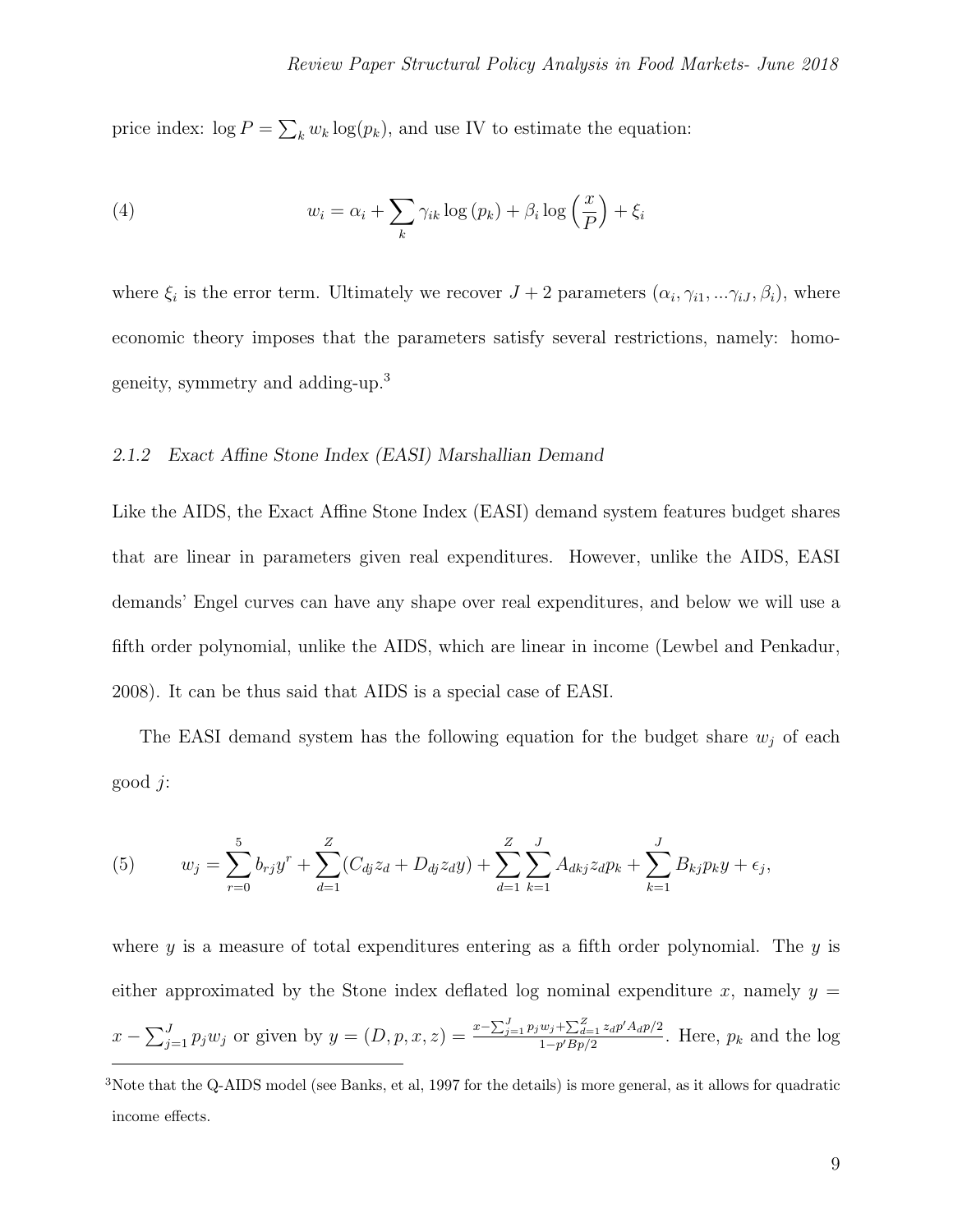of prices of each good k, the Z demographic characteristics  $z_d$ , the interaction terms of the forms  $p_k y$ ,  $z_d y$ , and  $z_d p_k$ , and  $(A, B, C, D)$  are the parameters to be estimated, subject to homogeneity, symmetry and adding-up demand theory restrictions on the parameters.

## 2.1.3 Estimation methods

In the literature there is a broad discussion of whether the demand restrictions imposed of homogeneity, symmetry, and adding up hold when estimating models using aggregate choices, namely aggregate expenditures, rather than individual level expenditures (see e.g., Deaton and Muehllbauer, 1980b; and Christiansen, Jorgenson and Lau, 1975, that rejected symmetry and homogeneity in aggregated datasets). Hence, in practice, empirical research has used data on prices, quantities and expenditure, imposing only the adding-up condition. In addition, to estimate the several classical demand systems described above we must deal with the dimensionality and price endogeneity issues.

To reduce the dimensionality issues, demand theory restrictions are imposed on the demand parameters to be estimated. As a consequence, substitution patterns are driven by functional forms. For instance, if we were to look at substitution across segments, the AIDS model restricts substitution patterns to be the same between any two products in different segments. This is not a general assumption and is a restriction that can affect research, if, for policy analysis, we need demand that relies on having estimated elasticity patterns as revealed by consumer purchases and not as dictated by functional forms of the demand model. In addition, the major issue for the AIDS model is the high dimensionality of parameters to be estimated. Researchers then need to do some serious aggregating of products to get rid of this problem. Aggregation into higher level product groupings is therefore a solution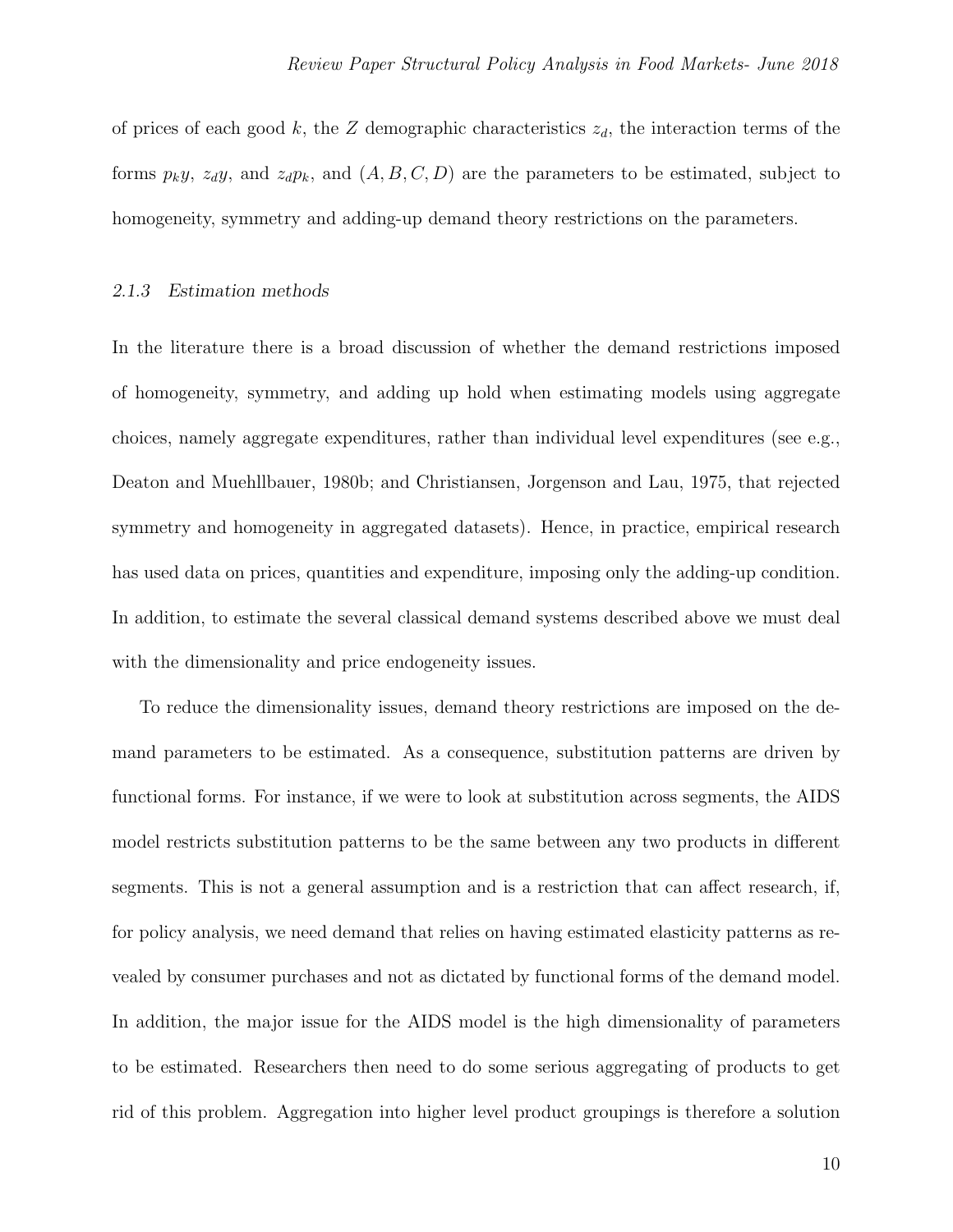followed by most of the literature.

Finally recall that, as usual, price is likely to be correlated with the unobservable. Given panel data on prices, quantities and incomes (expenditures) by brands over time in several markets, Hausman, Leonard, and Zona (1994) propose using the prices in one market to instrument for prices in another market. This works under the assumption that the pricing rule looks like

$$
\log(p_{jnt}) = \delta_j \log(c_{jt}) + \alpha_{jn} + \omega_{jnt}
$$

where  $p_{jnt}$  is the price of good j in market n at time t,  $c_{jt}$  represents nation-wide product costs at time t,  $\alpha_{jn}$  are market specific shifters which reflect transportation costs or local wage differentials, and  $\omega_{jnt}$  is a mean zero stochastic disturbance (e.g., local sales promotions).

Here they are claiming that market demand shocks  $\omega_{int}$  are uncorrelated across markets. This allows the use of prices in other markets for the same product in the same time period as instruments (if you have a market fixed effect). Often these are referred to as Hausman instruments. This strategy has been criticized for ignoring the phenomena of nation-wide advertising campaigns, suggesting that market demand shocks may be correlated under global markets. Therefore, the validity of "Hausman instruments" is now often questioned and researchers use cost side data on  $c_{jt}$  as shifters to instrument for price instead of making assumptions on  $\omega_{jnt}$  across markets. Still, Hausman instruments have been used in different ways in several different studies. Often people use factor price instruments, such as wages, or the price of raw inputs, as variables that shift marginal costs (and hence prices), but don't affect the demand unobservables  $(\epsilon)$ . Instruments can also be used if there is a large price change in one period for some external reason (like a strategic shift in all the companies'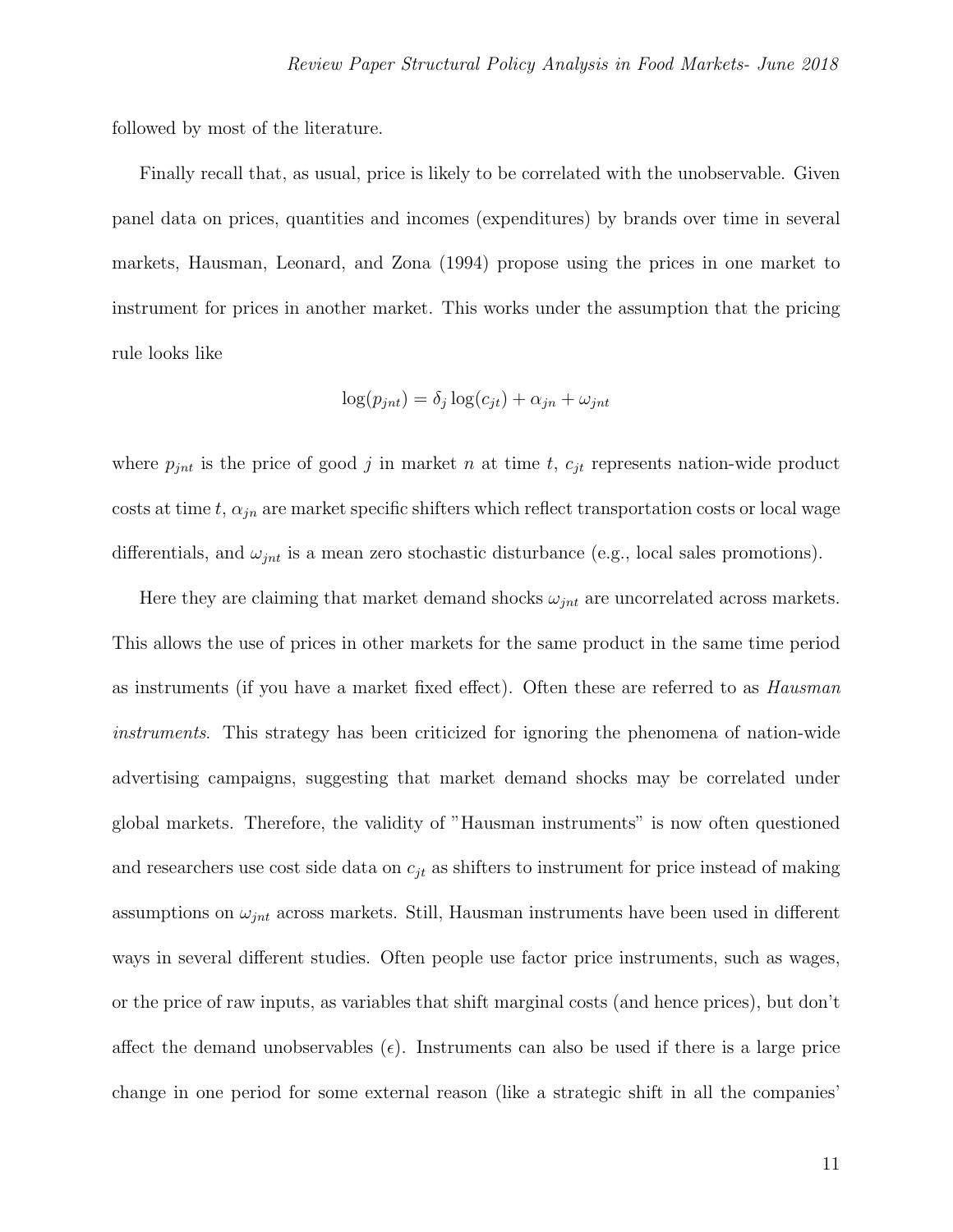pricing decisions). Then the instrument is just an indicator for the pricing shift having occurred or not.

#### 2.2 Random Utility Models

To model consumer preferences, we can also consider the characteristic space approach. The random utility model considers products as bundles of characteristics, and defines consumer preferences over characteristics, letting each consumer choose a bundle which maximizes their utility. The random utility model restricts the consumer to choosing only one bundle. Multiple purchases are easy to incorporate conceptually but incur a big computational cost and require more detailed data than is usually available. [4](#page-11-0) These models use either consumer level data over markets, or aggregate sales data of choices of products over markets.

Let the utility for good j, where  $j = 0, 1, 2...J$ , of the individual i be given by:

(6) 
$$
U_{ij} = U(x_j, p_j, v_i, \theta).
$$

<span id="page-11-0"></span>Good 0 is generally referred to as the *outside option* or outside good. It represents the option chosen when none of the observed goods are chosen. A maintained assumption is that <sup>4</sup>Working on elegant ways around this problem is an open area for research. One approach, presented in Dubé (2004), is multiple-discrete choice, where, recognizing that the time of purchase of a good is often not the actual time of consumption, consumers are modeled as purchasing bundles of goods in anticipation of a stream of distinct consumption occasions before their next trip to the supermarket. Another potential approach to deal with multiple purchases is with multiple discrete-continuous choice models, which allows consumers to choose continuous quantities of multiple goods. Kim, Allenby, and Rossi (2002) and Richards, Gomez, and Pofahl (2011) both do this using the multiple discrete-continuous extreme value model of Bhat (2005), while Song and Chintagunta (2006) applies a "shopping basket" model where consumers choose a utility-maximizing bundle of goods.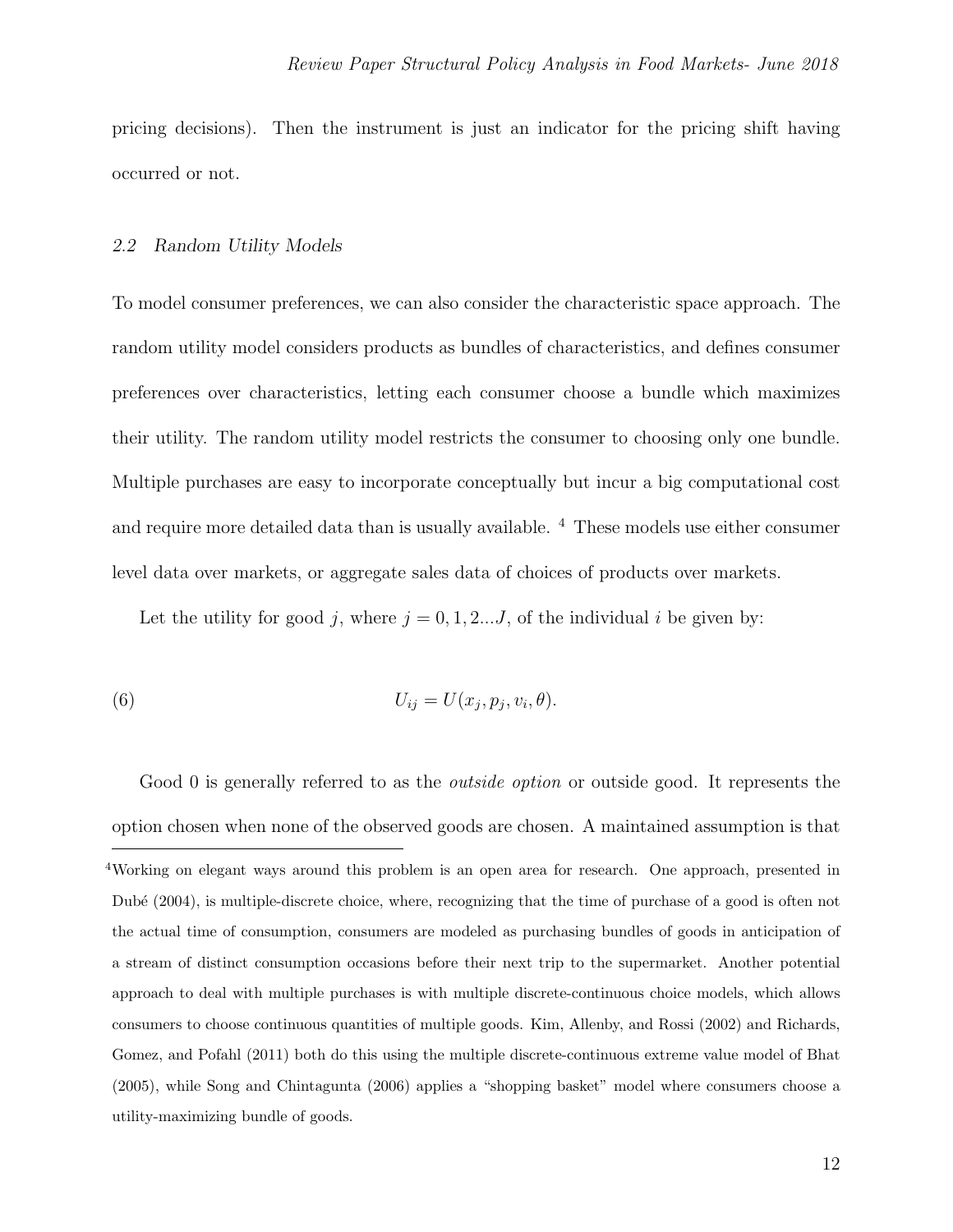the pricing of the outside good is set exogenously.  $J$  is the number of goods in the industry at hand.  $x_j$  are non-price characteristics of good j,  $p_j$  is the price,  $v_i$  are characteristics of the consumer i, and  $\theta$  are the parameters of the model.<sup>[5](#page-12-0)</sup>

Consumer *i* chooses good j when  $U_{ij} > U_{ik}$ ,  $\forall k \neq j$ . This means that the set of consumers that choose good  $j$  is given by:

(7) 
$$
A_j(\theta) = [v|U_{ij} > U_{ik}, \forall k]
$$

Given a distribution over the v's,  $f(v)$ , we can recover the share of good j as:

(8) 
$$
s_j(x, p|\theta) = \int_{v \in A_j(\theta)} f(dv)
$$

If we let the market size be M then the total demand is  $q_j(x, p|\theta) = Ms_j(x, p|\theta)$ .

Recall that ordinal rankings of choices are invariant to affine transformations of the underlying utility function. More specifically, choices are invariant to multiplication of  $U$  by a positive number and the addition of any constant. This also implies that in modeling utility we need to make some normalizations, by bolting down a basis to measure things against, and allowing us the ability to interpret our coefficients and do estimation. Traditionally, we normalize the mean utility of the outside good to zero.

<span id="page-12-0"></span>Random utility models allow researchers to address horizontal and vertical product dif-<sup>5</sup>In these assumptions, we are implicitly supposing that the characteristics of given products are fixed and do not vary over different consumers. This seems sensible, but could actually be an issue if, for example, choice sets of consumers are different (due, for instance, to differences in transportation means that would determine the set of stores they could visit) in ways the researcher cannot observe.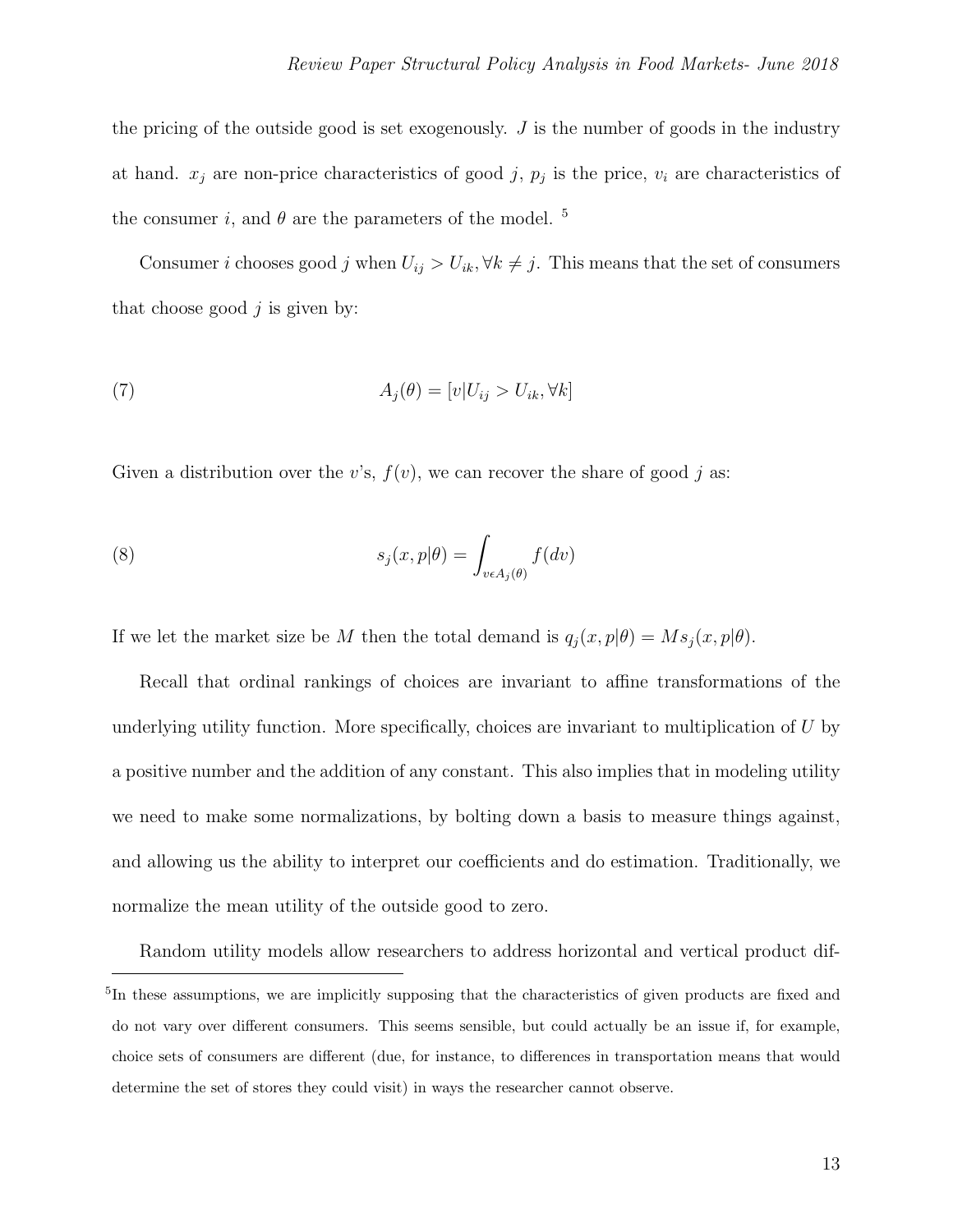ferentiation. Horizontally differentiated means that, setting aside price, people disagree over which product is best. In the characteristics space setting this means that with horizontal differentiation, people don't all agree that more of an attribute is better. Vertically differentiated means that, price aside, everyone agrees on which good is best, they just differ in how much they value additional quality.

In the following subsections, we will describe three types of random utility models, that make slightly different assumptions about the consumers' utility functions. First, we discuss the Logit model of McFadden (1974), where we assume that consumers' preferences for a product are uncorrelated across all products. Next, we discuss the nested Logit model, which relaxes these strong preference assumptions, and instead allows consumers to have correlated preferences over products in the same subgroup (essentially allowing products in a subgroup to be substitutes). Finally, we discuss the random coefficients Logit model (RCLM), which allows consumers to have idiosyncratic preferences over product attributes that, unlike the previous two models, are not solely based on observable characteristics.

#### 2.2.1 Logit

The Logit model<sup> $6$ </sup> assumes that everyone has the same taste for quality but have different idiosyncratic taste for the product. Utility is given by:

$$
(9) \t\t\t U_{ij} = \delta_j + \epsilon_{ij},
$$

where  $\epsilon_{ij}$  is distributed iid extreme value type I, with  $F(\epsilon) = e^{-e^{-\epsilon}}$ .

<span id="page-13-0"></span><sup>6</sup>See McFadden 1974 for details on the construction.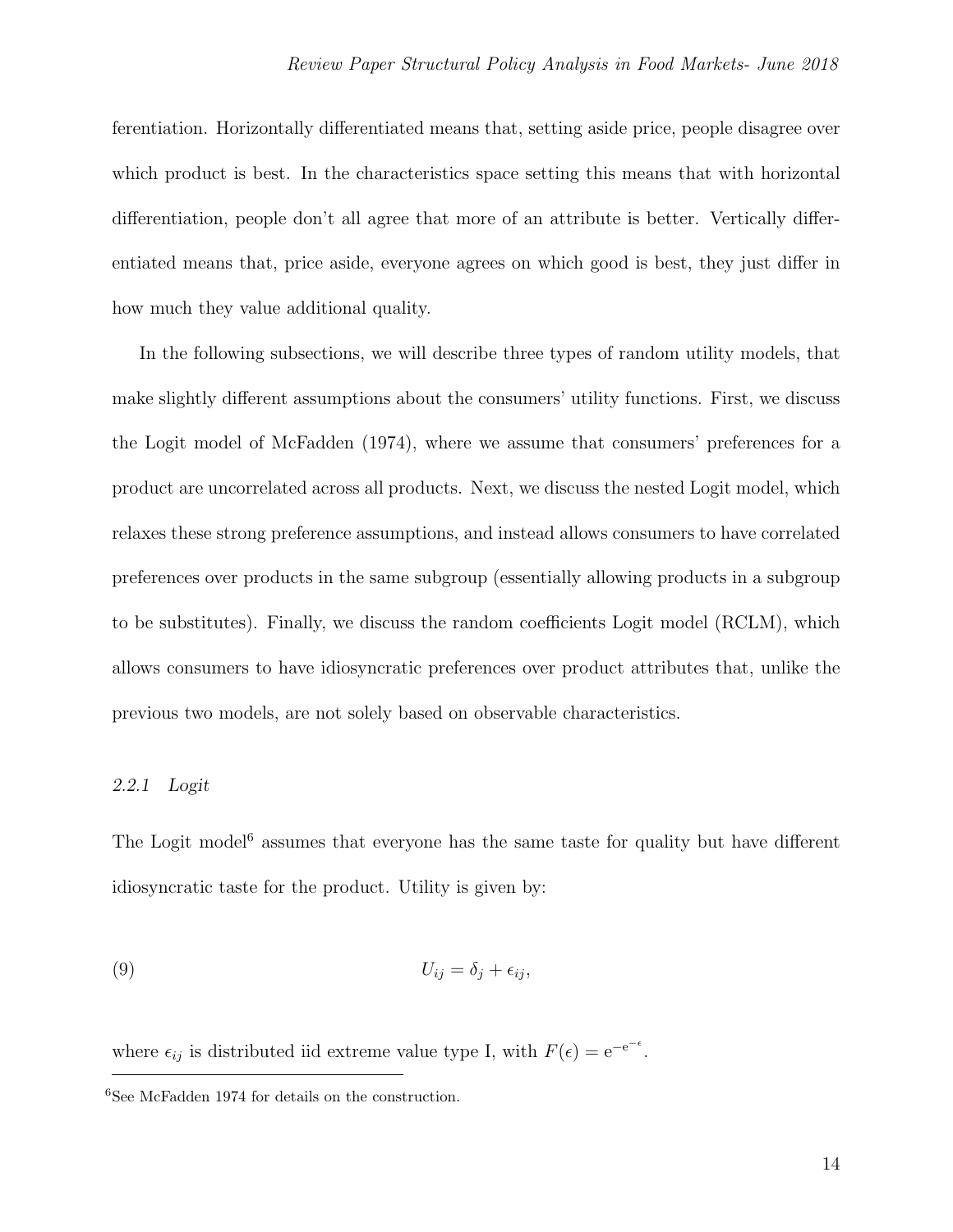The probability that good  $j$  is chosen by consumer  $i$  is given by:

(10) 
$$
\Pr_i(\text{Choice}_j) = \Pr(U_{ji} > U_{hi}) = \Pr(\delta_j + \epsilon_{ji} > \delta_h + \epsilon_{hi}), \forall h \neq j, \forall i.
$$

This allows for the aggregate shares, or the probability that good  $j$  is chosen across all consumers, to have an analytical form, obtained as:

<span id="page-14-0"></span>(11) 
$$
\Pr(\text{Choice}_j) = \frac{\exp(\delta_j)}{\sum_{n=0}^J \exp(\delta_n)} = \frac{\exp(\delta_j)}{1 + \sum_{n=1}^J \exp(\delta_n)},
$$

where the last simplification in equation [\(11\)](#page-14-0) results from the fact that  $\delta_0 = 0$ . That is, the normalized mean utility for the outside option is zero.

This ease in aggregation comes at a cost. The embedded assumption on the distribution on tastes creates more structure than we would like on the aggregate substitution matrix, as well as independence of irrelevant alternatives (IIA). The problem is that the ratio of choice probabilities of consumer i between two options j and k does not depend on the characteristics and or utilities of any other product, i.e.  $\frac{S_{ij}}{S_{ik}} = \frac{\exp(\delta_{ij})}{\exp(\delta_{ik})}$  $\frac{\exp(o_{ij})}{\exp(\delta_{ik})}$  and cross-price elasticities are restricted to satisfy  $\frac{\partial s_j}{\partial p_k} = \frac{\partial s_l}{\partial p_k}$  $\frac{\partial s_l}{\partial p_k} \ \forall \ l \neq j.$ 

If we have data with choices of individuals  $i$ , and with respondent-specific choice information and respondents' demographics, these data enable us to consider and estimate a specification of heterogeneous preferences. The mean utility  $\delta_{ij}$  is specified as:

$$
\delta_{ij} = \beta_0 x_j + \beta_1 D_i x_j,
$$

where  $x_j$  are attributes of product j,  $\beta_0$  is the mean taste for attributes and  $\beta_1$  is the specific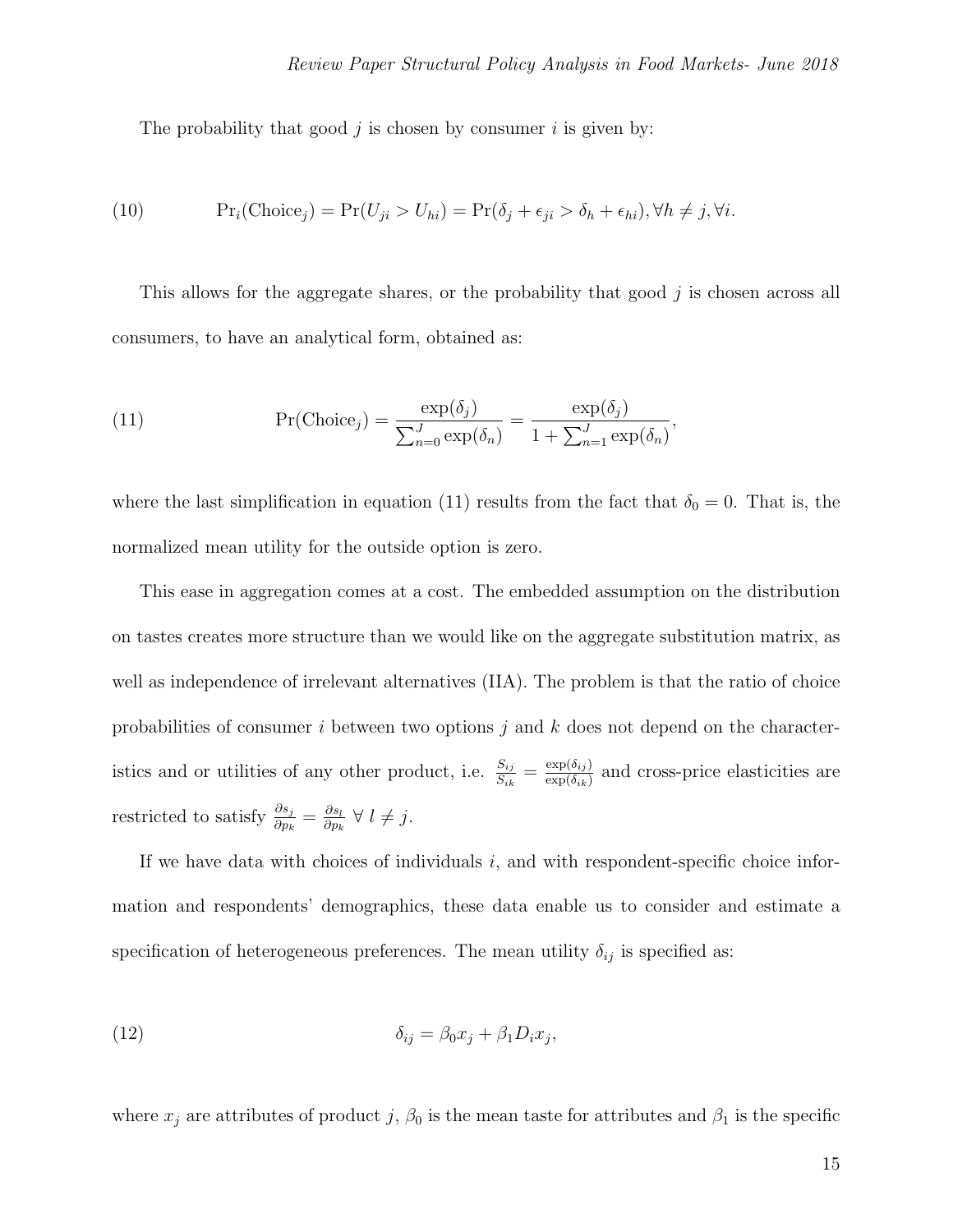taste according to the respondent's observed demographics  $D_i$ . This structure allows for the fact that different decision makers may have different preferences.

#### 2.2.2 Nested Logit

The nested Logit model relaxes the IIA property of the simple Logit model, and allows consumers to have correlated preferences for products that belong to the same subgroup or group in a nest. As in the AIDS Model, we need to make some "ex-ante" classification of goods into different segments, so each good  $j \in S(j)$ . The goods are divided into nests, and we allow for a degree of independence in unobserved components within each nest. For different goods in different nests, the relative choice probabilities are now dependent on attributes of other alternatives in the two nests (McFadden, 1978, Train, 2003).

Let the set of products be partitioned into K non-overlapping nests denoted as  $N_1, N_2, ..., N_K$ . The utility that person i obtains from alternative j in nest  $N_k$  is denoted, as usual, as  $U_{ij} = V_{ij} + \varepsilon_{ij}$ , where  $V_{ij}$  is observed by the researcher, and  $\varepsilon_{ij}$  is a random variable where the vector  $\varepsilon_i = (\varepsilon_{i1}, ..., \varepsilon_{iJ})$  has a Generalized Extreme Value distribution, which is a generalization of the distribution that gives rise to the Logit, allowing for the  $\varepsilon$ 's to be correlated within a nest. We define a parameter  $\lambda_k$  which measures the degree of independence in unobserved utility among the alternatives in nest k where, if  $\lambda_k = 1$  for all nests k, we obtain the Logit model.

Given that consumers choose the product that maximizes random utility, the choice probabilities for each product j in nest  $N_k$  are given by

(13) 
$$
\Pr_{ij} = \frac{\exp(V_{ij}/\lambda_k)(\sum_{j \in N_k} \exp(\delta_{ij}/\lambda_k))^{\lambda_k - 1}}{\sum_{l=1}^K (\sum_{m \in N_l} \exp(\delta_{im}/\lambda_l))^{\lambda_l}}.
$$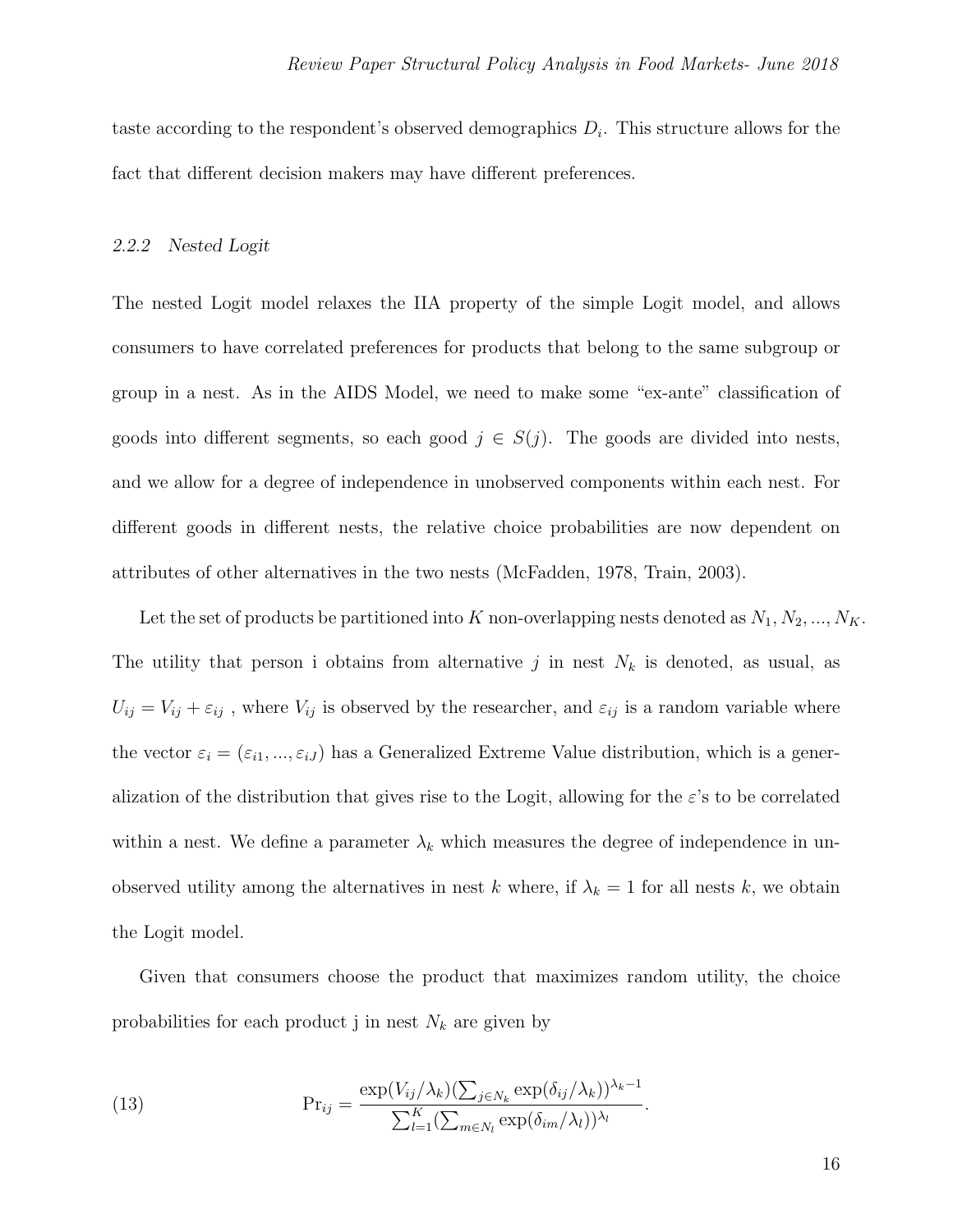We can get a simpler expression for the probability if we rewrite  $V_{ij} = W_{ik} + Y_{ij}$  for a good in nest  $N_k$ , where  $W_{ik}$  depends only on variables that describe nest k that differ over nests but not over alternatives within each nest. In addition, in  $Y_{ij}$  we have variables that describe alternative j and vary over alternatives within nest k. With this decomposition of utility, the nested Logit probability can be written as the product of two standard Logit probabilities. Let the probability of choosing alternative  $j \in N_k$  be expressed as the product of a conditional probability and a marginal probability, namely  $Pr_{ij} = Pr_{ij|N_k} Pr_{iN_k}$ , where  $Pr_{iN_k}$  is the probability that an alternative within nest  $N_k$  is chosen and  $Pr_{ij|N_k}$  is the probability that the alternative j is chosen given that an alternative in  $N_k$  is chosen.

For the nested Logit we get:

(14) 
$$
\Pr_{iN_k} = \frac{\exp(W_{ik} + \lambda_k I_{ik})}{\sum_{l=1}^K \exp(W_{il} + \lambda_l I_{il})},
$$

(15) 
$$
\Pr_{ij|N_k} = \frac{\exp(Y_{ij}/\lambda_k)}{\sum_{m \in N_k} \exp(Y_{im}/\lambda_k)}
$$

where the so called inclusive value  $I_{ik}$  is defined as:

(16) 
$$
I_{ik} = \log \sum_{j \in N_k} \exp(Y_{ij}/\lambda_k)
$$

This means that the nested Logit probabilities are ultimately given by:

(17) 
$$
\Pr_{ij} = \frac{\exp(W_{ik} + \lambda_k I_{ik})}{\sum_{l=1}^K \exp(W_{il} + \lambda_l I_{il})} \frac{\exp(Y_{ij}/\lambda_k)}{\sum_{m \in N_k} \exp(Y_{im}/\lambda_k)}.
$$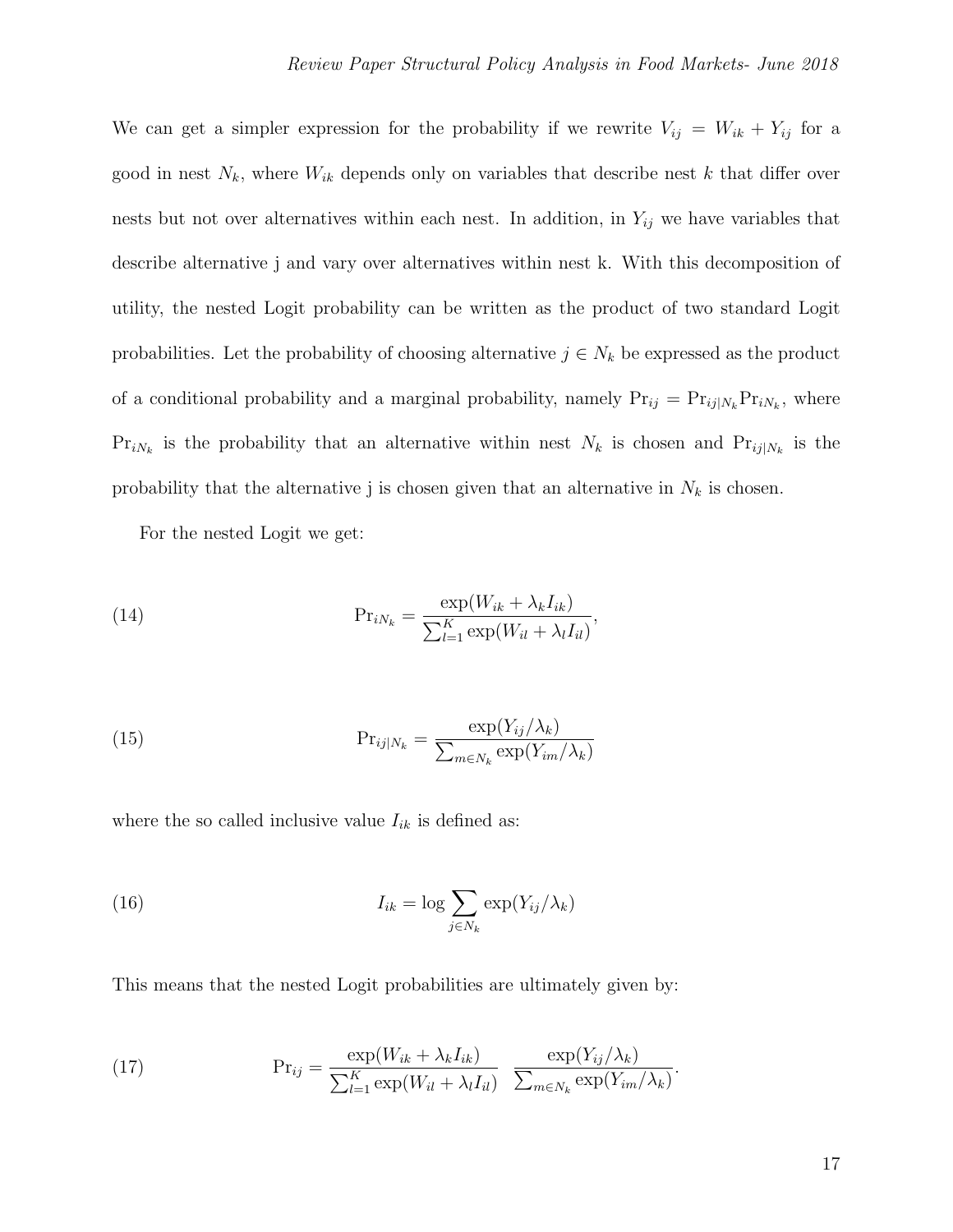#### 2.2.3 Random Coefficient Logit Models

Even if nested Logit model relaxes the IIA assumption of the Logit model, this model is not totally flexible as the IIA assumption holds for two alternatives within the same group. Another stream of papers estimate flexible specifications of discrete choice structural revealed preference models of consumer demand (McFadden, 1974; and McFadden and Train, 2000; Train, 2003) via a random coefficient. Here we allow individual decision makers to have different preferences not just due to observable demographics  $D_i$ , which sometimes may not capture all the heterogeneity, but rather allow a more general unobserved heterogeneity structure. Then we define the coefficients  $\beta_i$  to vary according to  $\beta_i = \beta_0 + \sigma_\beta v_i^\beta$  $i^{\beta}$ , where  $v_i$ follows a parametric distribution<sup>[7](#page-17-0)</sup> capturing any heterogeneity and the price parameter is similarly defined as  $\alpha_i = \alpha_0 + \sigma_\alpha v_i^{\alpha}$ . If there is no heterogeneity in individual preferences relative to the average, then both  $\sigma_{\alpha}$  and  $\sigma_{\beta}$  will be zero and the model will correspond to a Logit model. If, however, there is heterogeneity in preferences relative to the average, then  $\sigma_{\alpha}$  and  $\sigma_{\beta}$  are different from zero.

The utility is defined as:

(18) 
$$
U_{ij} = X_j \beta_i + \alpha_i \text{Price}_j + \xi_j + \varepsilon_{ij}.
$$

<span id="page-17-0"></span>If  $\varepsilon_{ji}$  are assumed to be independently, identically extreme value distributed (type I extreme value distribution) and consumers choose one unit of product j among all the possible products available at a certain time that maximizes their indirect utility, the following closed  $7$ Train (2016) develops a semi-parametric form of the distribution of preferences.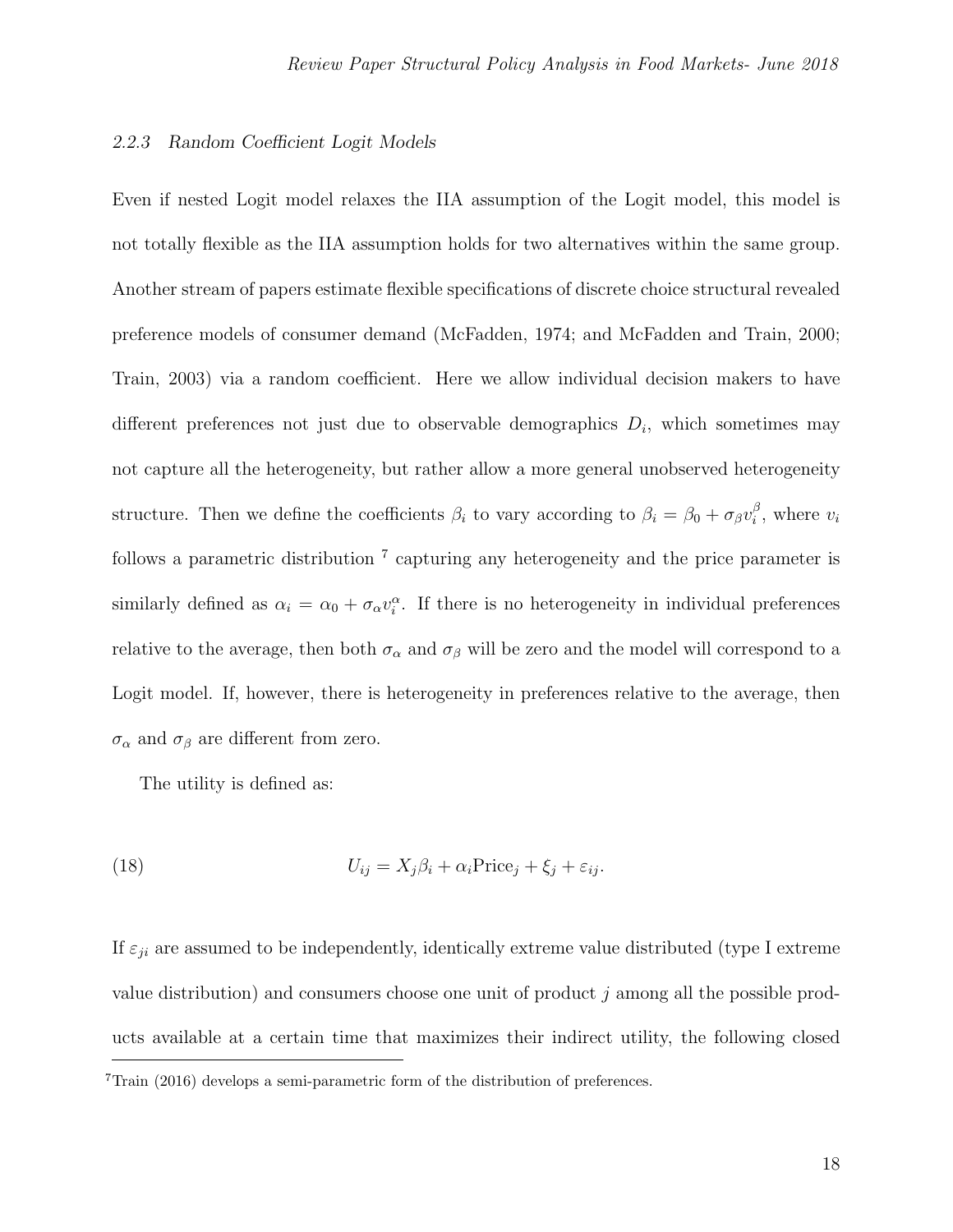form solution can be derived for the probability that the consumer  $i$  chooses the product  $i$ conditional on  $v_i = (v_i^{\beta})$  $i^{\beta}, v_i^{\alpha}$ ) is:

(19) 
$$
Pr_{ji} = \frac{\exp(X_j \beta_i + \alpha_i Price_j)}{\sum_{k=0}^{J} \exp(X_k \beta_i + \alpha_i Price_k)}
$$

This offers flexibility in incorporating consumer heterogeneity with regard to product attributes X. To recover how  $D_i$  affects the departure from mean valuations, we then project estimated  $\beta_i$  on observed demographics  $D_i$  in a second step, as described below.

In a third heterogeneity specification, we define the coefficients  $\alpha_i$  and  $\beta_i$  to be combination of the two previous heterogeneity specifications, as  $\alpha_i = \alpha_0 + \alpha_1 D_i + \sigma_\alpha v_i^{\alpha}$  and  $\beta_i = \beta_0 + \beta_1 D_i + \sigma_\beta v_i^\beta$  $i^{\beta}$ , where  $v_i^{\beta}$  $i \atop i$  and  $v_i^{\alpha}$  are normal random variables capturing any random heterogeneity and  $D_i$  are observed consumer characteristics affecting heterogeneity. If, however, there is heterogeneity in preferences due to demographics relative to the average, then  $\alpha_1$  and  $\beta_1$  are different from zero, and if there is additional random heterogeneity, then  $\sigma_\alpha$ and  $\sigma_{\beta}$  are different from zero as well.

# 2.2.4 Estimation methods

# Micro data

If we have micro level data, we see each consumer making decisions for T different choice occasions. By defining the distribution of the  $\theta = (\alpha, \beta)$  parameters in general form as  $f(\theta|\alpha_0,\alpha_1,\alpha_2,\beta_0,\beta_1,\beta_2)$  and  $\alpha=\alpha_0$  for all consumers, then the probability of individual i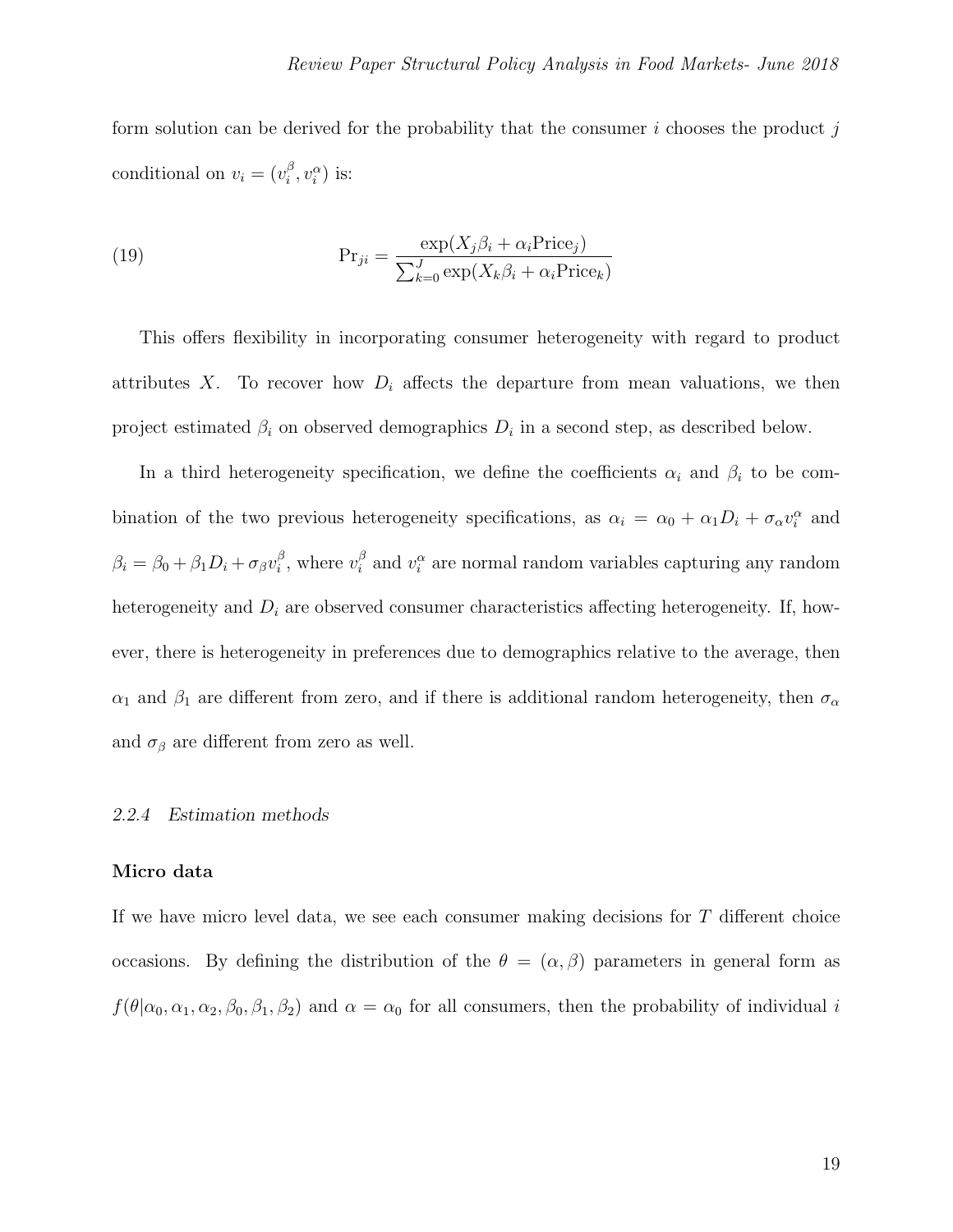making a sequence of choices among the N alternatives  $(j = 0, ...N)$  is given as:

(20) 
$$
S_i = \int \prod_{t=1}^T \prod_{j=0}^J \left[ \frac{\exp(X_{ijt}\beta_i + \alpha_i \text{Price}_{jt})}{1 + \sum_{k=1}^J \exp(X_{ikt}\beta_i + \alpha_i \text{Price}_{kt})} \right]^{Y_{ijt}} f(\theta|\alpha_0, \alpha_1, \sigma_\alpha, \beta_0, \beta_1, \sigma_\beta) d\theta,
$$

where  $Y_{ijt} = 1$  if the respondent i chooses alternative j for situation t and 0 otherwise. Given a total of I respondents, the parameters  $(\alpha = \alpha_0, \alpha_1, \sigma_\alpha, \beta_0, \beta_1, \sigma_\beta)$  are estimated by maximizing the simulated log-likelihood function:

<span id="page-19-1"></span>(21) 
$$
SLL = \sum_{i=1}^{I} \log \left( \frac{1}{R} \sum_{r=1}^{R} \prod_{t=1}^{T} \prod_{j=0}^{J} \left[ \frac{\exp(X_{ijt} \beta_i^{[r]} + \alpha_i^{[r]} \text{Price}_{jt})}{1 + \sum_{k=1}^{J} \exp(X_{ikt} \beta_i^{[r]} + \alpha_i^{[r]} \text{Price}_{kt})} \right]^{Y_{ijt}} \right),
$$

where  $\alpha_i^{[r]}$  $[i], \beta_i^{[r]}$  are the r-th draw for respondent i from the distribution of  $\alpha, \beta$ .

Let  $\theta = (\alpha, \beta)$ . To estimate  $\theta_i$  we proceed as follows. The expected value of  $\theta$ , conditional on a given response  $Y_i$  of individual i and a set of alternatives characterized by  $X_i$  for product  $t$ , is given by:

$$
(22) \quad E[\theta|Y_i, X_i] = \frac{\int \theta \prod_{t=1}^T \prod_{j=0}^J \left[ \frac{\exp(X_{ijt}\beta + \alpha \text{Price}_{jt})}{1 + \sum_{k=1}^J \exp(X_{ikt}\beta + \alpha \text{Price}_{kt})} \right]^{Y_{ijt}} f(\theta|\alpha_0, \alpha_1, \sigma_\alpha, \beta_0, \beta_1, \sigma_\beta) d\theta}{\int \prod_{t=1}^T \prod_{j=0}^J \left[ \frac{\exp(X_{ijt}\beta + \alpha \text{Price}_{jt})}{1 + \sum_{k=1}^J \exp(X_{ikt}\beta + \alpha \text{Price}_{kt})} \right]^{Y_{ijt}} f(\theta|\alpha_0, \alpha_1, \sigma_\alpha, \beta_0, \beta_1, \sigma_\beta) d\theta},
$$

<span id="page-19-0"></span>Equation [\(21\)](#page-19-1) can be thought as the conditional average of the coefficient for the sub-group of individuals who face the same alternatives and make the same choices. For each individual *i* we estimate a certain attribute marginal utility  $\theta_i$ , following Revelt and Train (2000), by <sup>8</sup>Normal distribution is common assumption. Log normal distribution can be used to impose positivity of parameters.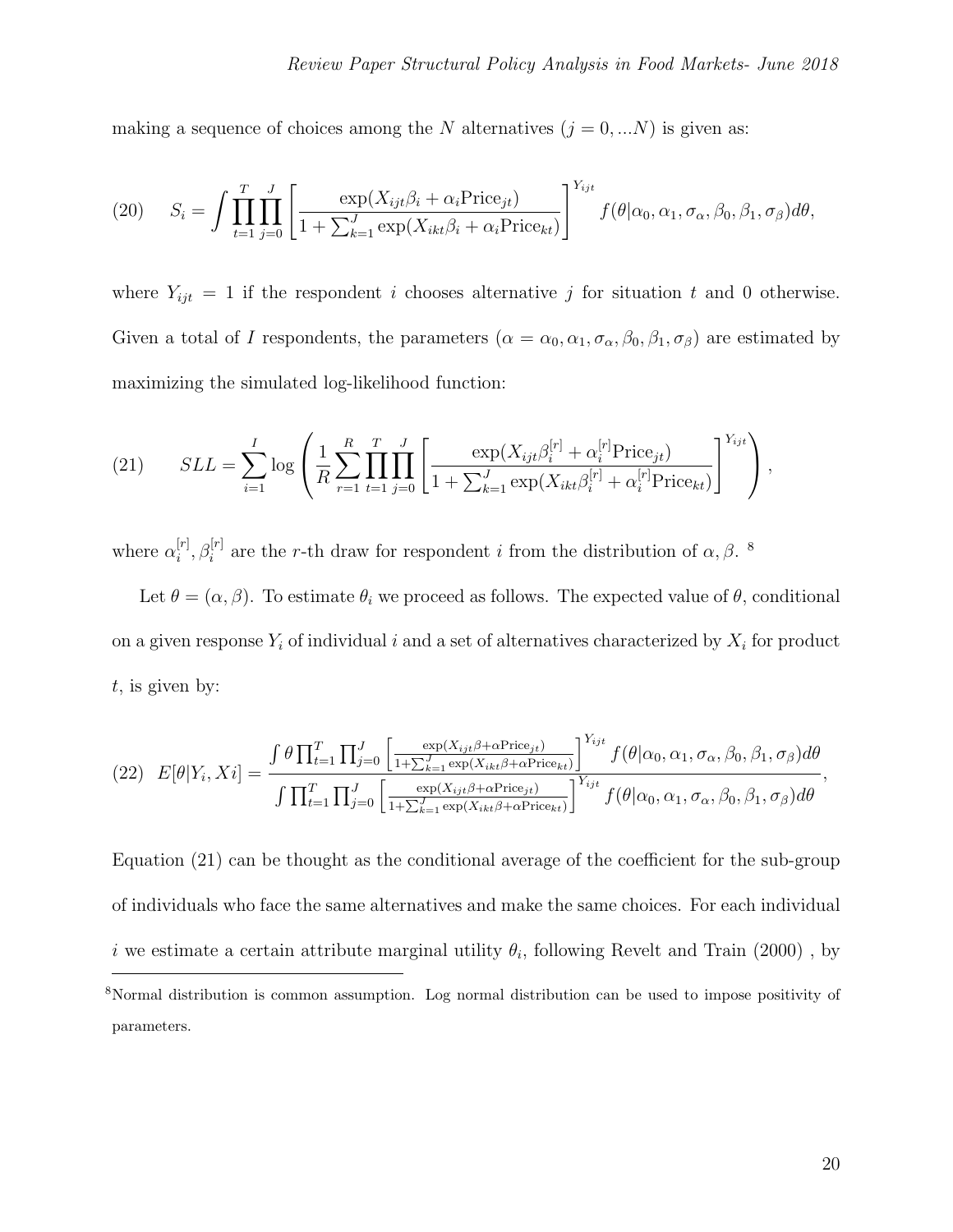simulation according to the following:

(23) 
$$
\hat{\theta}_{i} = \frac{\frac{1}{R} \sum_{r=1}^{R} \beta_{i}^{[r]} \prod_{t=1}^{T} \prod_{j=0}^{J} \left[ \frac{\exp(X_{ijt} \beta_{i}^{[r]} + \alpha_{i}^{[r]}\text{Price}_{jt})}{1 + \sum_{k=1}^{J} \exp(X_{ikt} \beta_{i}^{[r]} + \alpha_{i}^{[r]}\text{Price}_{kt})} \right]^{Y_{ijt}}}{\frac{1}{R} \sum_{r=1}^{R} \prod_{t=1}^{T} \prod_{j=0}^{J} \left[ \frac{\exp(X_{ijt} \beta_{i}^{[r]} + \alpha_{i}^{[r]}\text{Price}_{jt})}{1 + \sum_{k=1}^{J} \exp(X_{ikt} \beta_{i}^{[r]} + \alpha_{i}^{[r]}\text{Price}_{kt})} \right]^{Y_{ijt}}},
$$

where  $\theta[r]$  is the r-th draw for individual i from the estimated i's distribution of  $\theta$ .

If prices are exogenous, the demand parameters are estimated by simulated Maximum Likelihood function defined in [\(21\)](#page-19-1). However, the price exogeneity assumption can not be hold when omitted product characteristics affect both demand and prices. Omitted characteristics could be unobserved product attributes of goods or unobserved marketing efforts as advertising, sales promotions, shelves position. Then, the method used follows simulated likelihood function control approaches as in Kuksov and Villas-Boas (2008), and Petrin and Train (2010). This method consists in regressing prices on the exogenous demand variables and instrumental variables, and capturing, through the error term of the price equation, all unobserved product characteristics that affect prices. This error term is then included in the deterministic part of the utility to avoid any correlation between prices and the remaining part of the demand error term. The choice of instrumental variables is crucial. They should be price shifters uncorrelated with demand. The ideal instrumental variables should capture the cost of producing and distributing the goods, and inputs costs are good candidates, as are attributes of other products (as in Berry et al., 1995) or Hausman style instruments such as average prices in other markets, assuming no national common demand unobservables.

#### Aggregate Sales Data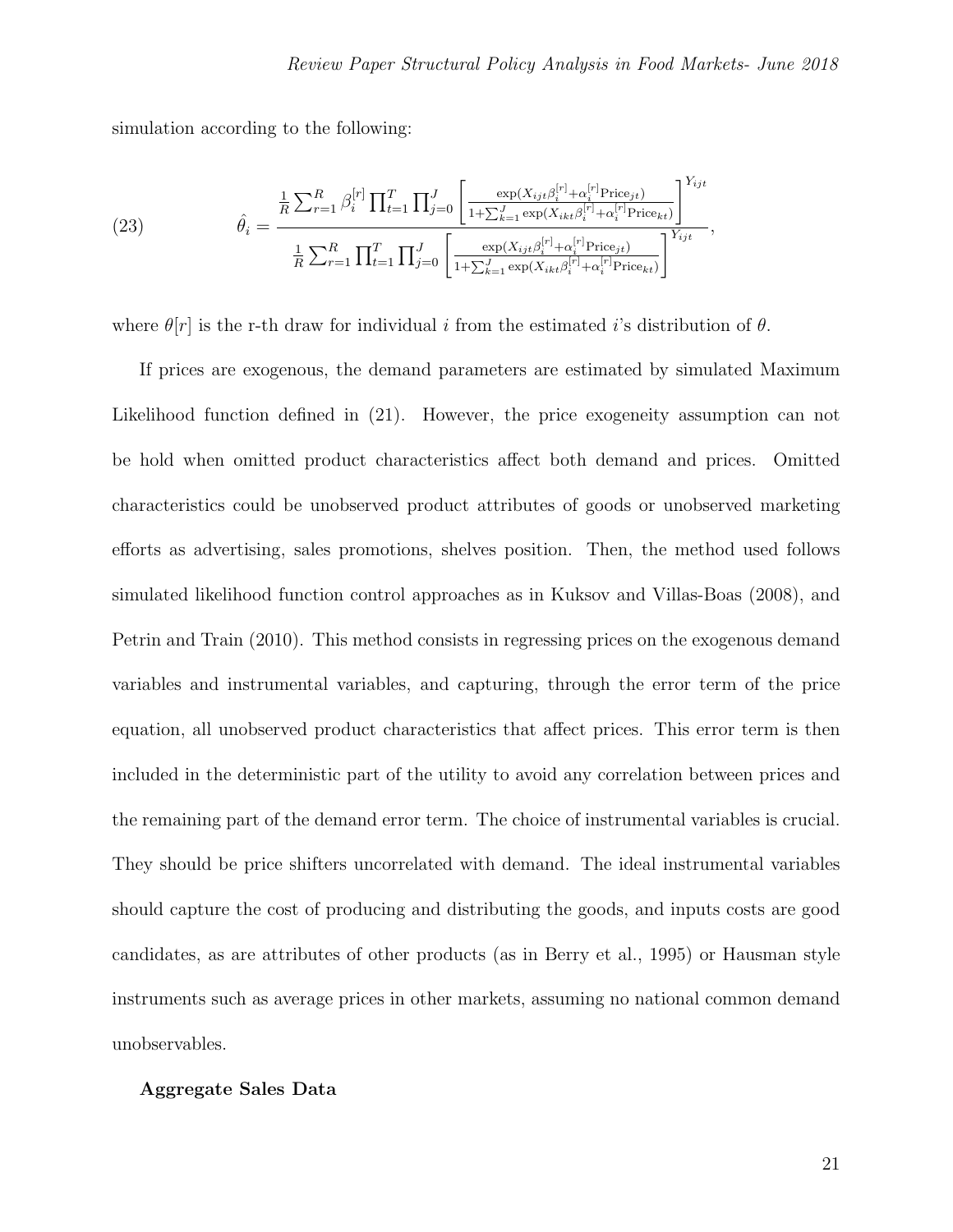The random coefficient Logit model using aggregate data, as in BLP (1995) and Nevo (2000a), is probably the most commonly used demand model in the empirical food industry literature. This model includes differentiated goods, and the data are typically shares, prices, and characteristics in different markets. All the standard problems, such as being endogenous and wider issues of identification, will continue to be a problem here. Estimation of this model uses variation in prices due to exogenous factors to identify demand.

As in Nevo (2000a), we rewrite the utility of consumer i for product j as:

(24) 
$$
U_{ijt} = \delta_{jt}(p_{jt}, X_{jt}, \xi_{jt}; \alpha_0, \beta_0) + \mu_{ijt}(p_{jt}, v_i; \sigma_\beta, \sigma_\alpha),
$$

where  $\delta_{jt} = \alpha_0 p_{jt} + \beta_0 X_{jt} + \xi_{jt}$  is the mean utility, while  $\mu_{ijt} = \sigma_\beta X_{jt} v_i^\beta + \sigma_\alpha p_{jt} v_i^\alpha + \varepsilon_{ijt}$  is the deviation from the mean utility that allows for consumer heterogeneity in price response.

Let the distribution of  $\mu_{ijt}$  across consumers be denoted as  $F(\mu)$ . The aggregate share  $S_{jt}$  of product j in market t across all consumers is obtained by integrating the consumer level probabilities:

(25) 
$$
S_{jt} = \int \frac{\exp(\delta_{jt} + \mu_{ijt})}{1 + \sum_{n=1}^{J} \exp(\delta_{nt} + \mu_{int})} dF(\mu).
$$

This aggregate demand system not only accounts for consumer heterogeneity, but also provides more flexible aggregate substitution patterns than the homogeneous Logit model. If price is correlated with demand unobservables  $\xi$  then the coefficients are not consistently estimated by OLS.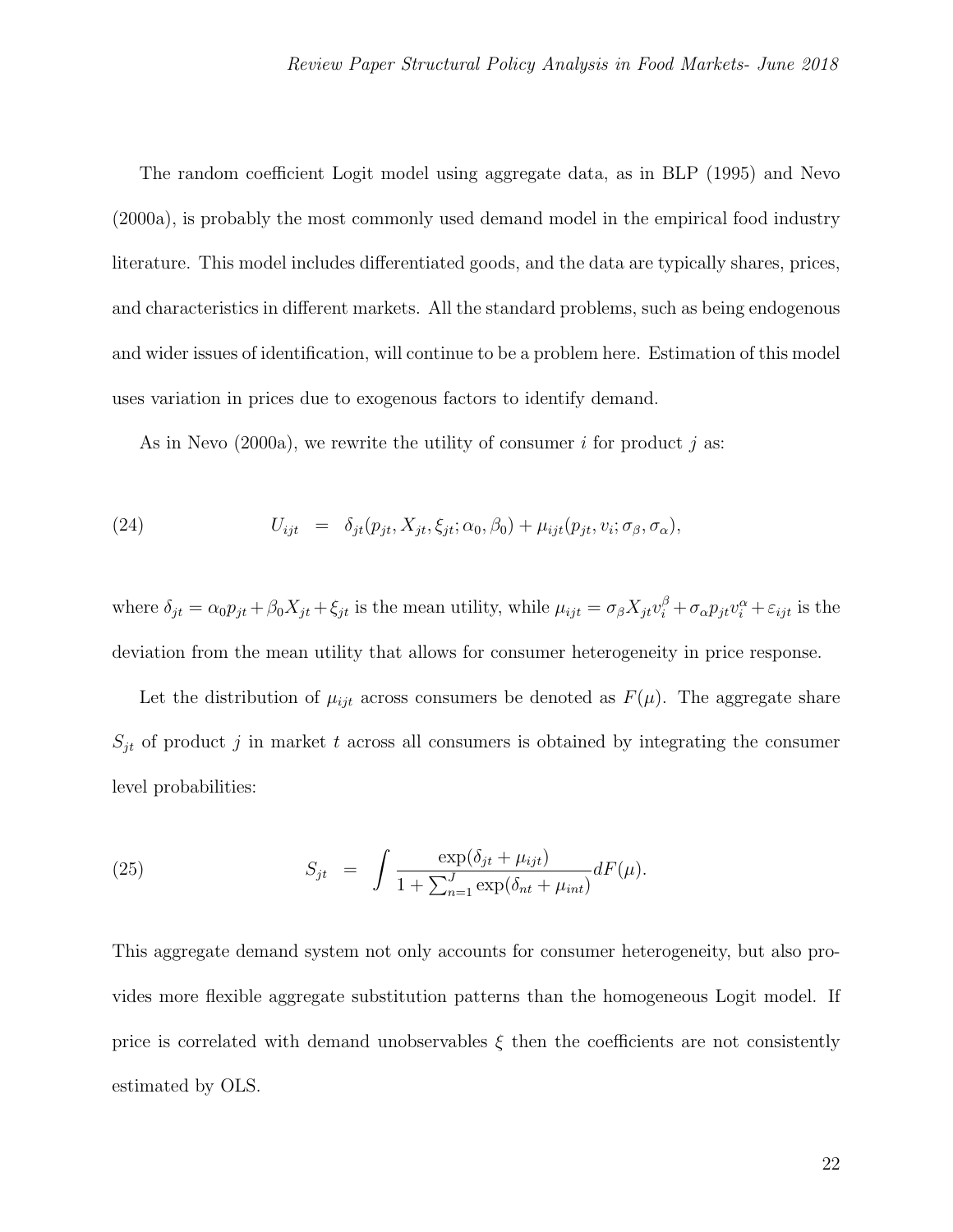Using aggregate data on market shares by product over markets, to estimate the random parameters Logit demand model the literature uses the GMM-estimator proposed by Berry, Levinsohn, and Pakes (1995) and Nevo (2001a). When estimating demand, the goal is to derive parameter estimates that produce product market shares close to the observed shares. As shown, this procedure is non-linear in the demand parameters to be estimated.

Berry (1994) constructs a demand side equation that is linear in the parameters to be estimated. This follows from equating the estimated product market shares.<sup>[9](#page-22-0)</sup> Once this inversion has been made, given starting values of the random coefficients  $\sigma_{\beta}$  and  $\sigma_{\alpha}$ , one obtains equation [\(26\)](#page-22-1) which is linear in the linear parameters, and then instrumental variable methods can be applied directly.

<span id="page-22-1"></span>(26) 
$$
\delta_{jt}(\sigma_{\beta}, \sigma_{\alpha}) = \alpha p_{jt} + X_{jt}\beta + \xi_{jt}.
$$

Finally, the random coefficient parameters  $\sigma_{\beta}$  and  $\sigma_{\alpha}$  are obtained by feasible Simulated Method of Moments (SMOM) following Nevo's (2000a) estimation algorithm using equation [\(26\)](#page-22-1).

#### 3 Structural Supply Models of Food Markets

Empirical work in food supply chains either assumes manufacturers sell directly to consumers, or that the intermediate distributor or retailer remains passive (as in Baker and Bresnahan,

<span id="page-22-0"></span><sup>&</sup>lt;sup>9</sup> The product market share in is approximated by the Logit smoothed accept-reject simulator. Solving for the mean utility (as in Berry 1994) has to be done numerically (see Berry, Levinsohn, and Pakes, 1995; and Nevo, 2001a).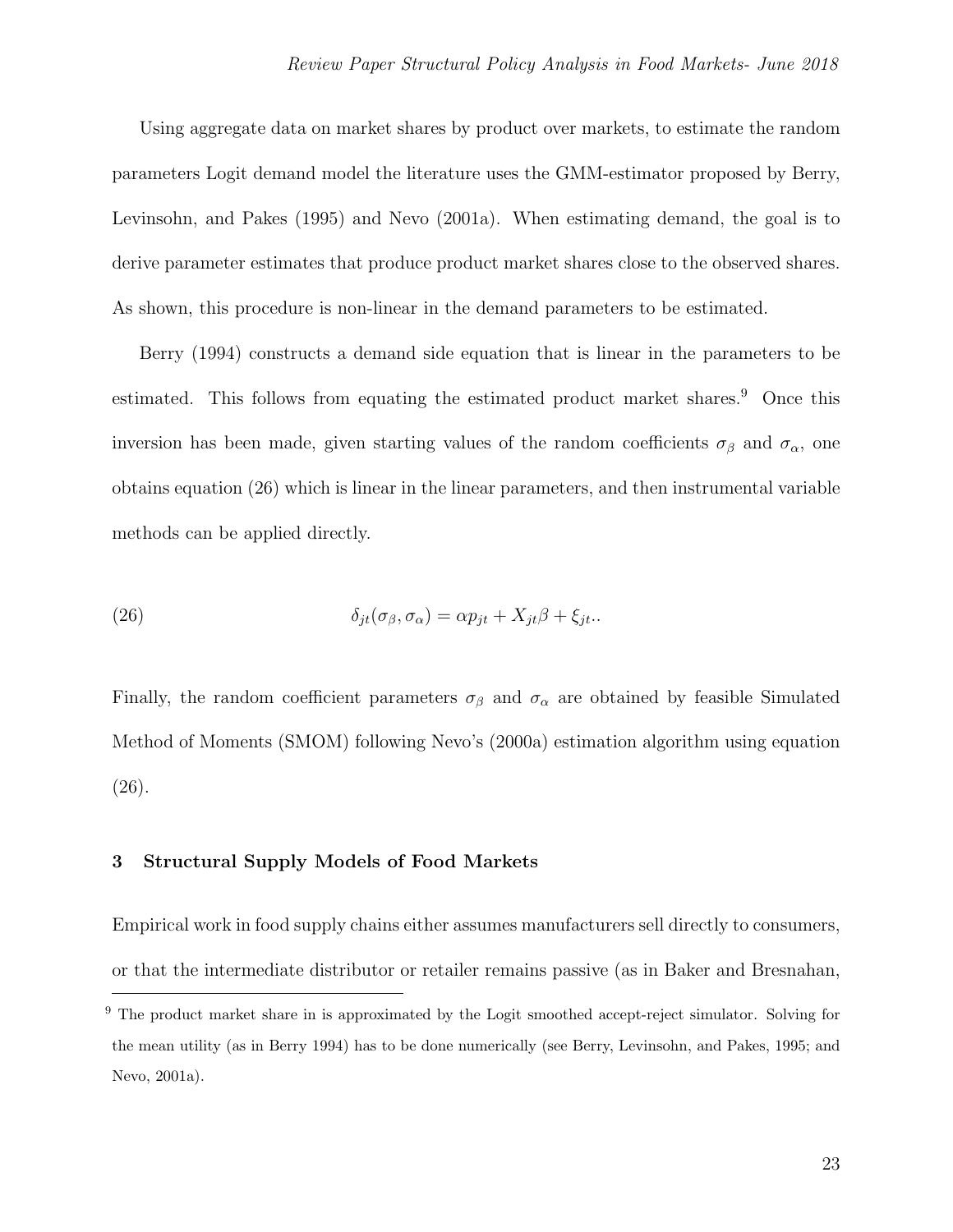1985; Berry and Pakes, 1993; Werden and Froeb, 1994; Nevo, 2000a), or models the supply chain strategic pricing formally. In these models, manufacturing decide in a take it or leave it setting the wholesale prices (Villas-Boas and Zhao, 2005; Villas-Boas 2007a) or non linear contracts (Bonnet and Dubois, 2010) when contracting or instead via bargaining with retailers (Misra and Mohanty, 2006; Draganska et al., 2010; Bonnet, Bouamra-Mechemache, and Richards, 2018), who in turn decide the retail prices that consumers have to pay. Consider a set of J products sold by R retailers and M manufacturers. Each retailer r sells

a subset  $S<sup>r</sup>$  of products and each manufacturer m sells to retailers a subset  $G<sup>m</sup>$  of products,

such that  $J = \sum_{r=1}^{R} S^r = \sum_{m=1}^{M} G^m$ .

#### 3.1 Take-it or Leave-it Offers

## 3.1.1 Linear Contracts

We assume a manufacturer Stackelberg model in which M manufacturers set wholesale prices  $p^w$  first, in a Nash-Bertrand manufacturer-level game, and then R retailers (chains) follow, setting retail prices  $p$  in a Nash-Bertrand fashion. Let each retailer's  $r$  marginal costs for product j be given by  $c_j^r$ , and let manufacturers' marginal costs be given by  $c_j^w$ .<sup>[10](#page-23-0)</sup>

Solving by backwards induction, we assume that each retail chain  $r$  maximizes his profit function defined by:

<span id="page-23-1"></span>(27) 
$$
\pi_r = \sum_{j \in S_r} M \left[ p_j - p_j^w - c_j^r \right] s_j(p) \text{ for } r = 1, ...R,
$$

<span id="page-23-0"></span><sup>&</sup>lt;sup>10</sup>One can also assume that the manufacturers depart from Bertrand Nash, namely, that they maximize joint profits over the set of products they all produce (Villas-Boas,2007).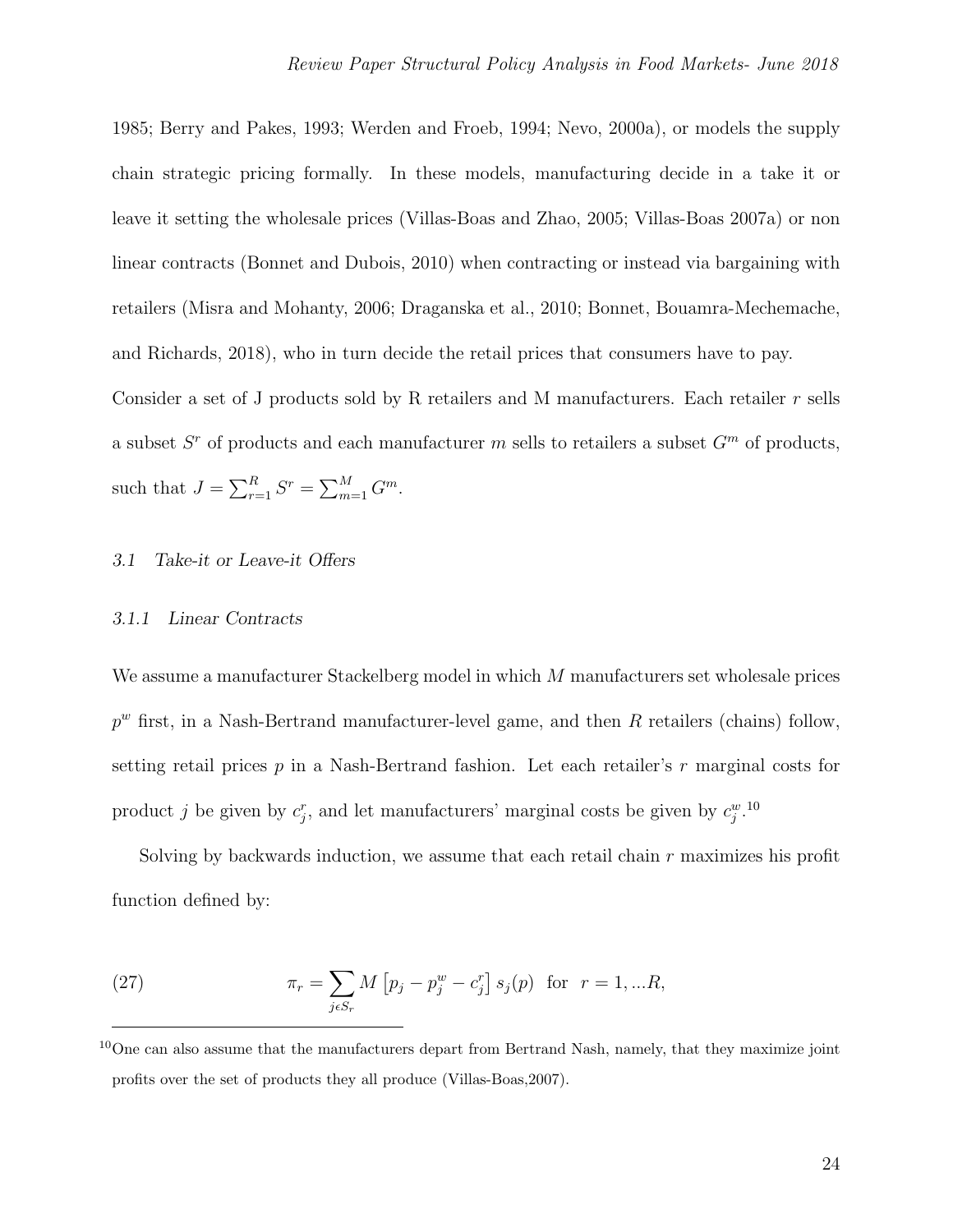where M is the size of the market, and  $s_j$  is defined, given a potential market, as the market share of product j. The first-order conditions, assuming a pure-strategy Nash equilibrium in retail prices, are:

<span id="page-24-0"></span>(28) 
$$
s_j + \sum_{m \in S_r} [p_m - p_m^w - c_m^r] \frac{\partial s_m}{\partial p_j} = 0 \text{ for } j \in S^r
$$

Switching to matrix notation, let  $\Delta_r$  be a matrix with general element  $\Delta_r(i,j) = \frac{\partial s_j}{\partial p_i}$ , containing consumer demand substitution patterns with respect to changes in the retail prices of all products, and  $I<sup>r</sup>$  the diagonal ownership matrix of retailer r where element  $(j, j)$ takes 1 if j is sold by the retailer r and 0 otherwise. Solving  $(28)$  for the price-cost margins for all products in vector notation gives the price-cost margins  $\gamma$  for all the products in the retail chains under Nash-Bertrand pricing:

<span id="page-24-1"></span>(29) 
$$
\gamma = p - p^{w} - c^{r} = - \sum_{r=1}^{R} [I_{r} \Delta_{r} I_{r}]^{-1} I_{r} s(p),
$$

which is a system of  $J$  implicit functions that expresses the  $J$  retail prices as functions of the wholesale prices.

Manufacturers choose wholesale prices  $p^w$  to maximize their profits given by:

(30) 
$$
\pi_m = \sum_{j \in G_m} [p_j^w - c_j^w] s_j(p(p^w)),
$$

knowing that retail chains behave according to  $(29)$ .<sup>[11](#page-24-2)</sup> Solving for the first-order conditions

<span id="page-24-2"></span> $11$ Note that in this market manufacturers may, if they choose to, set different wholesale prices for the same brand sold to different retailers. In another study, Villas-Boas (2007b) considers the welfare effects from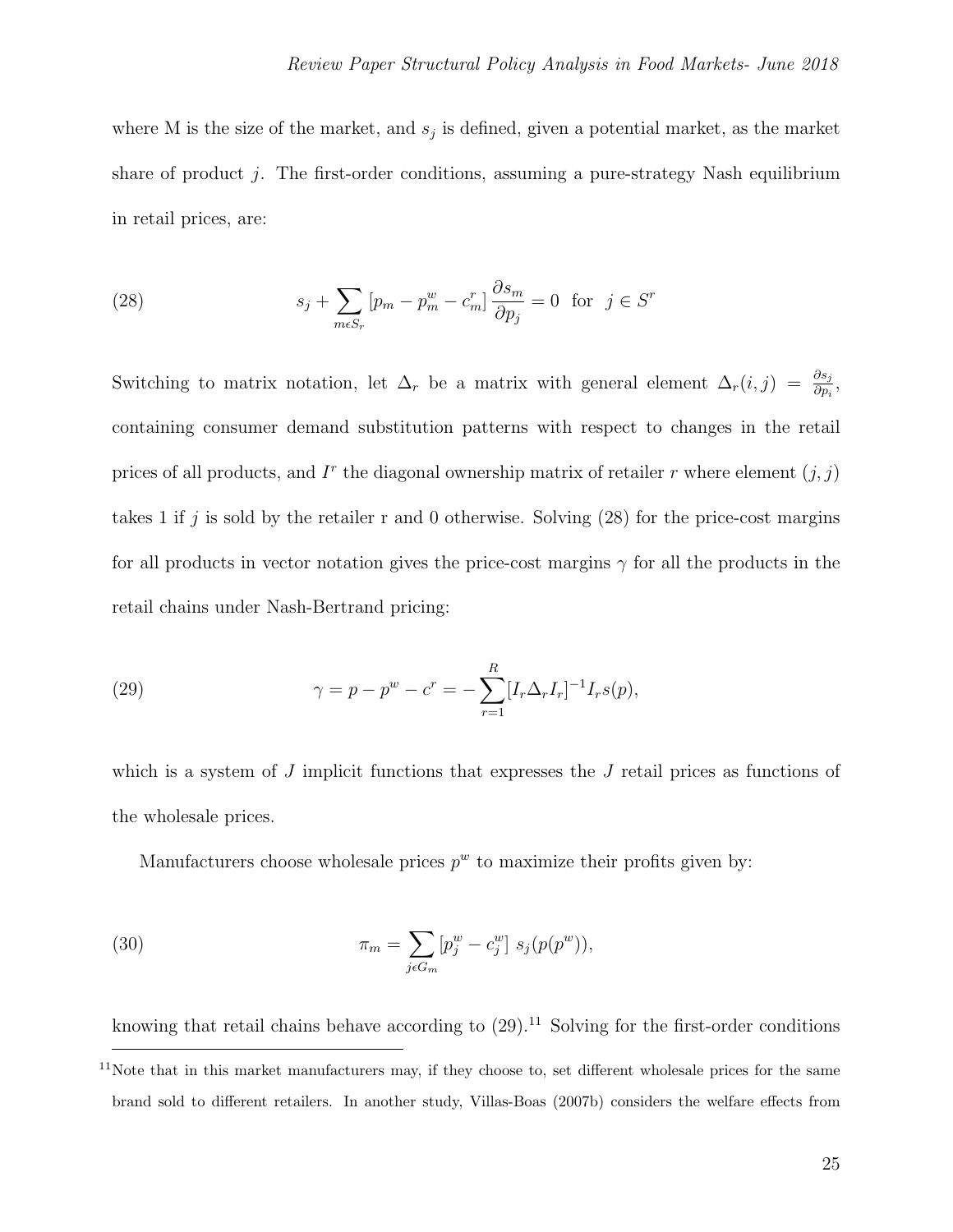from the manufacturers' profit-maximization problem, assuming again a pure-strategy Nash equilibrium in wholesale prices and using matrix notation, yields:

(31) 
$$
\Gamma = (p^{w} - c^{w}) = -\sum_{f=1}^{M} [I_{f} \Delta_{w} I_{f}]^{-1} I_{f} s(p),
$$

where  $I_f$  is a diagonal ownership matrix of manufacturer f with element  $(i, j) = 1$ , if the manufacturer sells product j, and equal to zero otherwise;  $\Delta_w$  is a matrix with general element  $\Delta_w(i,j) = \frac{\partial s_j}{\partial p_i^w}$  containing changes in demand for all products when wholesale prices change. Given retail mark-up pricing behavior assumed in [\(29\)](#page-24-1),  $\Delta_w$  can be decomposed as the impact of retail prices on demand and the impact of wholesale prices on retail prices, to obtain  $\Delta_w(i,j) = \sum_{l=1}^J$  $\partial s_j$  $\partial p_l$  $\partial p_l$  $\frac{\partial p_l}{\partial p_i^w}$ . In matrix notation, we get  $\Delta_w = P_w \Delta_r$  where  $P_w$  is the matrix of the derivatives of retail prices with respect to wholesale prices, and can be deduced from the total differentiation of the retailer's first order conditions [\(28\)](#page-24-0) with respect to wholesale price. Defining  $S_p^{p_j}$  the  $(J \times J)$  matrix of the second derivatives of the market shares with respect to retail prices whose element  $(l, k)$  is  $\frac{\partial^2 s_k}{\partial r_k \partial t}$  $\frac{\partial^2 s_k}{\partial p_j \partial p_l}$ , we obtain  $P_w$  as<sup>[12](#page-25-0)</sup>:

<span id="page-25-2"></span>(32) 
$$
P_w = I_r \Delta'_r I_r \left[ \Delta_r I_r + I_r \Delta'_r I_r + (S_p^{p_1} I_r \gamma |... | S_p^{p_J} I_r \gamma) I_r \right]^{-1}.
$$

Under the above model, given the demand parameters  $\theta$ , the implied price-cost margins for all J products can be calculated as  $m^r(\theta)$  for the retailers and  $m^w(\theta)$  for the manufac-turers.<sup>[13](#page-25-1)</sup>

<span id="page-25-0"></span>imposing uniform wholesale pricing restrictions in the coffee market.

<span id="page-25-1"></span><sup>&</sup>lt;sup>12</sup>We use the notation  $(a|b)$  for horizontal concatenation of a and b.

<sup>&</sup>lt;sup>13</sup>If the profit maximizing retail mark-up,  $\gamma(\theta)$  is non-varying with quantity, then the linear pricing model is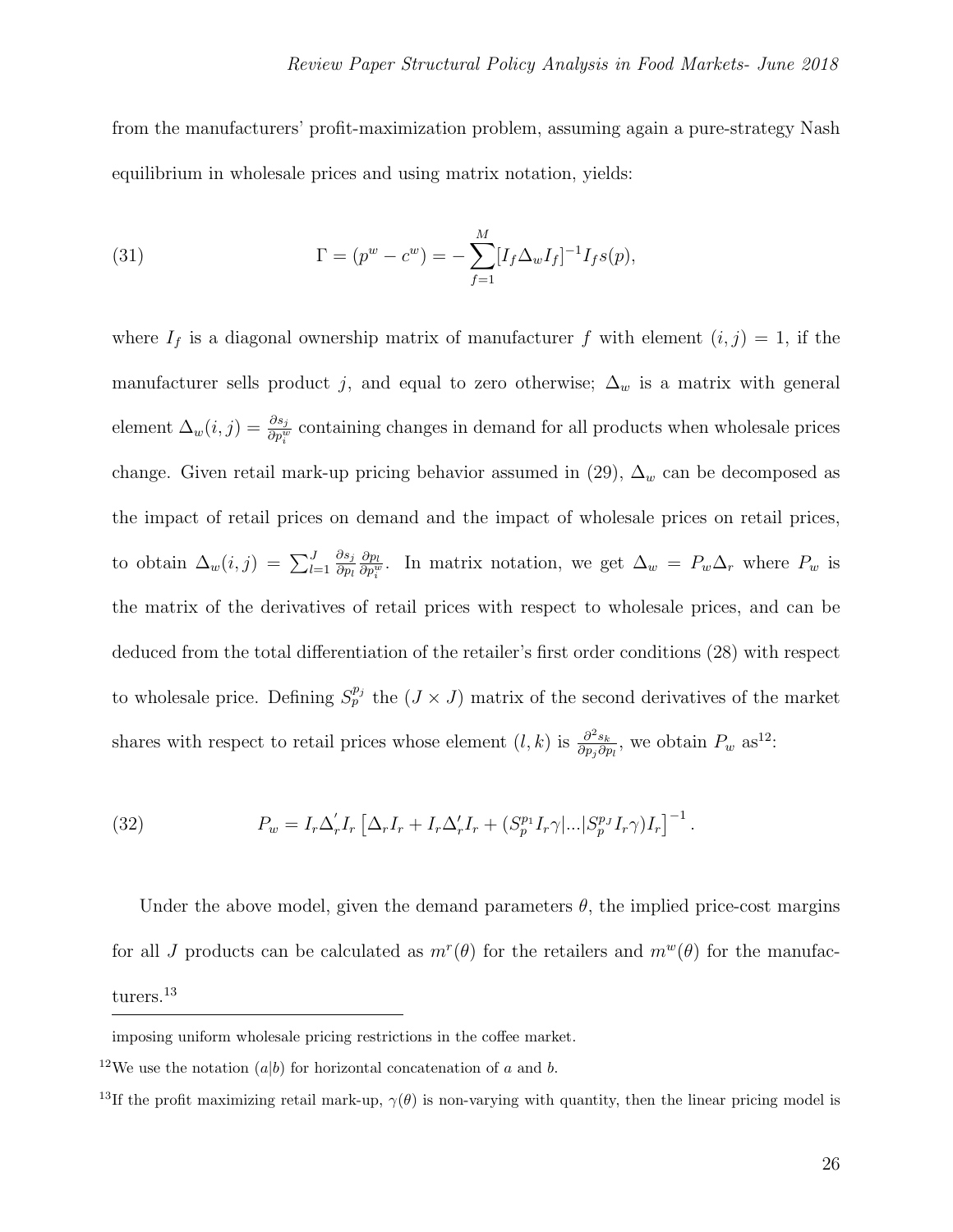#### 3.1.2 Non Linear Contracts

Bonnet and Dubois (2010) consider that manufacturers have all market power and simultaneously propose take-it or leave-it offers of two-part tariff contracts to each retailer. These contracts are public information and involve specifying franchise fees and wholesale prices.

In the case of these two-part tariff contracts, the profit function of retailer  $r$  is:

(33) 
$$
\Pi^r = \sum_{j \in S_r} [M(p_j - p_j^w - c_j^r)s_j(p) - F_j]
$$

where  $F_j$  is the franchise fee paid by the retailer for selling product j.

Manufacturers set their wholesale prices  $p_k^w$  and the franchise fees  $F_k$  in order to maximize profits equal to:

<span id="page-26-0"></span>(34) 
$$
\Pi^{m} = \sum_{k \in G_{m}} [M(p_{k}^{w} - c_{k}^{w})s_{k}(p) + F_{k}]
$$

for firm m, subject to retailers' participation constraints  $\Pi^r \geq \overline{\Pi}^r$ , for all  $r = 1, ..., R$ , where  $\overline{\Pi}^r$  is an exogenous outside option of retailer r. The expressions for the franchise fee  $F_k$  of the binding participation constraint can be substituted into the manufacturer's profit [\(34\)](#page-26-0) to obtain the following profit for firm  $m$ :

<span id="page-26-1"></span>(35) 
$$
\Pi^m = \sum_{k \in G_m} (p_k - c_k^w - c_k) s_k(p) + \sum_{k \notin G_m} (p_k - p_k^w - c_k) s_k(p) - \sum_{j \notin G_m} F_j
$$

indistinguishable from a model where retailers charge a constant retail mark-up  $\gamma_{constant}$ , if  $\gamma_{constant} = \gamma(\theta)$ . For special cases of demand models where  $\frac{\partial \gamma(\theta)}{\partial q} = 0$  this may be true. For general demand models this is not the case.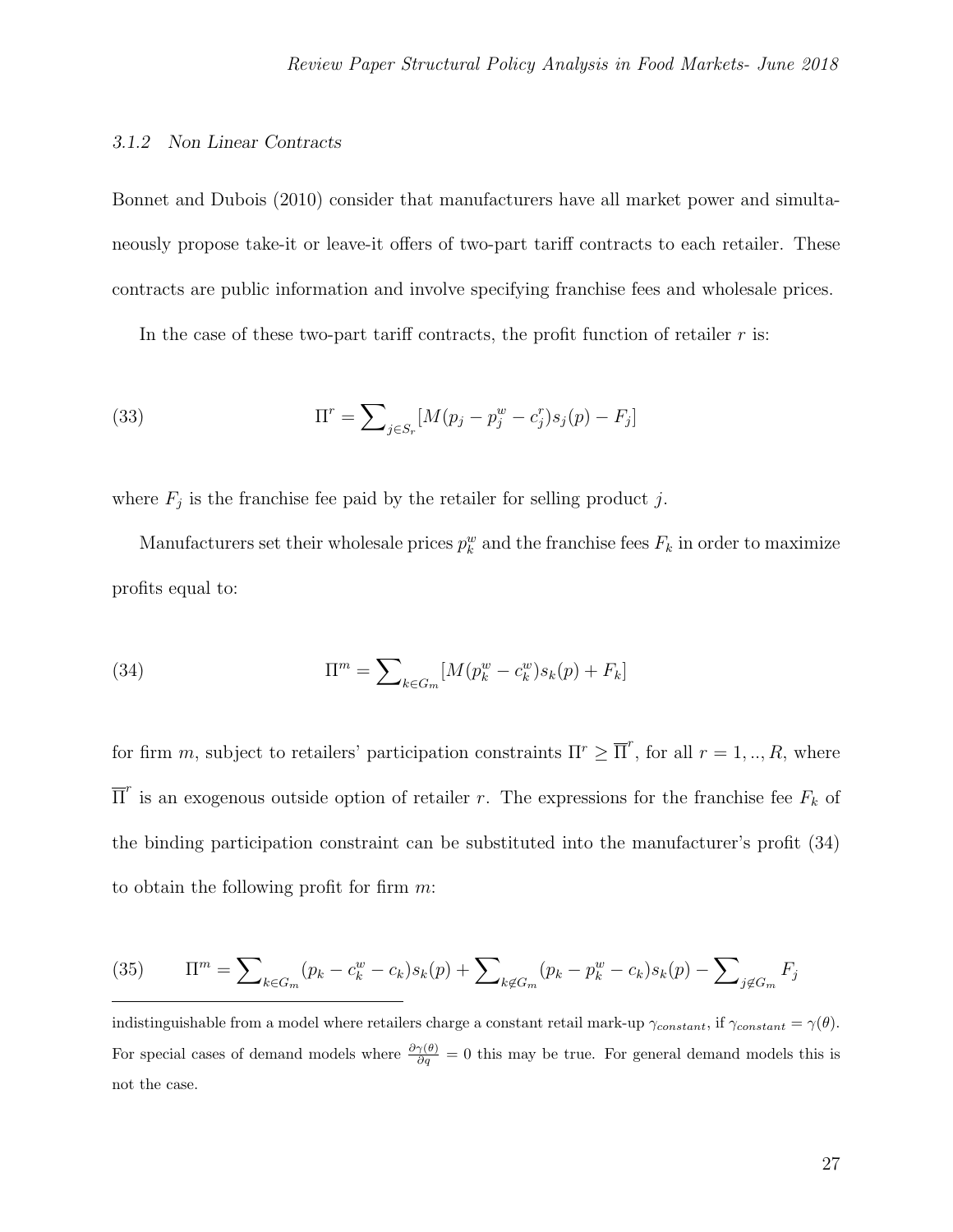This shows that each manufacturer fully internalizes the entire margins on his products but internalizes only the retail margins on rivals' products. Note that the additional term  $\sum_{j \notin G_m} F_j$  is constant for the manufacturer m and thus maximizing the profits of m is equivalent to maximizing the sum [\(35\)](#page-26-1) without this term. They then set wholesale prices in the following maximization program:

$$
\max_{\{w_k\} \in G_m} \sum_{k \in G_m} (p_k - \mu_k - c_k) s_k(p) + \sum_{k \notin G_m} (p_k - w_k - c_k) s_k(p).
$$

Then, the first order conditions are, for all  $i \in G_m$ :

$$
\sum_{k} \frac{\partial p_k}{\partial w_i} s_k(p) + \sum_{k \in G_m} \left[ (p_k - \mu_k - c_k) \sum_{j} \frac{\partial s_k}{\partial p_j} \frac{\partial p_j}{\partial w_i} \right] + \sum_{k \notin G_m} \left[ (p_k - w_k - c_k) \sum_{j} \frac{\partial s_k}{\partial p_j} \frac{\partial p_j}{\partial w_i} \right] = 0
$$

These conditions allow us to estimate the price-cost margins, given demand parameters.

Then the first order conditions become (in matrix notation), for all  $i \in G_f$ :

$$
I_f P_w s(p) + I_f P_w \Delta_r I_f \Gamma + I_f P_w \Delta_r \gamma = 0.
$$

This implies that the manufacturer price cost margin is:

(36) 
$$
\Gamma = \sum_{f=1}^{M} (I_f P_w \Delta_r I_f)^{-1} \left[ -I_f P_w s(p) - I_f P_w \Delta_r \gamma \right]
$$

which allows for an estimate of the price-cost margins with demand parameters, using  $(29)$ to replace  $\gamma$  and [\(32\)](#page-25-2) for  $P_w$ .

Note that different vertical restraints can be used with two-part tariff contracts. Indeed,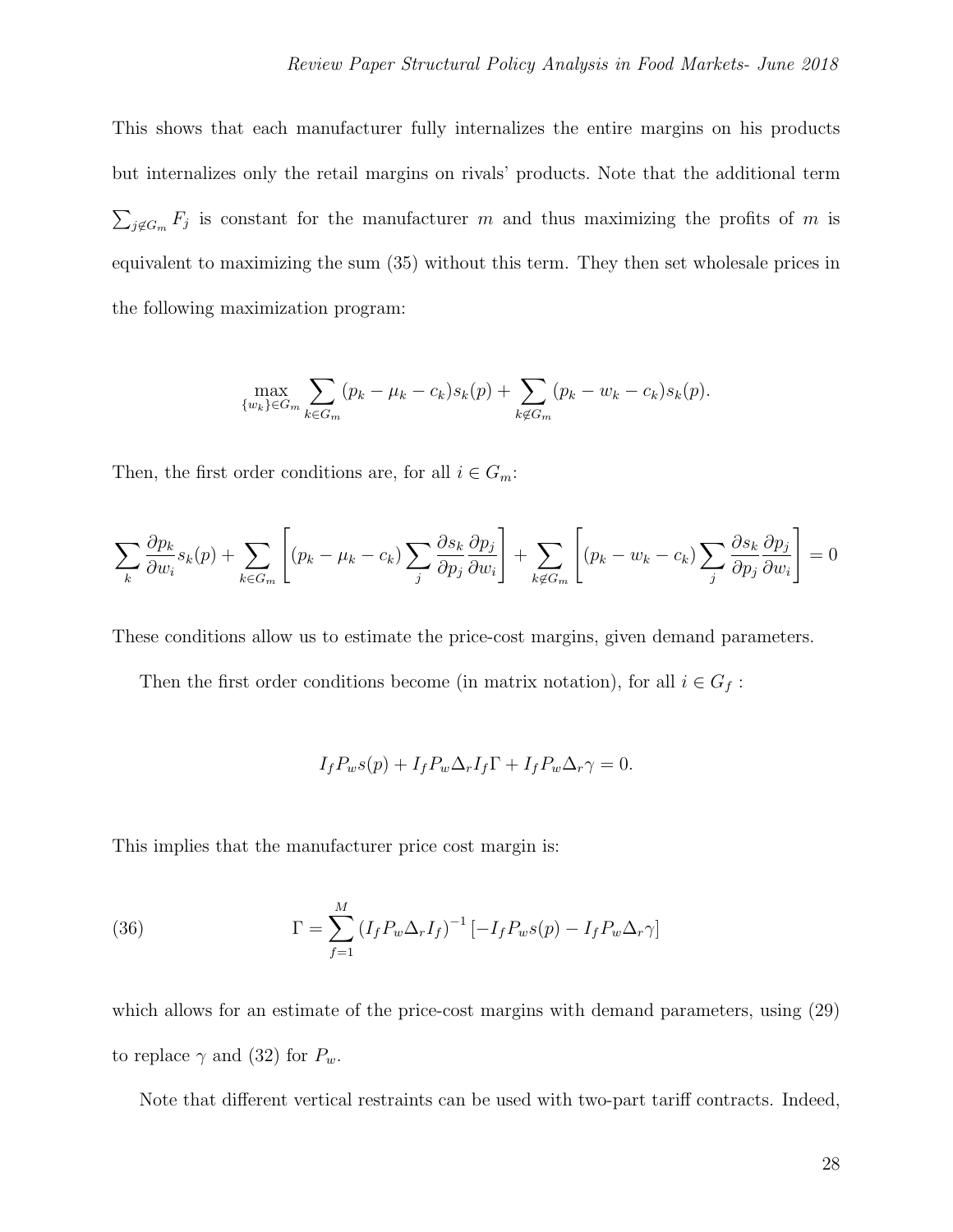manufacturers can also choose retail prices in the case where manufacturers use resale price maintenance as in Bonnet and Dubois (2010) or uniform pricing (Bonnet et al, 2013).

## 3.2 Bargaining models

Among the most recent approaches to modeling vertical food supply chains, Draganska et al (2010), and Bonnet and Bouamra-Mechemache (2016) allow for non-unilateral bargaining power and model the price negotiation between retailers and manufacturers using bargaining in the German coffee market and in the French fluid milk market, respectively. This methodology enables researchers to estimate the bargaining power for each pair of manufacturers and retailers and infer the resulting profit sharing between them, contrary to take-it or leave-it offers that consider that all market power is in the retailers' or manufacturers' hands.

These models specify the vertical channel as a two-tier industry consisting of M upstream firms and R downstream retailers. Retailers' profit functions are given by [\(27\)](#page-23-1). Retail margins result from the retailers' choice of final prices and the maximization of the retail profit. Retailers are assumed to compete with each other in Bertrand-Nash fashion in the goods market and set prices for each product as in [\(29\)](#page-24-1).

Then, wholesale price equilibrium results from the negotiation between firms and retailers and negotiation on wholesale prices is modeled as a Nash bargaining game. Each pair of firms and retailers are assumed to secretly and simultaneously contract over the wholesale price of the product j. Moreover, firms and retailers have rational expectations, such that the ultimate equilibrium outcome is anticipated by both parties.<sup>[14](#page-28-0)</sup> The main difficulty

<span id="page-28-0"></span> $14$ In this case, the wholesale prices are determined independently of possible changes to retail prices. For a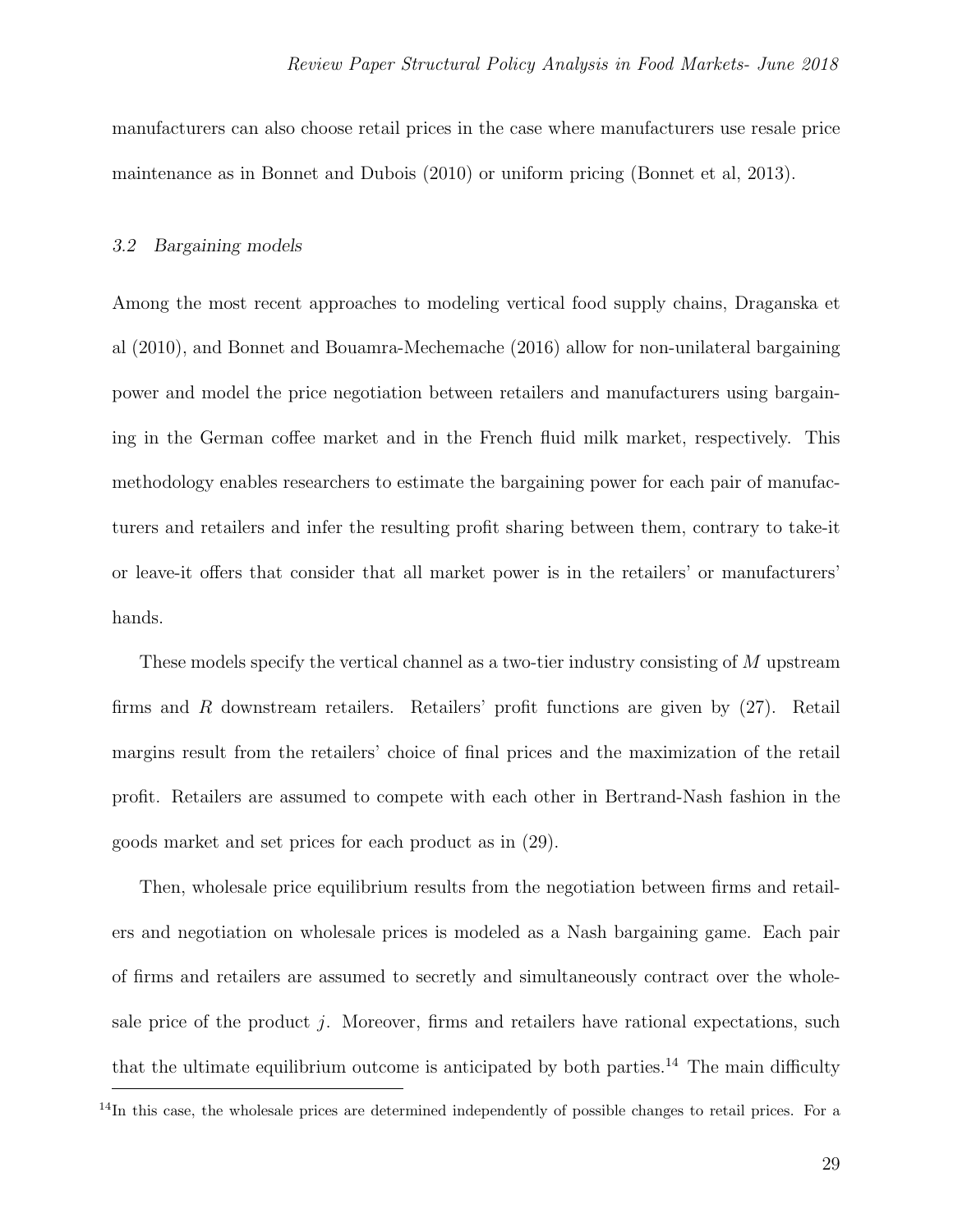comes from the linkage across negotiations, which raises arduous questions: a key difficulty is identifying what each manufacturer knows about its rivals' contract terms. Indeed, when negotiating, each manufacturer must conjecture the set of terms its rivals have or have not been offered. In equilibrium, this conjecture must be correct but out-of-equilibrium beliefs may be important in determining the bargaining outcome. In the cooperative bargaining approach, this problem is solved by assuming that any bargaining outcome must be bilaterally renegotiation-proof, i.e., no manufacturer-retailer pair can deviate from the bargaining outcome in a way that increases their joint profit, taking as given all other contracts. Bargaining between each retailer-manufacturer pair is assumed to maximize the two players' joint profit, taking as given all other negotiated contracts and that each player earns its disagreement payoff (i.e., what it would earn from the sales of its other products if no agreement on this product is reached) plus a share  $\lambda_j \in [0,1]$  (respectively  $1-\lambda_j$ ) of the incremental gain from trade going to the retailer (respectively to the manufacturer). A manufacturer negotiates with a given retailer for each of its products, that each product is negotiated separately with the manufacturer, and that retail prices are not observable when bargaining over the wholesale prices. Then, retail prices are considered as fixed when solving for the bargaining solution.

The equilibrium wholesale price for product  $j$  is derived from the bilateral bargaining problem between a firm and a retailer such that each firm and retailer pair maximizes the Nash product  $\left[\pi_j^r(p_j^w) - d_j^r\right]^{\lambda_j} \left[\pi_j^m(p_j^w) - d_j^m\right]^{(1-\lambda_j)}$  where  $\pi_j^m(p_j^w)$  and  $\pi_j^r(p_j^w)$  are, respecdiscussion on the wholesale price negotiation and retailer competition games and the justification of the related assumptions, see Draganska et al.(2010) and the literature mentioned therein. Bonnet, Bouamra-Mechemache, and Richards (2018) relax this assumption.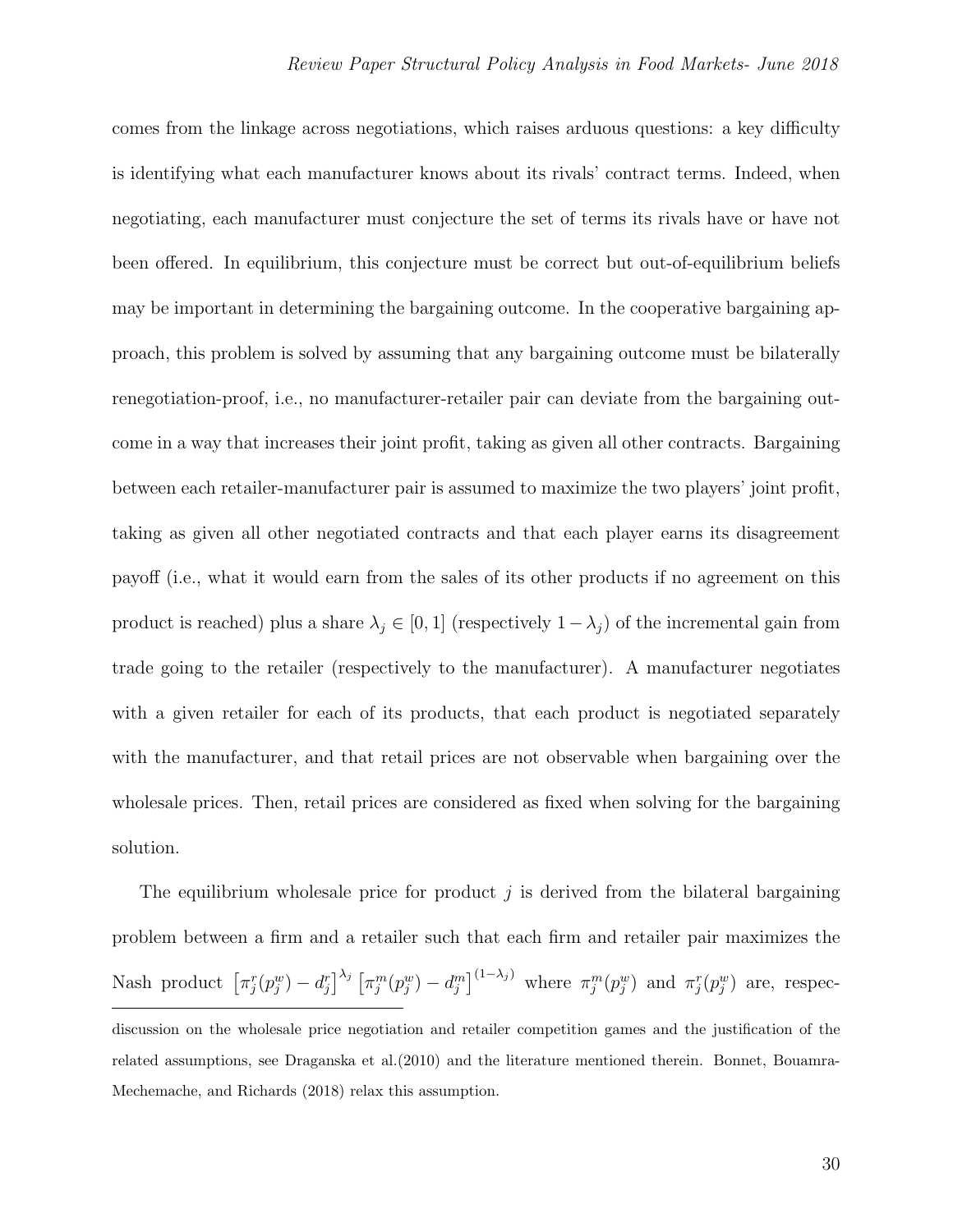tively, the profits of the firm and the retailer for product  $j$ . They are given by:

<span id="page-30-0"></span>(37) 
$$
\pi_j^m(p_j^w) = (p_j - p_j^w - c_j^r) M s_j(p) = \gamma_j M s_j (p)
$$

$$
\pi_j^r(p_j^w) = (p_j^w - c_j^w) M s_j(p) = \Gamma_j M s_j(p).
$$

The payoffs the manufacturer and the retailer can realize outside of their negotiations are denoted, respectively,  $d_j^m$  and  $d_j^r$ . The retailer could gain  $d_j^r$  if it removes the supplier's product  $j$  from its stores but contracts with other suppliers. Similarly, the firm could get profits  $d_j^m$  from the sales of its other products as well as from the sales of products to other retailers if the negotiation fails. If the retail prices are fixed during the negotiation process, the disagreement payoffs  $d_j^m$  and  $d_j^r$  are given by:

<span id="page-30-1"></span>(38a)  
\n
$$
d_j^r = \sum_{k \in R^r - \{j\}} \gamma_k M \Delta s_k^{-j}(p)
$$
\n
$$
d_j^m = \sum_{k \in G^m - \{j\}} \Gamma_k M \Delta s_k^{-j}(p)
$$

where the term  $M\Delta s_k^{-j}$  $k^{-1}(p)$  is the change in market shares of product k that occurs when the product  $j$  is no longer sold on the market. Those quantities can be derived through the substitution patterns estimated in a random coefficient Logit demand model as follows:

(39) 
$$
\Delta s_k^{-j}(p) = \int \frac{\exp(\delta_k + \mu_{ik})}{1 + \sum_{l=1 \setminus \{j\}}^J \exp(\delta_l + \mu_{il})} - \frac{\exp(\delta_{kt} + \mu_{ik})}{1 + \sum_{l=1}^J \exp(\delta_l + \mu_{il})} dP_\nu(\nu).
$$

Solving the bargaining problem in equation (??) leads to the following first-order condi-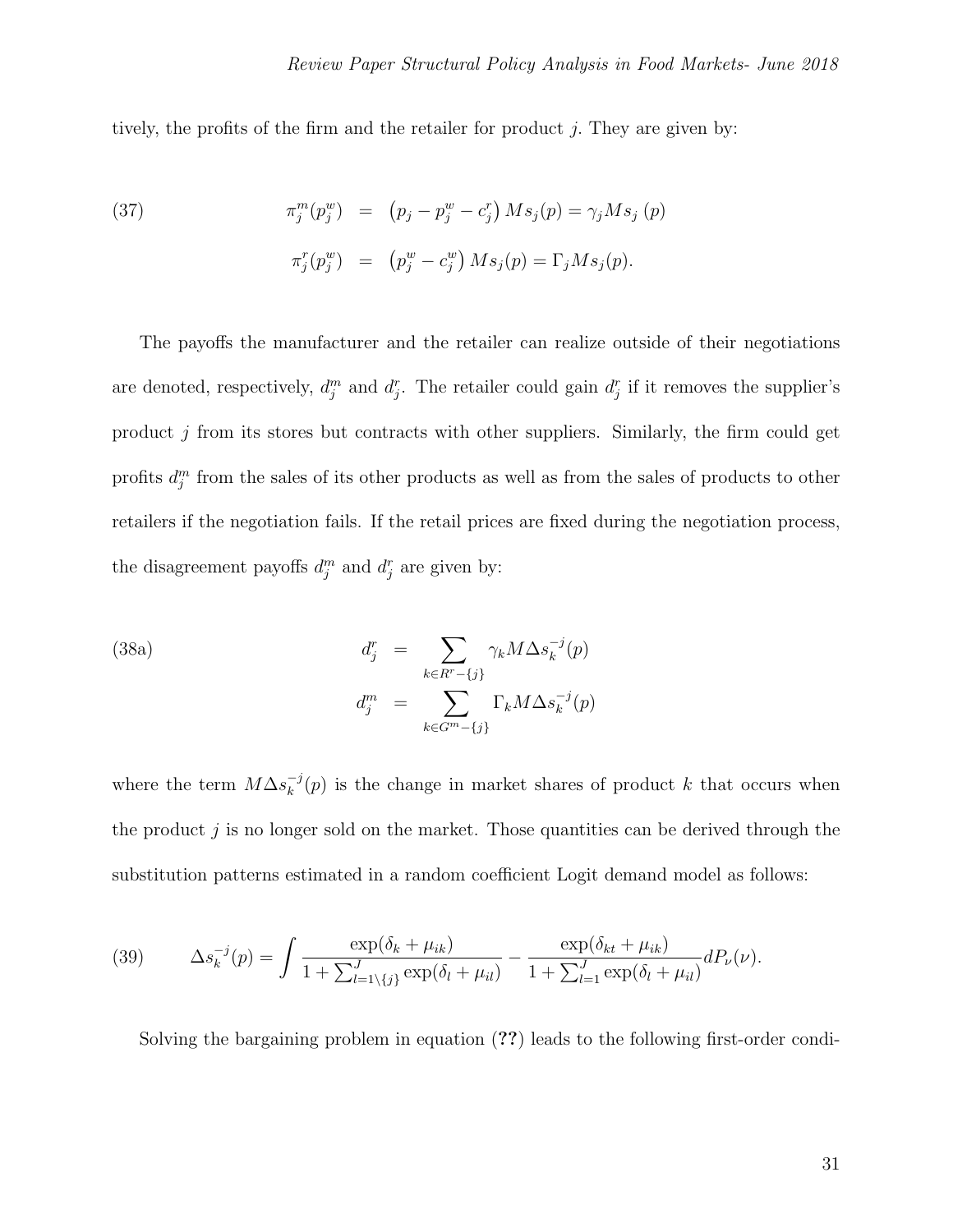tion:

<span id="page-31-0"></span>(40) 
$$
\lambda_j \left( \pi_j^m - d_j^m \right) \frac{\partial \pi_j^r(p_j^w)}{\partial p_j^w} + (1 - \lambda_j) \left( \pi_j^r - d_j^r \right) \frac{\partial \pi_j^m(p_j^w)}{\partial w_j} = 0.
$$

Under the assumption that the matrix of prices for final commodities is treated as fixed when the wholesale prices are decided during the bargaining process, we have  $\frac{\partial \pi_i^r(w_j)}{\partial w_j}$  $\frac{\partial^i_j{}^{(w_j)}}{\partial w_j} = -M s_j(p)$ and  $\frac{\partial \pi_j^m(w_j)}{\partial w_j}$  $\frac{\partial^2 (w_j)}{\partial w_j} = M s_j(p)$  from equation [\(37\)](#page-30-0). Equation [\(40\)](#page-31-0) can thus be written as  $\pi_j^m - d_j^m =$  $1-\lambda_j$  $\frac{-\lambda_j}{\lambda_j}(\pi_j^r - d_j^r)$ . Using equations [\(37\)](#page-30-0) and [\(38a\)](#page-30-1), the following expression can be derived for the bargaining solution:

<span id="page-31-1"></span>(41) 
$$
\Gamma_j M s_j(p) - \sum_{k \in S^r - \{j\}} \Gamma_k M \Delta s_k^{-j}(p) = \frac{1 - \lambda_j}{\lambda_j} \left[ \gamma_j M s_j(p) - \sum_{k \in G^f - \{j\}} \gamma_k M \Delta s_k^{-j}(p) \right].
$$

Using equation [\(41\)](#page-31-1) for all products  $j$ , we obtain the matrix of firms' margins:

<span id="page-31-3"></span>(42) 
$$
\Gamma = \sum_{f=1}^{M} \sum_{r=1}^{R} \left[ (I_f S I_f)^{-1} \left( \frac{1-\lambda}{\lambda} * (I_r S I_r) \gamma \right) \right] .^{15}
$$

where S is the  $(J \times J)$  matrix with market shares as diagonal elements and changes in market shares otherwise:

(43) 
$$
S = \begin{bmatrix} s_1 & -\Delta s_2^{-1} & \cdots & -\Delta s_J^{-1} \\ -\Delta s_1^{-2} & s_2 & \cdots & -\Delta s_J^{-2} \\ \vdots & \vdots & \ddots & \vdots \\ -\Delta s_1^{-J} & -\Delta s_2^{-J} & \cdots & s_J \end{bmatrix}
$$

<span id="page-31-2"></span><sup>15</sup>The  $*$  means an element by element multiplication between the vectors  $\frac{1-\lambda}{\lambda}$  and  $\left[ (I_f S I_f)^{-1} \frac{1-\lambda}{\lambda} (I_r S I_r) \gamma \right]$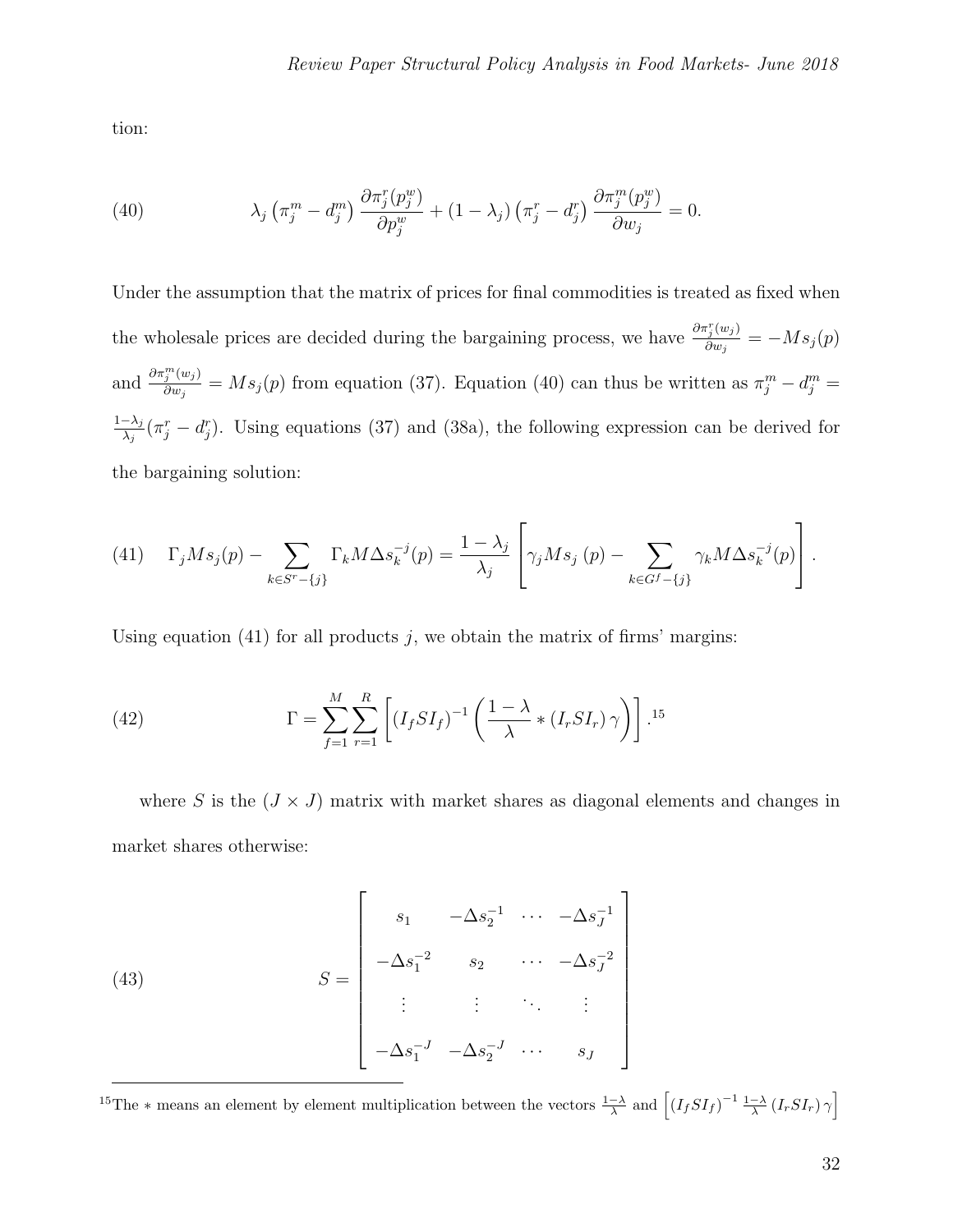Equation [\(42\)](#page-31-3) shows the relationship between the wholesale margin on the one hand and the retail margin on the other hand. This relationship first depends on the disagreement payoffs and thus on the market share changes that are determined by the substitution patterns estimated in the demand model. It also depends on the exogenous parameter  $\lambda_j$ , the relative power of the retailer relative to the firm when bargaining over the wholesale price. The higher  $\lambda_j$ , the lower the share of the joint profit the firm will get from the bargaining.

Adding equations [\(42\)](#page-31-3) and [\(29\)](#page-24-1) yields the total margin of the firm/retailer pair over product j:

(44) 
$$
\gamma + \Gamma = \left[ \sum_{f=1}^{M} \sum_{r=1}^{R} (I_f S I_f)^{-1} \left( \frac{1 - \lambda}{\lambda} (I_r S I_r) \right) + I \right] (I_r S_p I_r)^{-1} I_r s(p)
$$

where I is the  $(J \times J)$  identity matrix.

Because we do not directly observe firms' marginal production costs as well as retailers' marginal distribution costs, we are not able to determine analytically the bargaining power parameter  $\lambda_j$ . We rather conduct an estimation specifying the overall channel marginal cost  $C_{it}$  for each product j. We follow the following specification for the total marginal cost  $C_j = \theta \omega_j + \eta_j$  where  $\omega$  is a vector of cost shifters and  $\eta$  is a vector of error terms that accounts for unobserved shocks to marginal cost. The final equation to be estimated is thus given by:

<span id="page-32-0"></span>(45) 
$$
p = \theta \omega + \left[ \sum_{f=1}^{M} \sum_{r=1}^{R} (I_f S I_f)^{-1} \left( \frac{1 - \lambda}{\lambda} (I_r S I_r) \right) + I \right] (I_r S_p I_r)^{-1} I_r s(p) + \eta.
$$

We are then able to get an estimate of  $\lambda$  for each product. Hence, we can deduce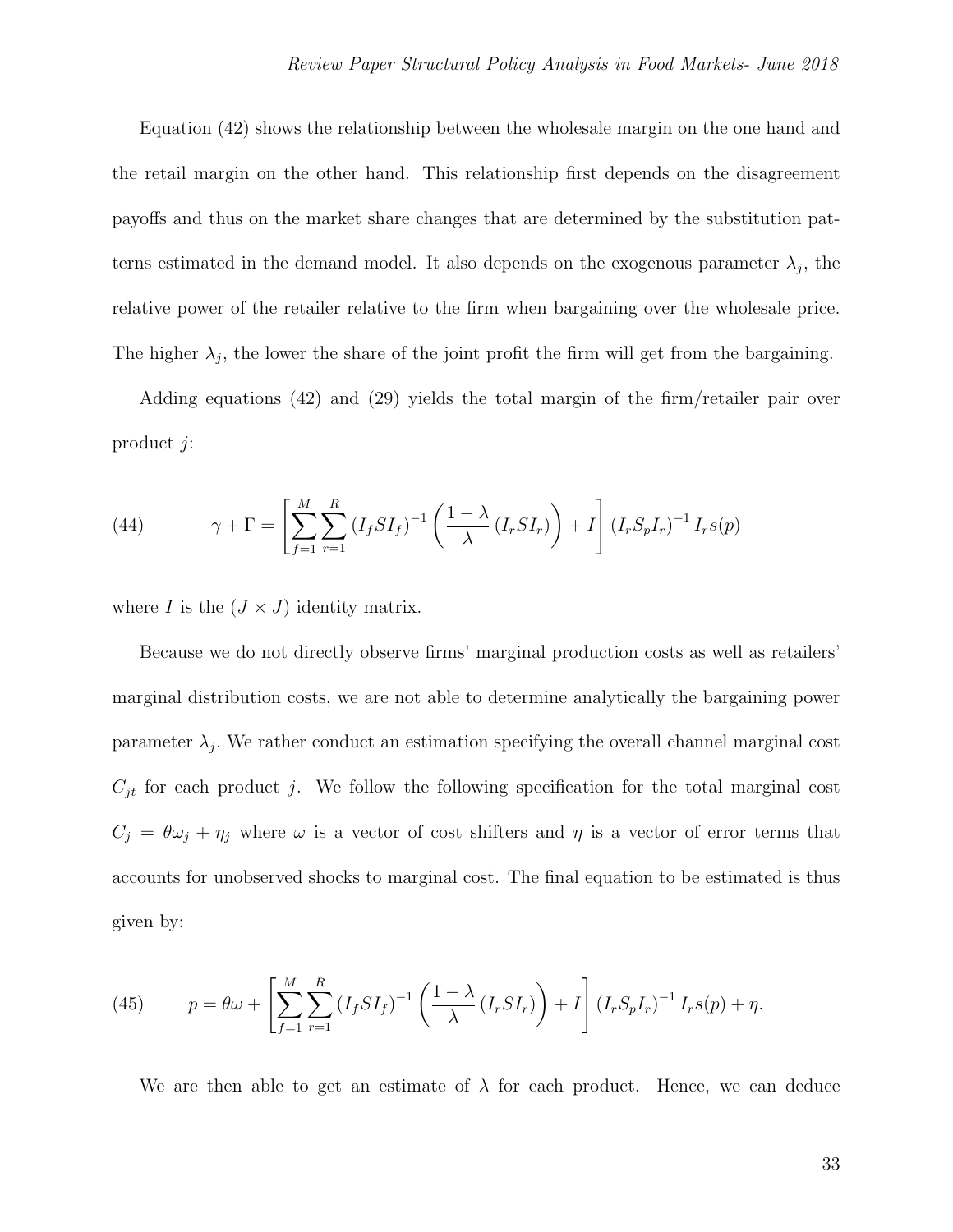manufacturers' margins from equation [\(42\)](#page-31-3). Moreover, from the estimates of the cost shifters and the error term of equation [\(45\)](#page-32-0), we get the estimated total marginal cost, which is the sum of the marginal cost of production and the marginal cost of distribution for each product  $j$ .

## 4 Topics in Policy Analysis

In this section, we will consider how the models presented in the previous sections can be useful for policy analysis in food markets. Hence we briefly review papers that utilize structural demand and/or supply models in order to better understand food policy issues. This review is not necessarily meant to be comprehensive, but rather to brush on important themes in the literature, including vertical relationships in food markets, price formation, competition issues, environmental and nutritional policies. Counterfactual food policy analysis through simulations are used to recover variation in prices, consumption, consumer welfare, and profit of policy scenario.

## 4.1 Vertical relationships

Data on contracts and relationships between manufacturers and retailers in food markets are generally not publicly available. Structural empirical models allow palliating this lack of information making some assumptions about the nature of competition and vertical contracts. Vuong (1989), Smith (1992), and Rivers and Vuong (2002) propose and refine likelihood ratio, Cox-type, and encompassing tests for a variety of nested and non-nested supply models, providing a foundation for testing different structural models. Bonnet and Dubois (2010) find empirical support in the French bottled water market for non-linear pricing and Resale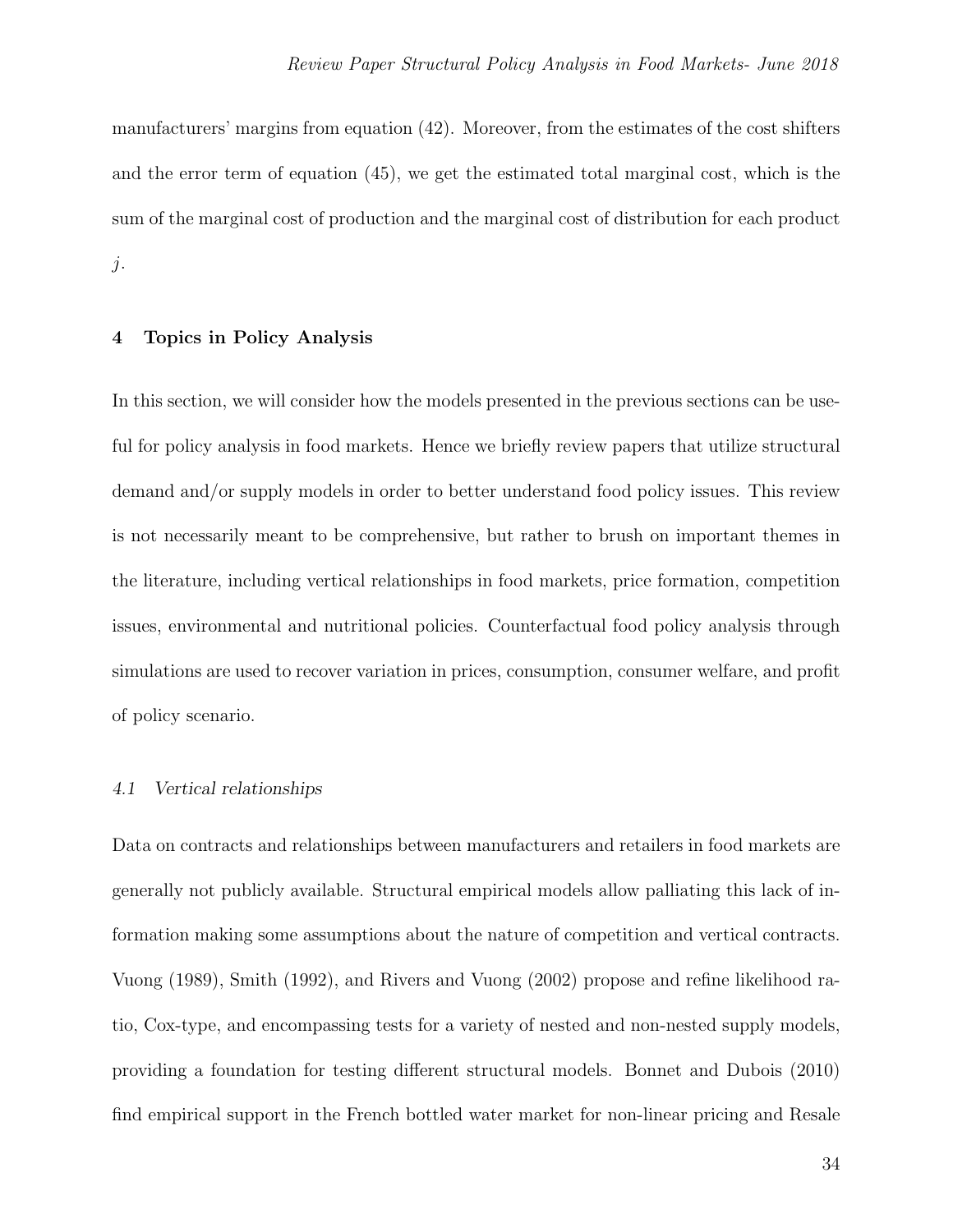Price Maintenance (RPM) practices using a random coefficient Logit demand and testing linear and non-linear pricing contracts. This result is corroborated by Bonnet and Réquillart (2013a) in the French soft drink market, Bonnet et al. (2013) in the German coffee market, Villas-Boas (2007a) in the US yogurt market, and Bonnet and Réquillart (2015) in the fluid milk and dairy dessert sectors in France.

Structural models can also be designed to determine bargaining power using the methods presented in Section 3.2. Draganska et al. (2010) evaluate how bargaining power is split throughout the distribution channel in the German coffee market, finding that bargaining power is not an inherent characteristic of a firm but instead depends on the negotiation partner. Additionally, applications with structural models show that product differentiation like organic labeling (Bonnet and Bouamra-Mechemache 2016 and Richards et al. 2011), product complementarity (Bonnet et al. 2018), and introduction of private labels (Meza and Sudhir 2010) are all important determinants of bargaining power along the distribution channel.

The nature of the shock could also affect the pass-through rates. for example, Bonnet and Villas-Boas, allowing for demand asymmetry responses for consumers in a randon coefficient logit approach, show that cost pass-through is higher from a positive cost shock than a negative one. Another example show that the design of the regulatory tools as taxation policies could affect the transmission of the tax. Bonnet and Réquillart (2013b) and Griffith et al. (2018) show that an excise tax will be overtransmitted to consumer while ad-valorem tax leads to a lower consumer incidence on the Frecnh soft drink market and the UK butter and margarine market respectively.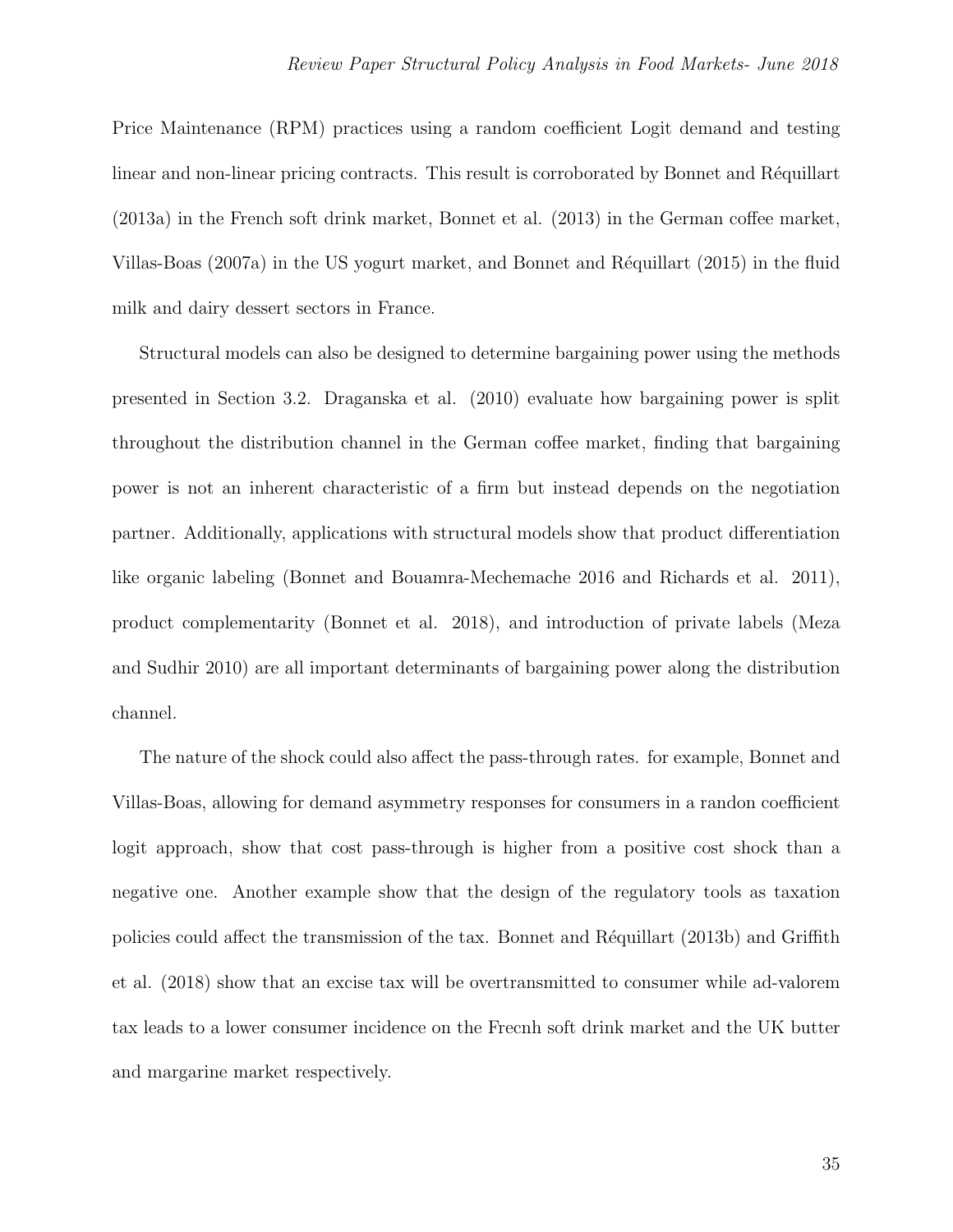## 4.2 Competition Issues

Structural approaches are particularly popular for merger and collusive behavior analysis. Slade (2004), for instance, uses a structural approach to look for evidence of collusive behavior in the UK brewing market and finds no evidence of any sort of coordinated behavior. Merger simulations, a prominent application of the tools discussed above, consist in assuming that both firms form a new entity and recovering new price equilibrium given this new structure. Nevo (2001a) is the classical paper on merger analysis in food markets using random coefficient Logit models while Hausman et al. (1994) is the primary reference for merger analysis in food markets using AIDS. Both papers estimate a demand system and resulting firm profit margins given pre-merger pricing behavior. Extending previous merger approaches, Villas-Boas (2007b) finds empirical evidence that authorities should consider incorporating the role of retailers in upstream merger analysis, especially in the presence of an increasingly consolidated retail food industry. Bonnet and Dubois (2010) also extend merger analysis to cases of use of nonlinear contracts by manufacturers and retailers.

# 4.3 Price Formation

The price formation literature seeks to understand how input price changes throughout the supply chain are passed through into intermediate and final prices for food items, and specifically explain situations where this pass-through is imperfect, considering explanations such as price rigidities, local non-traded costs or markup adjustment of manufacturers and retailers due to consumer substitution patterns, market structure, and market power in industries.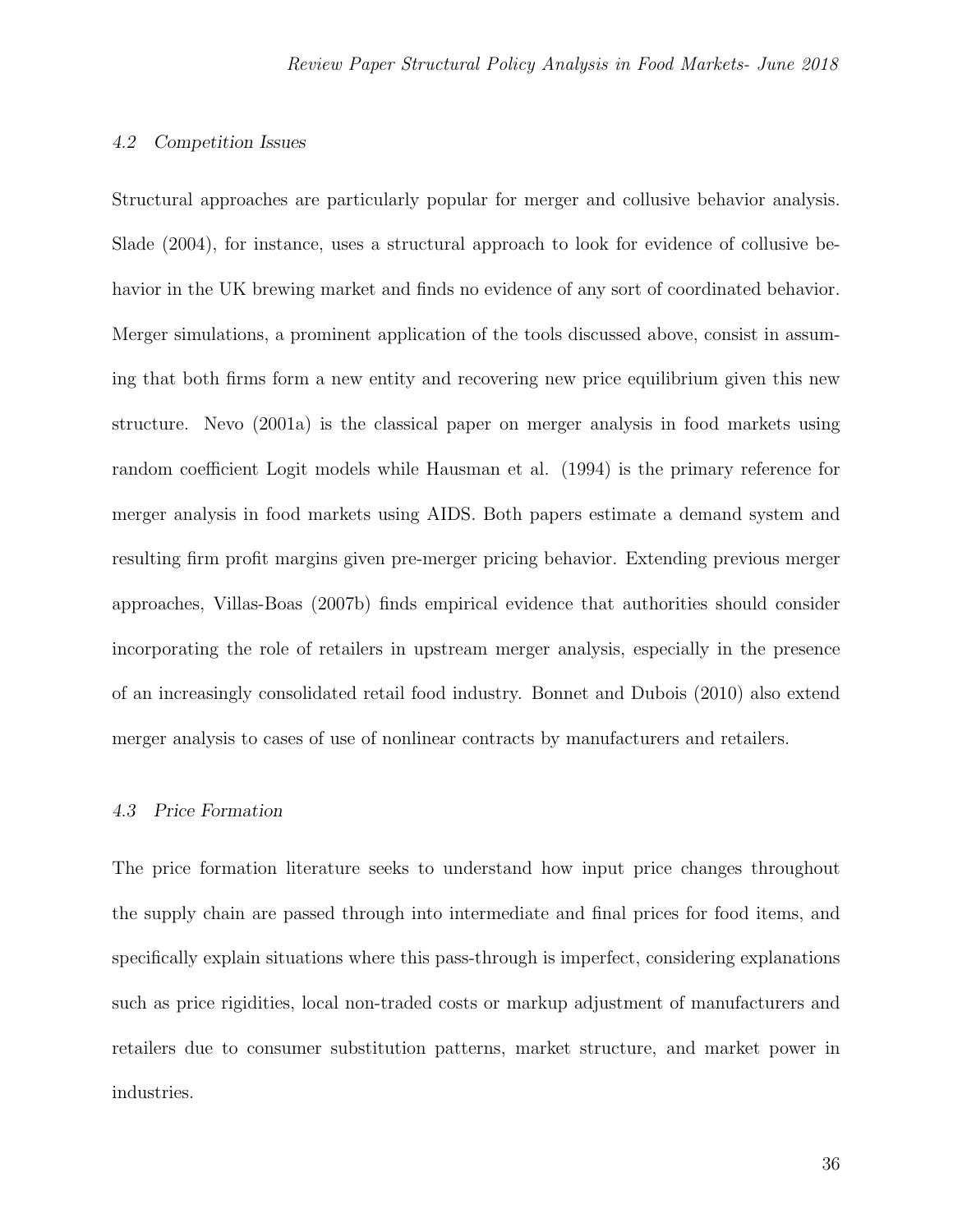Goldberg and Hellerstein (2008) develop a structural approach that can be used to identify the determinants of incomplete exchange-rate pass-through (one prominent example of incomplete pass-through), exploring markup, marginal cost, and nominal-rigidity channels. Goldberg and Hellerstein (2013) build on this approach, using a random coefficient model of demand to explore incomplete pass through in the beer market, and highlight the role of local non-traded costs. This result is corroborated in the coffee market by Nakamura and Zerom (2010) in the US and by Bettendorf and Verboven (2000) in the Netherlands. Considering other types of pass-though, Nakamura (2008) finds that price variation observed over time seems to arise from retail-level rather than manufacturer-level demand and supply shocks, when looking at US grocery purchases.

Markup adjustment could be due to the degree of competition. Indeed, Kim and Cotterill (2008) looks at cost pass through of changes in inputs for US processed cheese using a mixed logit framework under different regimes, and find that under collusion, the pass-through rates for all brands are much lower than under Nash-Bertrand competition. Nakamura and Zerom (2010) also show that the elasticity patterns of demand affect the markup adjustment in the imperfect pass-through. Vertical integration structures determine pass-through as well; Hellerstein and Villas-Boas (2010) show that pass-through is positively related to firms' degree of vertical integration across industries. Bonnet et al. (2013) find that retailers are limited in their ability to make mark-up adjustments when faced with resale price maintenance restrictions in a context of non linear pricing contrats, leading to higher pass-through rates.

Heterogeneity in firms, including differences in market size or structure also determine passthrough. Atkeson and Burstein (2008), for instance, consider a model of Cournot competition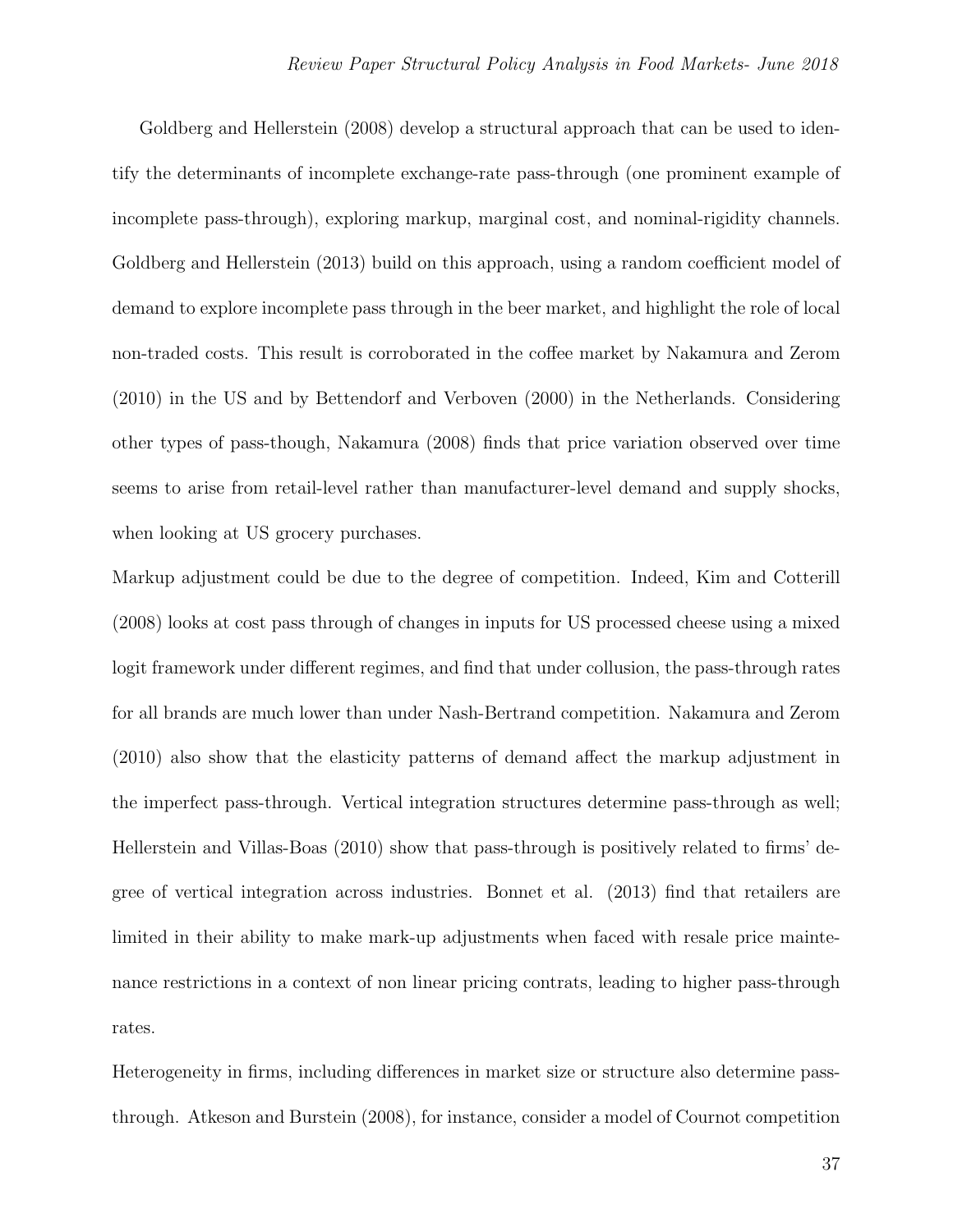in which firms do not fully pass through changes in their marginal costs to prices because their optimal markup depends on market share. Auer and Schoenle (2016) show that the firms that react the most to changes in their own costs also react the least to changing prices of competing importers. Firm size can also matter; Berman et al. (2011) find that higher-performance French exporter firms react to a currency depreciation by increasing their mark-up significantly more and by increasing their export volume less than other firms.

## 4.4 Food Policy

To fight against unhealthy food consumption or the carbon foot print of the food consumption, public authorities need to think about effictive policy tools to change food consumption. Structural approaches provide a suitable ex-ante analysis method to anticipate consumers and firms reaction to food policy.

## 4.4.1 Nutritional Labeling

Structural demand models are used in the literature to understand nutritional label pref-erences and measure their effect on consumption.<sup>[16](#page-37-0)</sup> In the milk industry, Dhar and Foltz (2005) use data from US cities and Q-AIDS method to estimate the value of organic and rBST-free labels on milk, and find consumer benefits from organic milk and to a lesser extent from rBST-free milk, suggesting value from the corresponding characteristics labels. Kiesel and Villas-Boas (2007) also look at the premium consumers place on a USDA organic label using a random coefficient Logit framework, and find that the USDA organic seal increases

<span id="page-37-0"></span><sup>16</sup>See Kiesel et al., (2011) for a review of various demand approaches to estimating demand in the presence of nutritional labels.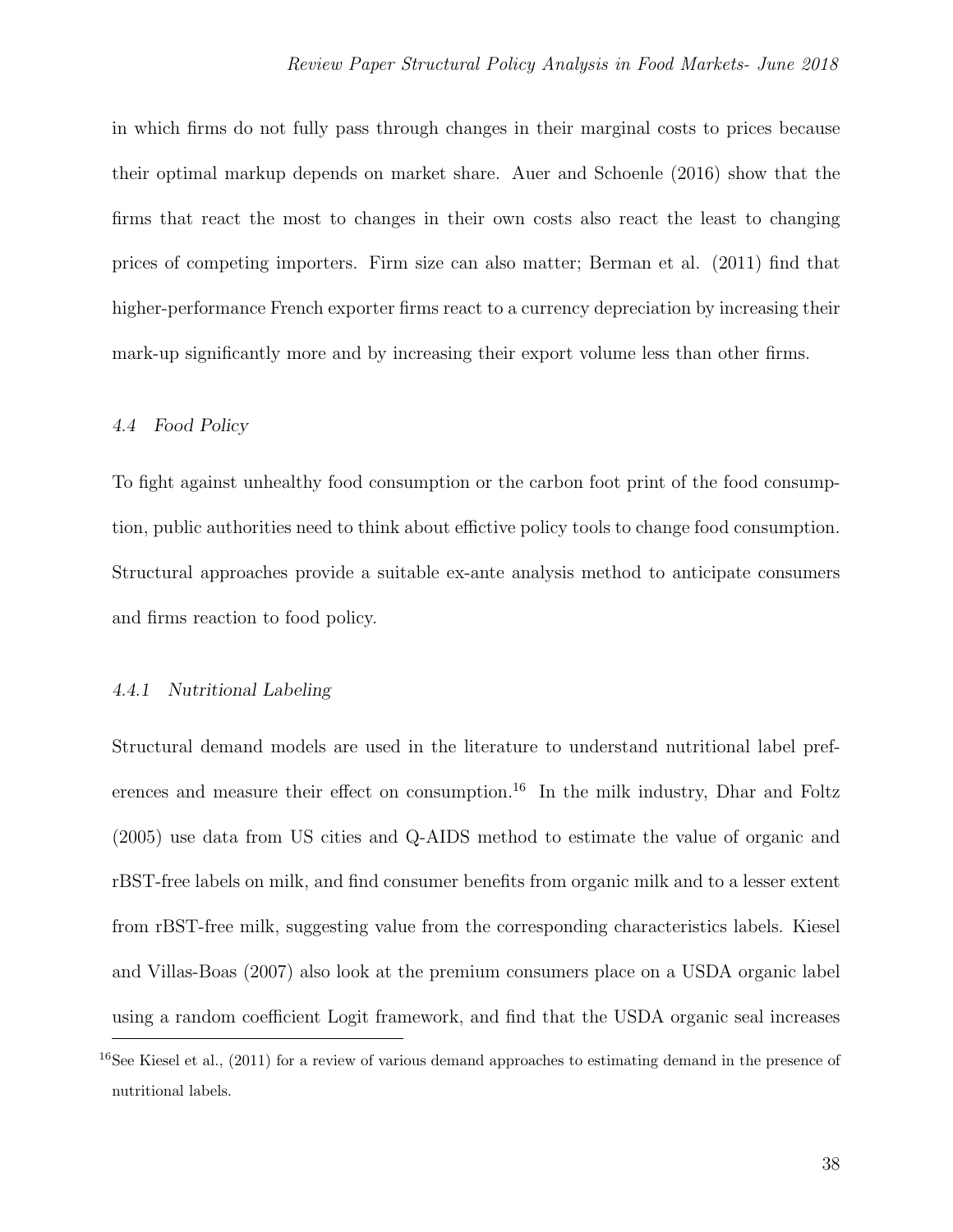the probability of purchasing organic milk. Brooks and Lusk (2010) similarly find that consumers are willing to pay large premiums to avoid milk from cloned cows. Allais et al. (2015) evaluate front-of-pack nutrition labels and nutrition taxes in the dessert yogurt and fromage blanc markets. Using a supply model of oligopolistic price competition, they find that both taxes and food labels both are effective in reducing the purchase of fatty foods.

## 4.4.2 Fiscal policies

An alternate method to nudge consumers to make healthier nutritional choices is to tax "sin goods", such as sugar and fat. Allais et al. (2010) look at the effects of a "fat tax" (special tax on food items high in calories, fat, or sugar) on the nutrients purchased by French households across different income groups estimating a complete AIDS. They find that taxing cheese, butter, cream, sugar-fat products reduces total calories purchased, particularly with respect to saturated fat (but also reduced overall food purchases). Bonnet and Réquillart (2011) show with a random coefficient Logit model that some European CAP reforms could damage the nutritional objectives of public authorities, and specifically that the reduction of the price of raw sugar by 36% would increase the consumption of sugar-sweetened drinks in France.

Given the environmental impact of food consumption, several structural analyses address the issue of environmental taxes on food products. For example, Bonnet et al. (2018) implement a random coefficient Logit model to look at how food consumption behavior could change under environmental taxes on all animal products. They find that high taxes  $\epsilon$ 200 per ton of CO<sub>2</sub> would only lead to a 6% reduction in GHG emissions. Caillavet et al.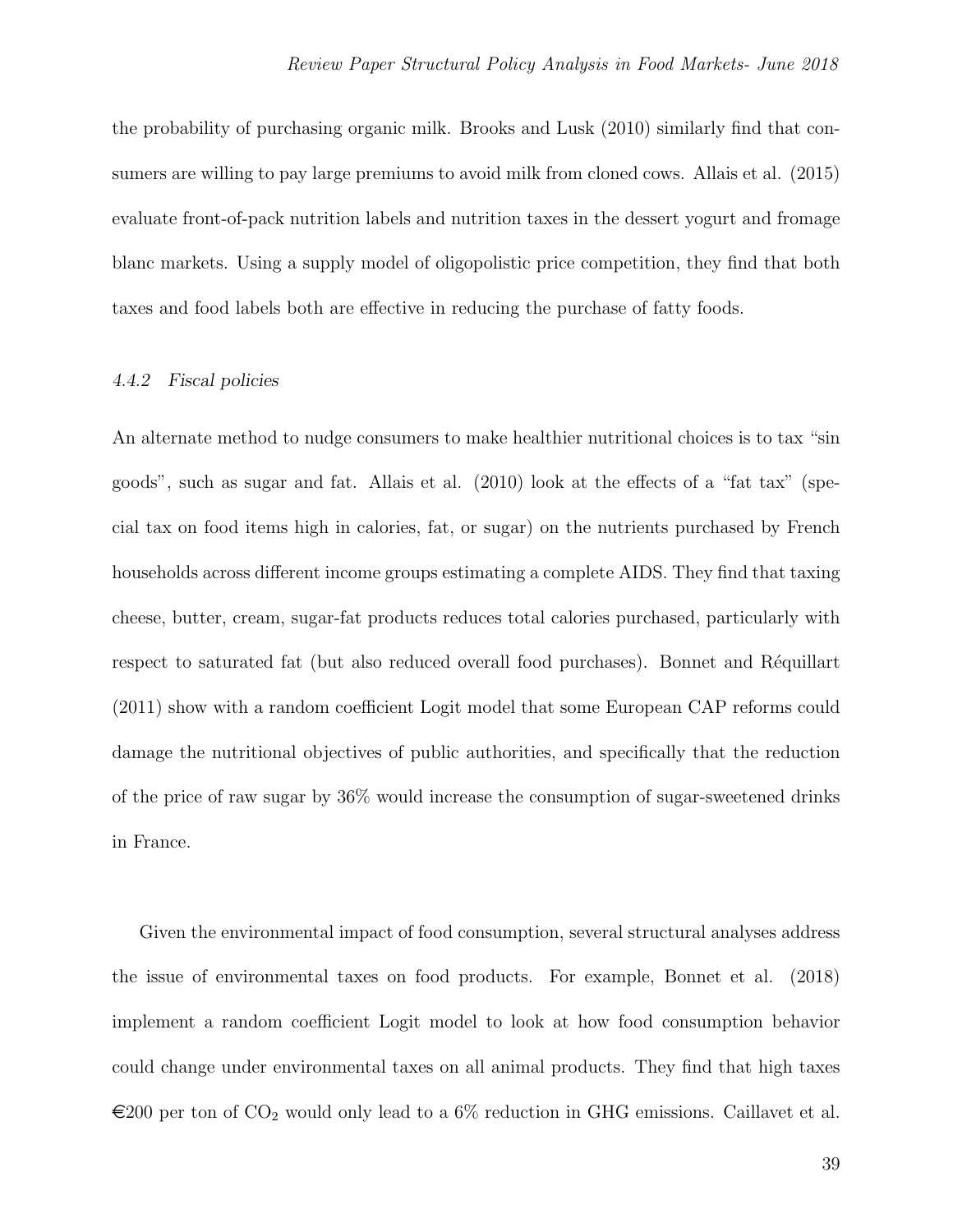(2016) and Edjabou and Smed (2013), using an AIDS demand model, also show that the potential for emission reduction is low in France and Denmark, respectively.

## 5 Conclusion

This review presented structural demand and supply models useful for food policy analysis. Improvements in methodology have paid particular attention to model consumers' and firms' behavior in food markets, and structural approaches are increasingly used as computational power and the availability of data steadily rise. Structural models become especially powerful as more accurate measurements on cost, contractual terms and profit shares become available, as these data are helpful in dealing with various identification issues posed above. Restrictive assumptions remain in the methodologies described and further improvements are required to understand complex behaviors of firms and consumers.

Firms' strategic behavior should be analyzed while accounting for the complexity of their multiple decisions (e.g. price, quantity sold, quality, and variety), suggesting that structural approaches should be improved in the context of vertical relationships. Given the high concentration of unfair practices in the food market, competition authorities will need more and more precise studies of these practices, such as: as tying contracts, cartels, and exclusive dealings, as well as their implications on food supply and profit sharing. As issues of the revenue of upstream actors (producers or producers' organizations) in the agri-food chain are currently being debated in Europe, policy analyses are required to deal with a three-level interactions between producers, manufacturers and retailers. One of the next challenges of structural approaches is to develop vertical interaction models including the upstream sector.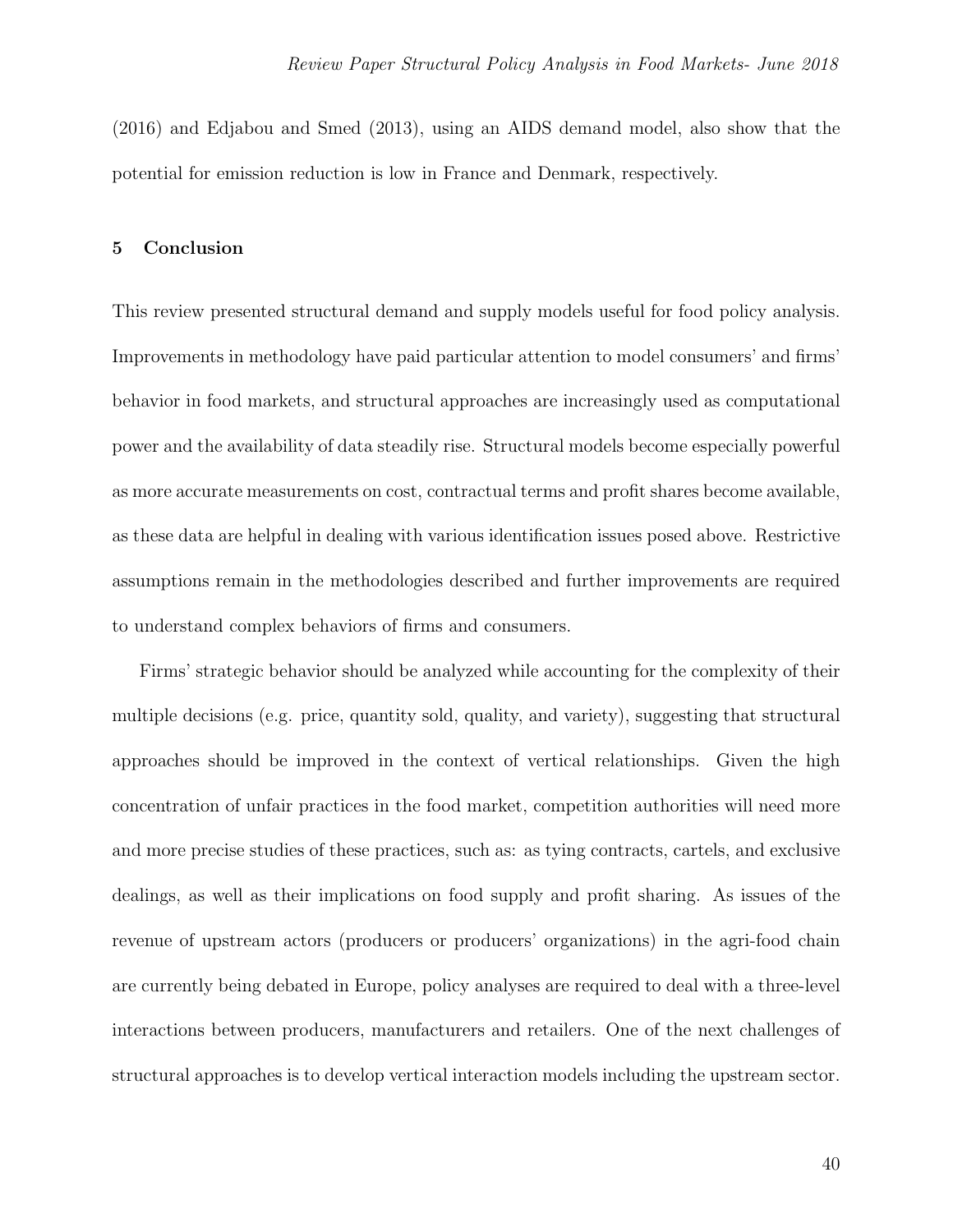This would allow understanding the implications of Common Agricultural Policy reforms on producers, concentration moves at the manufacturer or retail levels, or environmental and health public policies.

There are also methodological avenues of future research given that the majority of the work in agri-food organization has focused on a single product type and is static in its core approach. A first step would be to extend consumer choices allowing for multiple good choices in the context of multi-category approaches, as well as incorporating firm level, multi-product, strategic behavior. Allowing for dynamics in demand as well as on the supply side is also another avenue to extend the state of the art in agri-food applied work. In so doing, topics that are inherently dynamic in nature could be addressed by empirical work pertaining to innovation, storage, new product introductions, and predatory pricing and other dynamic anti-competitive strategies. Finally, integrating recent work in the field of behavioral economics, which suggests consumers often do not make "rational" choices in the lens of the standard neoclassical framework, into structural models is a promising area for future research as well.

# References

- [1] Allais, O., Bertail, P. and Nichle, V. (2010). The effects of a fat tax on French households purchases: a nutritional approach. American Journal of Agricultural Economics 92(1): 228-245.
- [2] Allais, O., Etilé, F. and Lecocq, S. (2015). Mandatory labels, taxes and market forces: An empirical evaluation of fat policies. *Journal of Health Economics* 43: 27-44.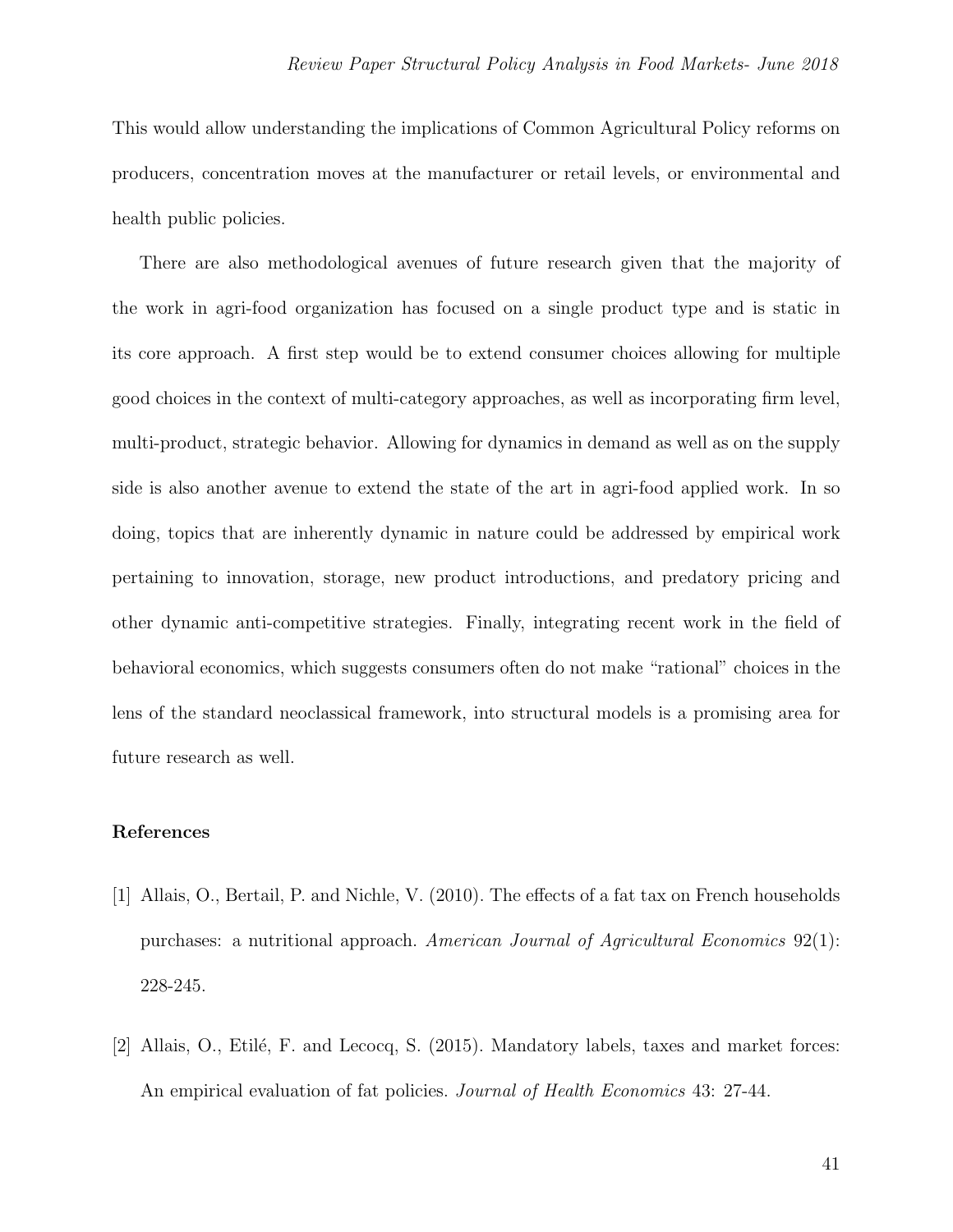- [3] Atkeson, A. and Burstein, A. (2008). Pricing-to-Market, Trade Costs, and International Relative Prices. American Economic Review 98(5): 1998-2031.
- [4] Auer, R.A. and Schoenle, R.S. (2016). Market structure and exchange rate pass-through. Journal of International Economics 98: 60-77.
- [5] Banks, J., R. Blundell, and A. Lewbel (1997): Quadratic Engel Curves and Consumer Demand. The Review of Economics and Statistics 79(4):527539.
- [6] Baker, J.B. and Bresnahan, T.F. (1985). The gains from merger or collusion in productdifferentiated industries. The Journal of Industrial Economics 1985: 427-444.
- [7] Berman, N., Martin P., and Mayer, T. (2011). How do different exporters react to exchange rate changes? Theory and empirics. Quarterly Journal of Economics 127(1): 4437-4493.
- [8] Berry, S. (1994). Estimating Discrete-Choice Models of Product Differentiation. RAND Journal of Economics 25(2): 242-262.
- [9] Berry, S., Levinsohn, J., and Pakes, A. (1995). Automobile Prices in Market Equilibrium. Econometrica 63: 841-890.
- [10] Berry, S. and Pakes, A. (1993). Some applications and limitations of recent advances in empirical industrial organization: Merger analysis. The American Economic Review 83(2): 247-252.
- [11] Bettendorf, L. and Verboven, F. (2000). Incomplete transmission of coffee bean prices: evidence from the Netherlands. European Review of Agricultural Economics 27(1): 1-16.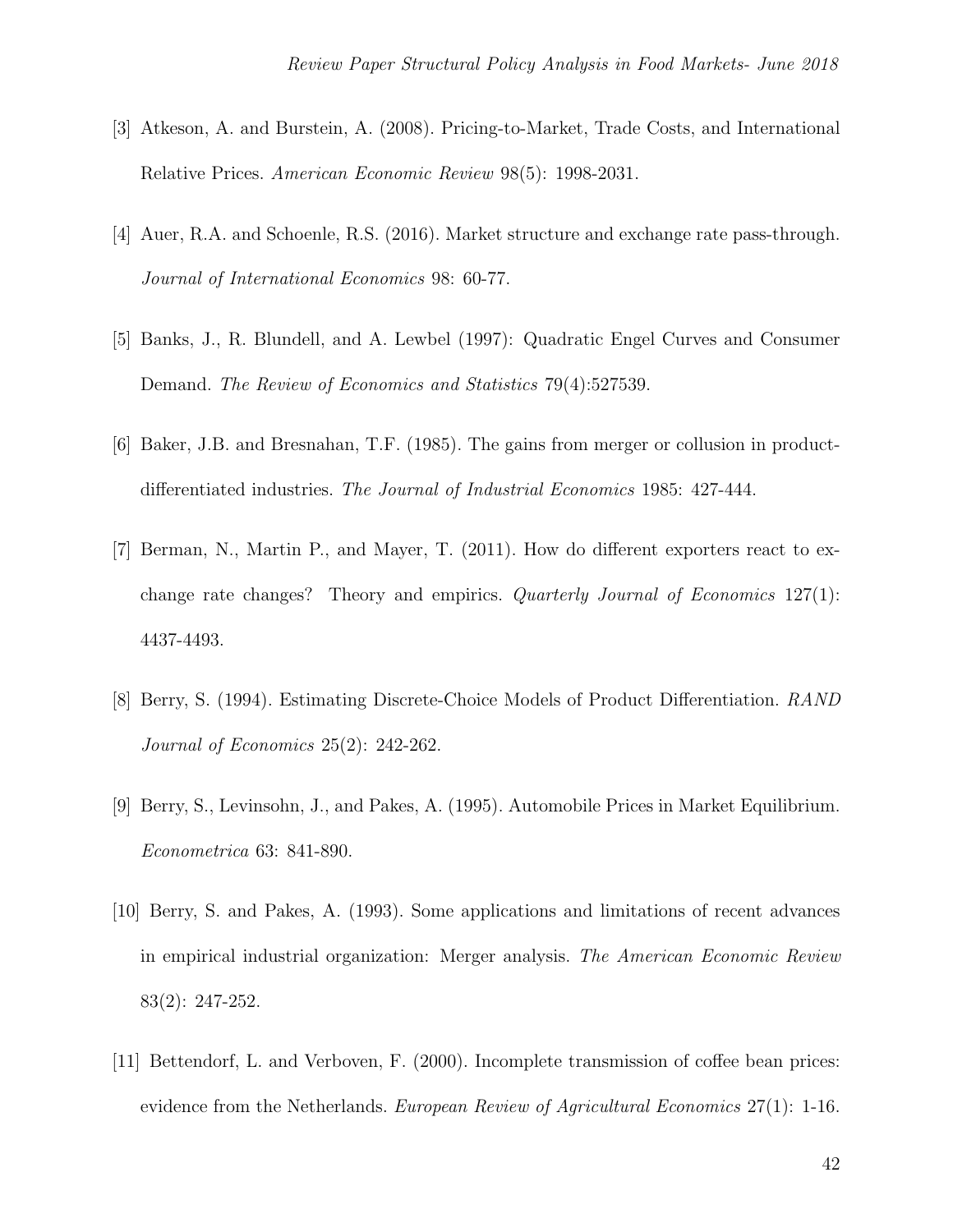- [12] Bhat, C.R. (2005). A multiple discretecontinuous extreme value model: formulation and application to discretionary time-use decisions. Transportation Research Part B: Methodological 39(8): 679-707.
- [13] Bonnet, C. and Bouamra-Mechemache, Z. (2016). Organic label, bargaining power, and profit sharing in the French fluid milk market. American Journal of Agricultural Economics 98(1): 113-133.
- [14] Bonnet, C., Bouamra-Mechemache, Z., and Corre, T. (2018). An Environmental Tax Towards more Sustainable Food: Empirical Evidence of the Consumption of Animal Products in France. Ecological Economics 147(May): 48-61.
- [15] Bonnet, C., Bouamra-Mechemache, Z., and Richards, T.J. (2018). Complementarity and Bargaining Power. European Review of Agricultural Economics 45(3): 297-331.
- [16] Bonnet, C. and Dubois, P. (2010). Inference on Vertical Contracts between Manufacturers and Retailers Allowing for Non Linear Pricing and Resale Price Maintenance. Rand Journal of Economics 41(1): 139-164.
- [17] Bonnet, C. Dubois, P., Villas-Boas, S. B., and Klapper, D. (2013). Empirical Evidence on the Role of Non Linear Wholesale Pricing and Vertical Restraints on Cost Pass-Through. Review of Economics and Statistics 95(2): 500-515.
- [18] Bonnet, C. and Réquillart, V. 2011. Does the EU Sugar Policy Reform Increase Added Sugar Consumption? An Empirical Evidence on the Soft Drink Market. Health Economics 20(9): 1012-1024.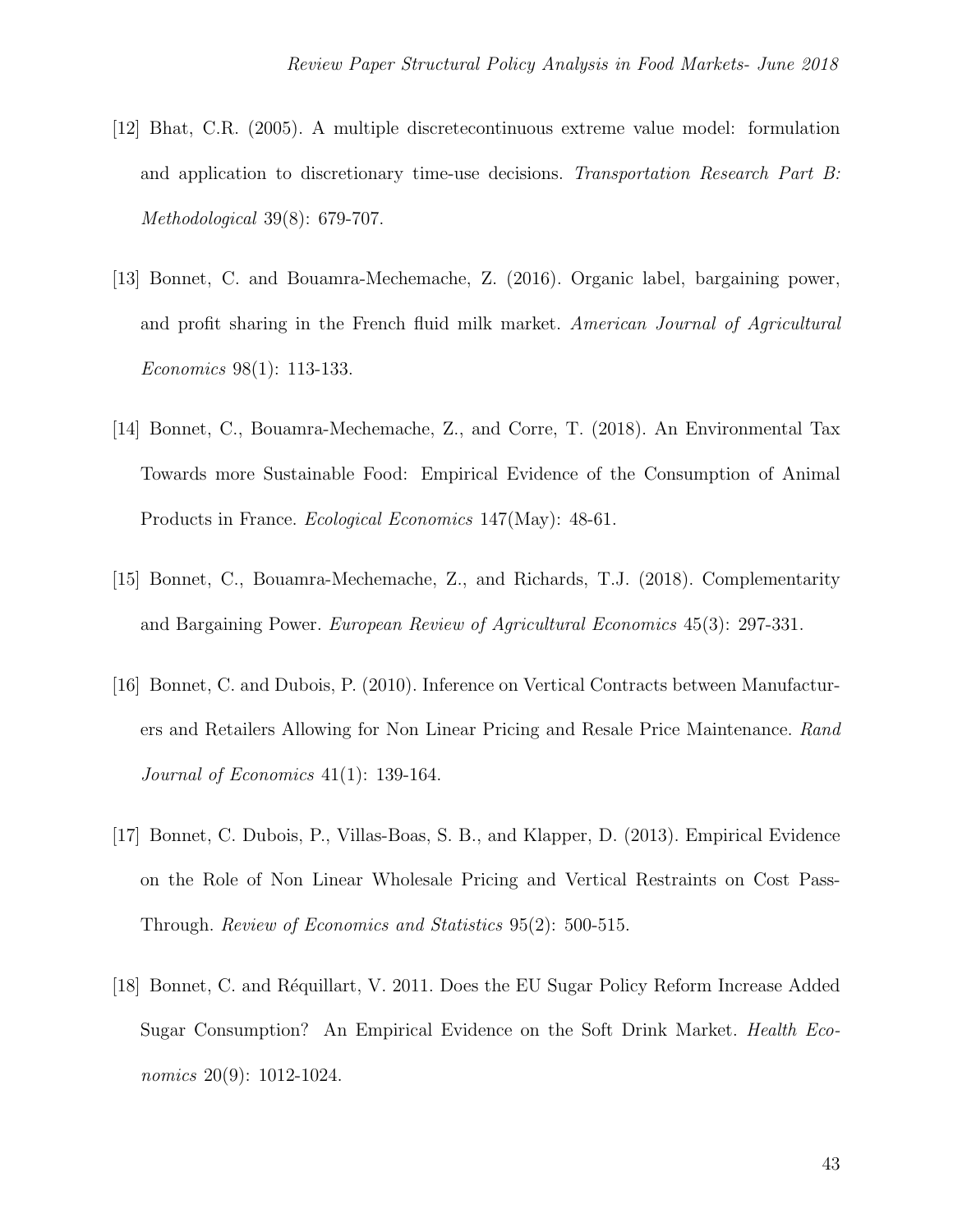- [19] Bonnet, C. and R´equillart, V. (2013a). Impact of Cost Shocks on Consumer Prices in Vertically Related Markets: The Case of the French Soft Drink Market. American Journal of Agricultural Economics 95: 1088-1108.
- [20] Bonnet, C. and Réquillart, V. (2013b). Tax Incidence with Strategic Firms on the Soft Drink Market. Journal of Public Economics 106: 77-88.
- [21] Bonnet, C. and Réquillart, V. (2015). Price Transmission in Food Chains: The Case of the Dairy Industry. Food Price Dynamics and Price Adjustment in the EU. Edited by Steve McCorriston, Oxford University Press, Chapter 4: 65-101.
- [22] Bonnet, C. and Villas-Boas, S. B. (2016). An Analysis of Asymmetric Consumer Price Responses and Asymmetric Cost Pass-Through in the French Coffee Market. European Review of Agricultural Economics 43(5): 781-804.
- [23] Brooks, K. and Lusk, J.L. (2010). Stated and revealed preferences for organic and cloned milk: combining choice experiment and scanner data. American Journal of Agricultural Economics 92(4): 1229-1241.
- [24] Caillavet, F., Fadhuile, A. and Nichle, V. (2016). Taxing animal-based foods for sustainability: environmental, nutritional and social perspectives in France. European Review of Agricultural Economics 43(4): 537-560.
- [25] Christensen, L.R., Jorgenson, D.W. and Lau, L.J. (1975). Transcendental logarithmic utility functions. The American Economic Review 65(3):367-383.
- [26] Deaton, A. and Muellbauer, J. (1980a). An Almost Ideal Demand System. The American Economic Review 70(3): 312-326.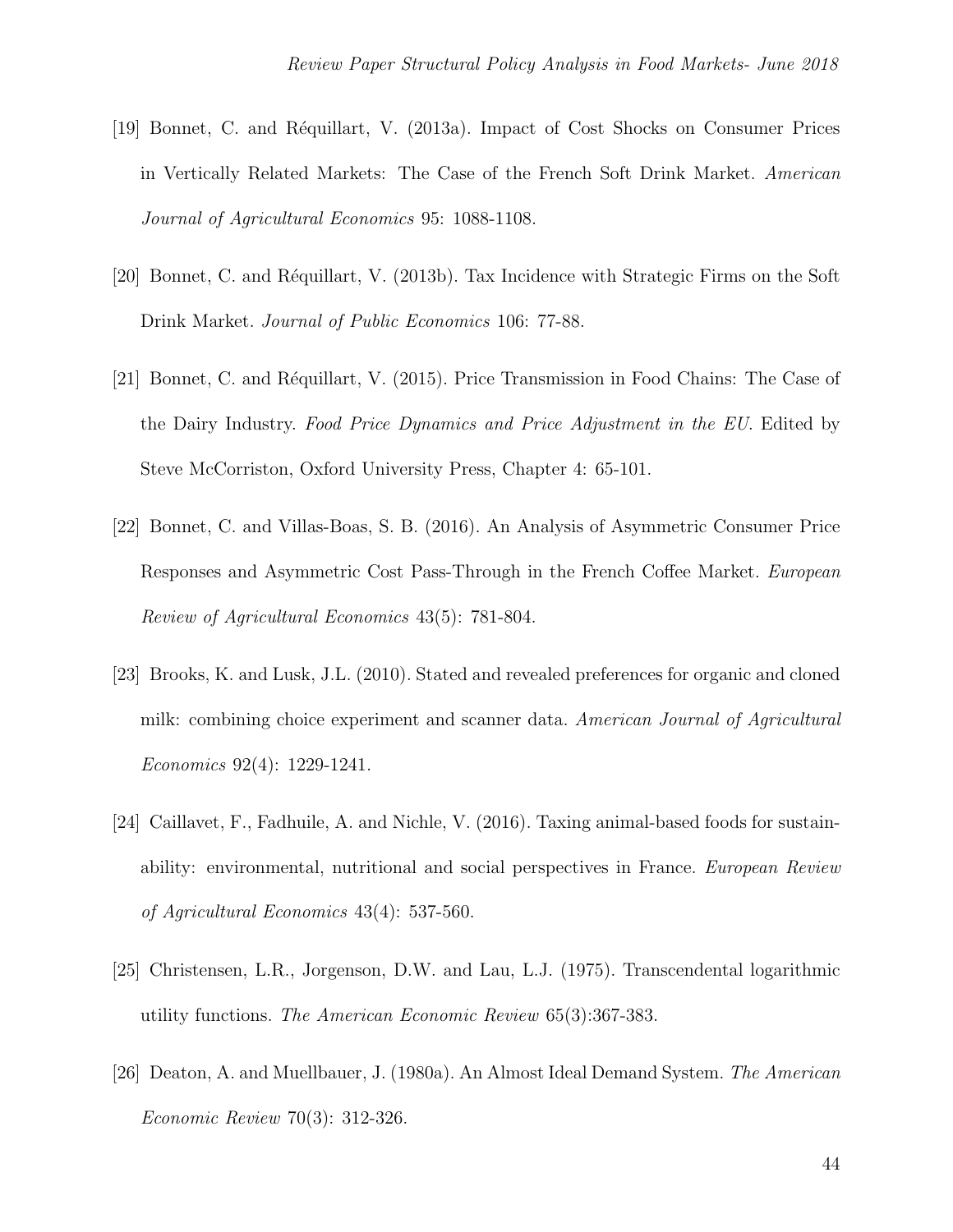- [27] Deaton, A. and Muellbauer, J. (1980b). Economics and Consumer Behavior. Cambridge University Press.
- [28] Dhar, T. and Foltz, J.D. (2005). Milk by any other name consumer benefits from labeled milk. American Journal of Agricultural Economics 87(1): 214-228.
- [29] Draganska, M., Klapper, D., and Villas-Boas, S. B. (2010). A Larger Slice or a Larger Pie? An Empirical Investigation of Bargaining Power in the Distribution Channel. Marketing Science 29(1): 57-74.
- [30] Dubé, J.P. (2004). Multiple discreteness and product differentiation: Demand for carbonated soft drinks. Marketing Science 23(1): 66-81.
- [31] Edjabou, L.D. and Smed, S. (2013). The effect of using consumption taxes on foods to promote climate friendly diets–The case of Denmark. Food Policy 39: 84-96.
- [32] Goldberg, P.K. and Hellerstein, R. (2008). A structural approach to explaining incomplete exchange-rate pass-through and pricing-to-market. American Economic Review 98(2): 423-29.
- [33] Goldberg, P. and Hellerstein, R. (2013). A structural approach to identifying the sources of local currency price stability. Review of Economic Studies 80(1): 175-210.
- [34] Griffith, R., Nesheim, L., and O'Connell, M. (2018). Income effects and the welfare consequences of tax in differentiated product oligopoly, Quantitative Economics 9: 305- 341.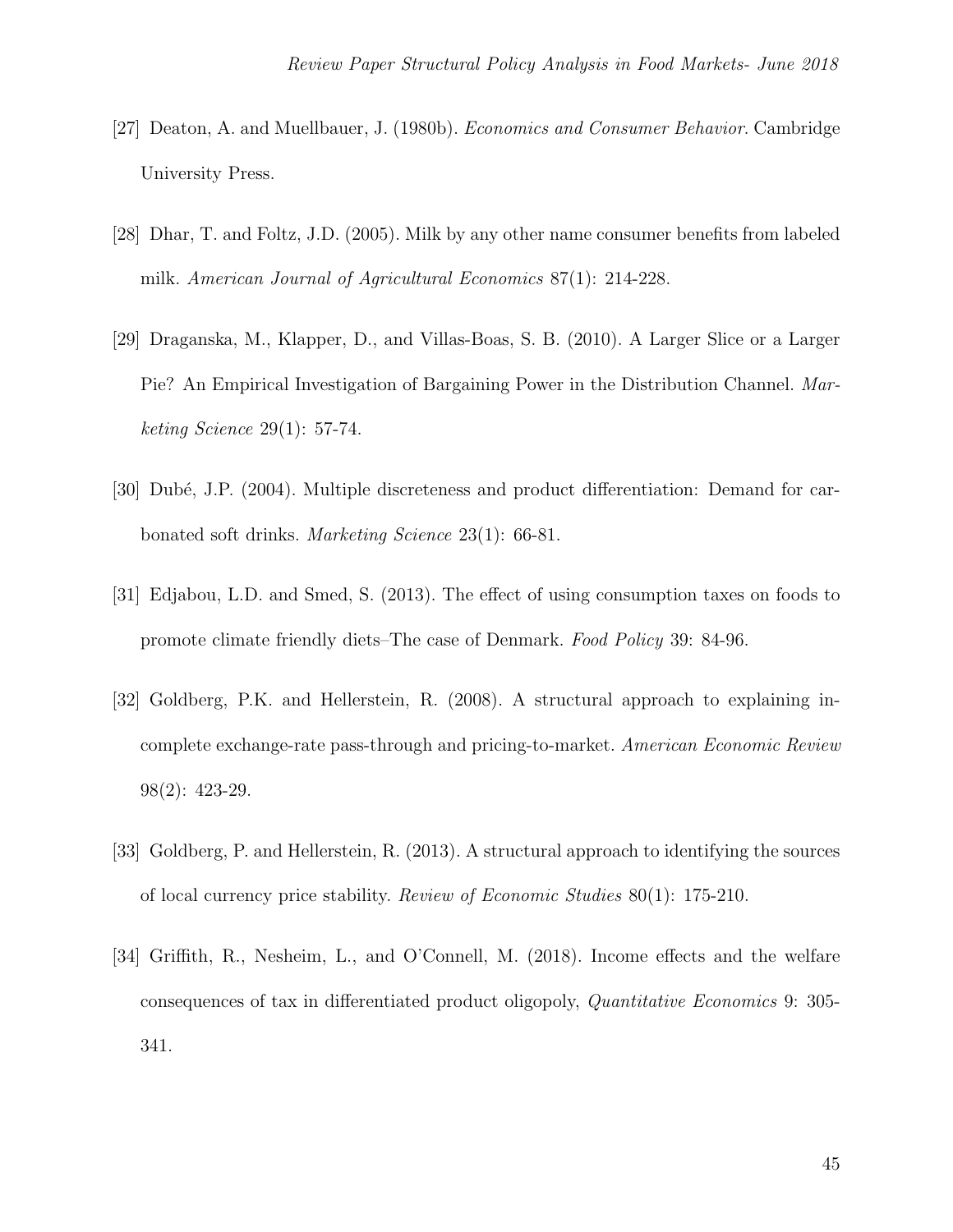- [35] Hausman, J. A. (1997). Valuation of New Goods under Perfect and Imperfect Competition. The Economics of New Goods. Edited by Bresnahan, T. F and R. J. Gordon, The University of Chicago Press, Chicago/London.
- [36] Hausman, J., Leonard, G. and Zona, J.D. (1994). Competitive analysis with differenciated products. Annales d'Economie et de Statistique 1994: 159-180.
- [37] Hellerstein, R. and Villas-Boas, S. B. (2010). Outsourcing and Pass-Through. Journal of International Economics 81: 170-183.
- [38] Kiesel, K. and Villas-Boas, S.B. (2007). Got organic milk? Consumer valuations of milk labels after the implementation of the USDA organic seal. *Journal of Agricultural and* Food Industrial Organization 5(1): Article 4.
- [39] Kim, J., Allenby, G.M., and Rossi, P.E. (2002). Modeling consumer demand for variety. Marketing Science 21(3): 229-250.
- [40] Kim, D. and Cotterill, R.W. (2008). Cost passthrough in differentiated product markets: The case of US processed cheese. The Journal of Industrial Economics 56(1):32-48.
- [41] Kuksov, D. and Villas-Boas, J. M. (2008). Endogeneity and Individual Consumer Choice. Journal of Marketing Research 45(6): 702-714.
- [42] Lewbel, A. and Pendakur, K. (2009). Tricks with Hicks: The EASI Demand System. American Economic Review 99(3): 827-63.
- [43] McFadden, D. (1974). Conditional logit analysis of qualitative choice behavior. Frontiers in Econometrics. Edited by P. Zarembka, Academic Press: New York, 1974: 105:142.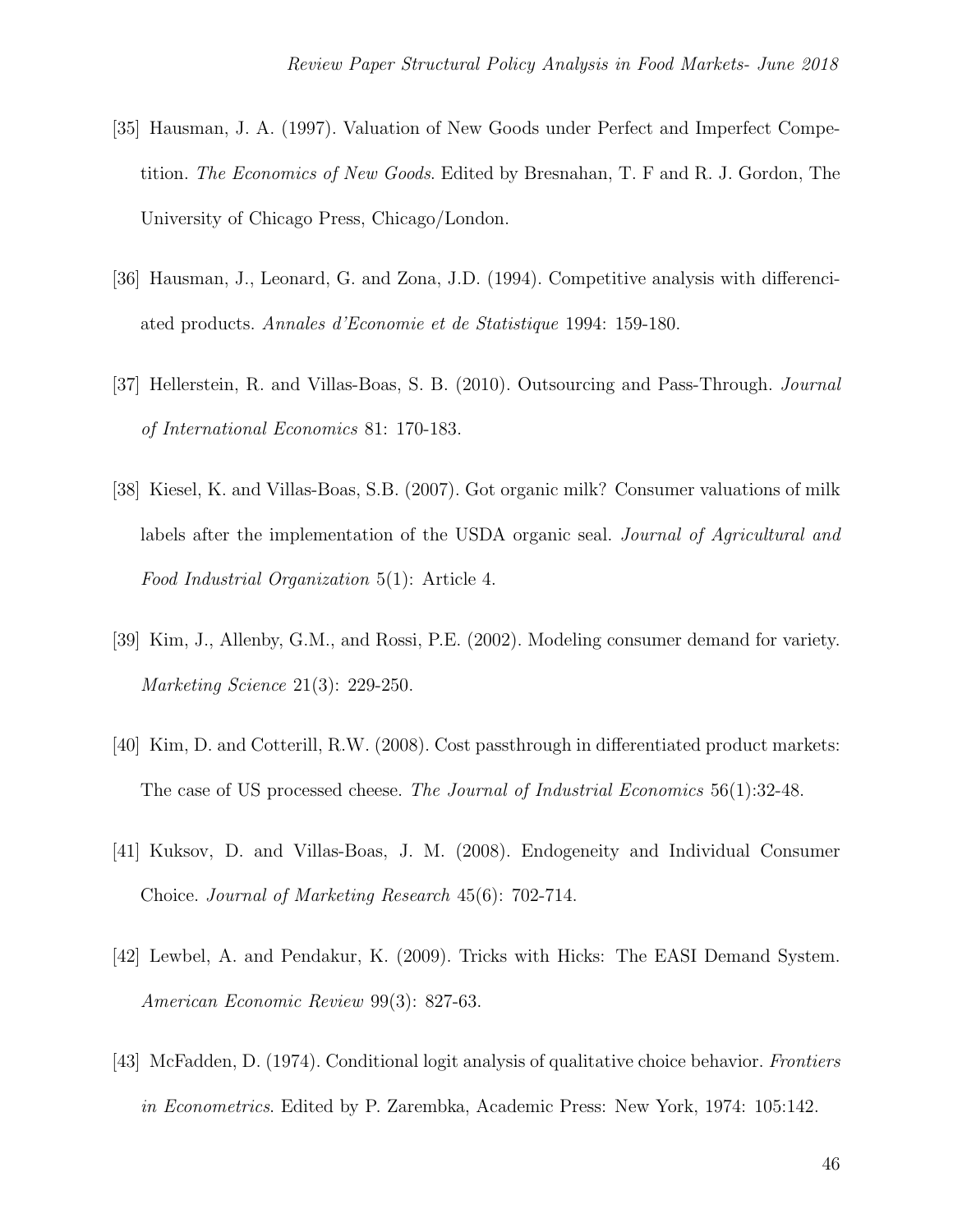- [44] McFadden, D. (1978). Modeling the choice of residential location. Transportation Research Record 673:72-77.
- [45] McFadden, D. and Train, K.E. (2000). Mixed MNL Models for Discrete Response. Journal of Applied Econometrics 15: 447-470.
- [46] Meza, S. and Sudhir, K. (2010). Do private labels increase retailer bargaining power? Quantitative Marketing and Economics 8(3): 333-363.
- [47] Misra S., Mohanty S. (2006). Estimating bargaining games in distribution channels. Working paper, University of Rochester.
- [48] Nakamura E. (2008). Pass-Through in Retail and Wholesale. American Economic Review 98: 430437.
- [49] Nakamura E., and Zerom, D. (2010). Accounting for Incomplete Pass-Through. Review of Economic Studies 77(3): 11921230.
- [50] Nevo, A. (2000a). A Practitioner's Guide to Estimation of Random-Coefficients Logit Models of Demand. Journal of Economics & Management Strategy 9(2000):513-548.
- [51] Nevo, A. (2000b). Mergers with Differentiated Products: The case of the Ready-to-Eat Cereal Industry. RAND Journal of Economics, 31 (1): 395-421.
- [52] Petrin, A. and Train, K. (2010). A Control Function Approach to Endogeneity in Consumer Choice Models. *Journal of Marketing Research* 47(1): 313.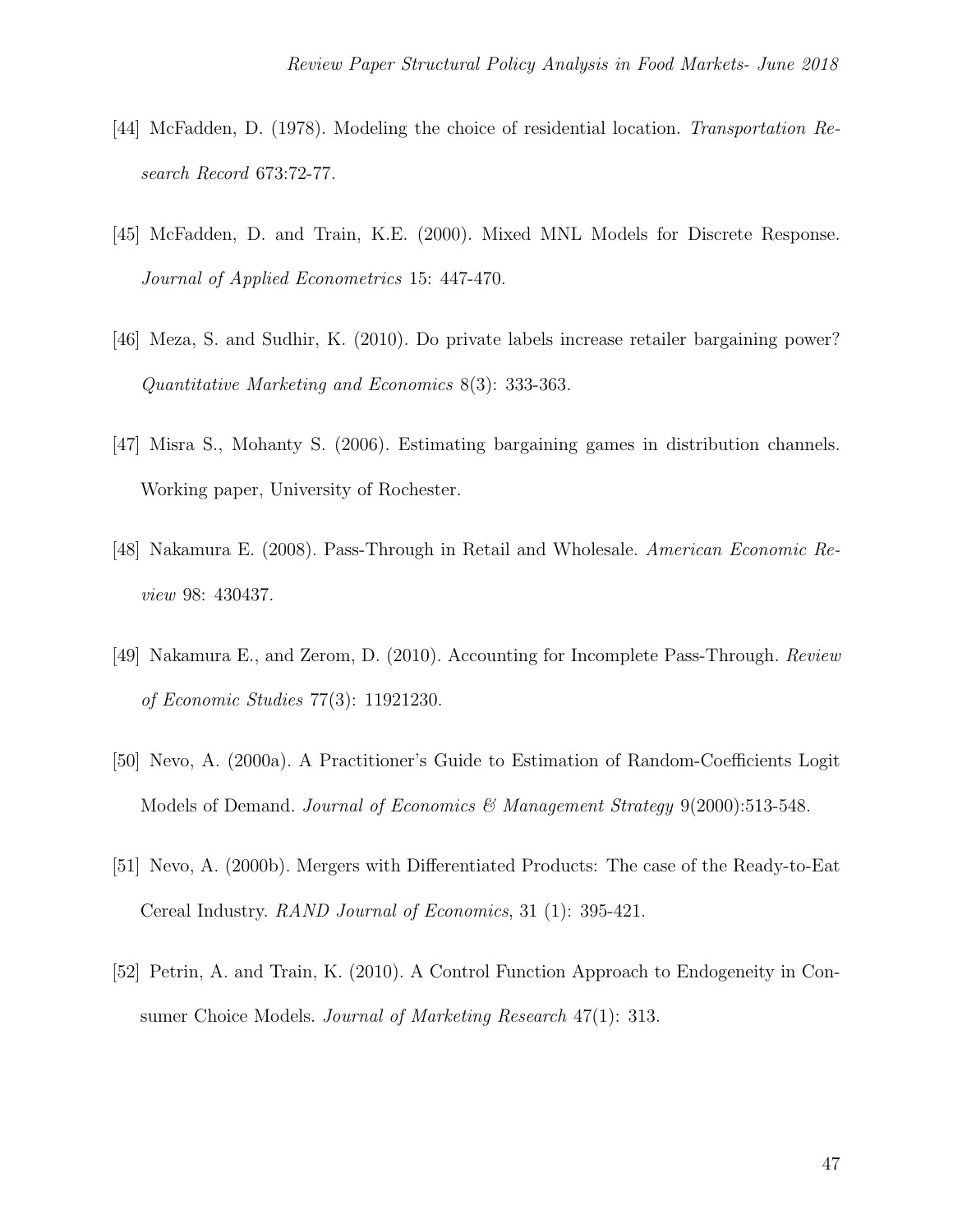- [53] Revelt, D., and Train, K. (2000). Customer-specific Taste Parameters and Mixed Logit: Households Choice of Electricity Supplier. Working Paper No. E00-274, Department of Economics, University of California, Berkeley.
- [54] Richards, T.J., Acharya, R.N. and Molina, I. (2011). Retail and wholesale market power in organic apples. Agribusiness 27(1): 62-81.
- [55] Richards, T.J., Gómez, M.I. and Pofahl, G. (2012). A multiple-discrete/continuous model of price promotion. *Journal of Retailing* 88(2):206-225.
- [56] Rivers, D. and Vuong, Q. (2002). Model selection tests for nonlinear dynamic models. The Econometrics Journal 5(1): 1-39.
- [57] Rosse, J.N. (1970). Estimating cost function parameters without using cost data: Illustrated methodology. Econometrica: Journal of the Econometric Society 1970: 256-275.
- [58] Slade, M.E. (2004). Market power and joint dominance in UK brewing. The Journal of Industrial Economics 52(1): 133-163.
- [59] Smith, R.J. (1992). Non-nested tests for competing models estimated by generalized method of moments. Econometrica: Journal of the Econometric Society 1992: 973-980.
- [60] Song, I. and Chintagunta, P.K. (2006). Measuring cross-category price effects with aggregate store data. Management Science 52(10): 1594-1609.
- [61] Stone, R. (1954). Linear expenditure systems and demand analysis: an application to the pattern of British demand. The Economic Journal 64(255): 511-527.